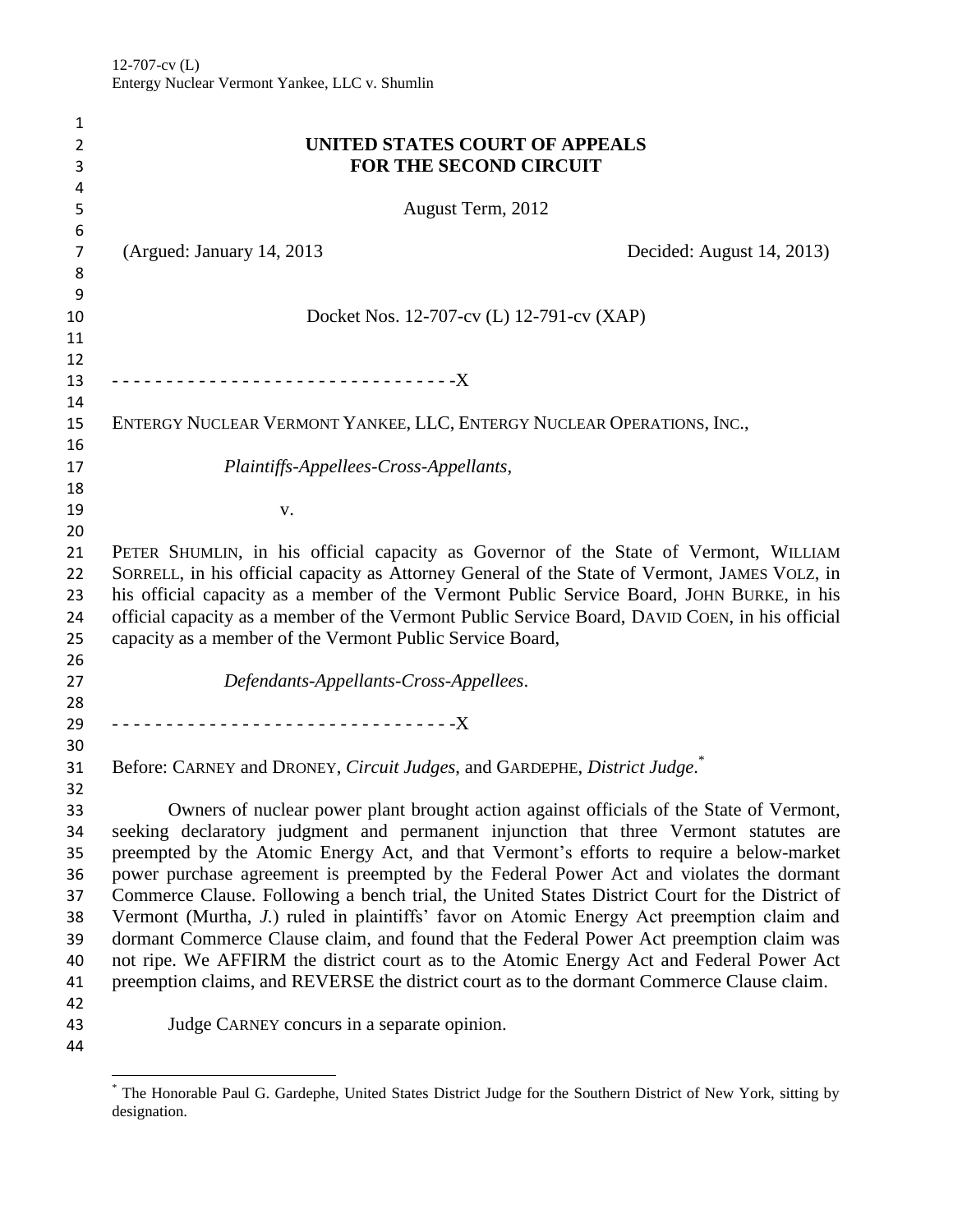KATHLEEN M. SULLIVAN, Faith E. Gay, Robert C. Juman, Sanford I. Weisbur st, William B. Adams, Ellyde Roko, Quinn Emanuel Urquhart & Sullivan, LLP, New York, NY; Marcus V. Brown, Wendy Hickok Robinson, Entergy Services, Inc., New Orleans, LA; Timothy A. Ngau, Entergy Services, Inc., Jackson, MS; Robert B. Hemley, Matthew B. Byrne, Gravel and Shea PC, Burlington, VT, *for Plaintiffs - Appellees -Cross -Appellants Entergy Nuclear Vermont Yankee, LLC, and Entergy Nuclear Operations, Inc.*

DAVID C. FREDERICK, Scott H. Angstreich, William J. Rinner, Kellogg, Huber, Hansen, 17 Todd, Evans & Figel, P.L.L.C., Washington, D.C.; William H. Sorrell, Attorney General for the State of Vermont, Scot L. Kline, Bridget C. Asay, Kyle H. Landis -Marinello, Assistant Attorneys General for the State of Vermont, Montpelier, VT , *for Defendants - Appellants -Cross -Appellees Peter Shumlin, William H. Sorrell, James Volz, John Burke, and David Coen* .

 Martin S. Kaufman, Atlantic Legal Foundation, Larchmont, NY, *for amici curiae William Anders, Jerome I. Friedman, Sheldon L. Glashow, Roy J. Glauber, Dudley R. Herschbach, Mujid S. Kazimi, Bahram Nassersharif, Neil E. Todreas, and Richard Wilson in support of Plaintiffs - Appellees -Cross -Appellants* .

 Patricia A. Millett, Ruthanne M. Deutsch James E. Tysse, Akin Gump Strauss Hauer & Feld LLP, Washington, DC; John B. Capehart, Akin Gump Strauss Hauer & Feld LLP, Dallas, TX; Robin S. Conrad, Rachel Brand, National Chamber Litigation Center, Inc., Washington, DC, *for amicus curiae Chamber of Commerce of the United States of America in support of Plaintiffs - Appellees -Cross -Appellants* .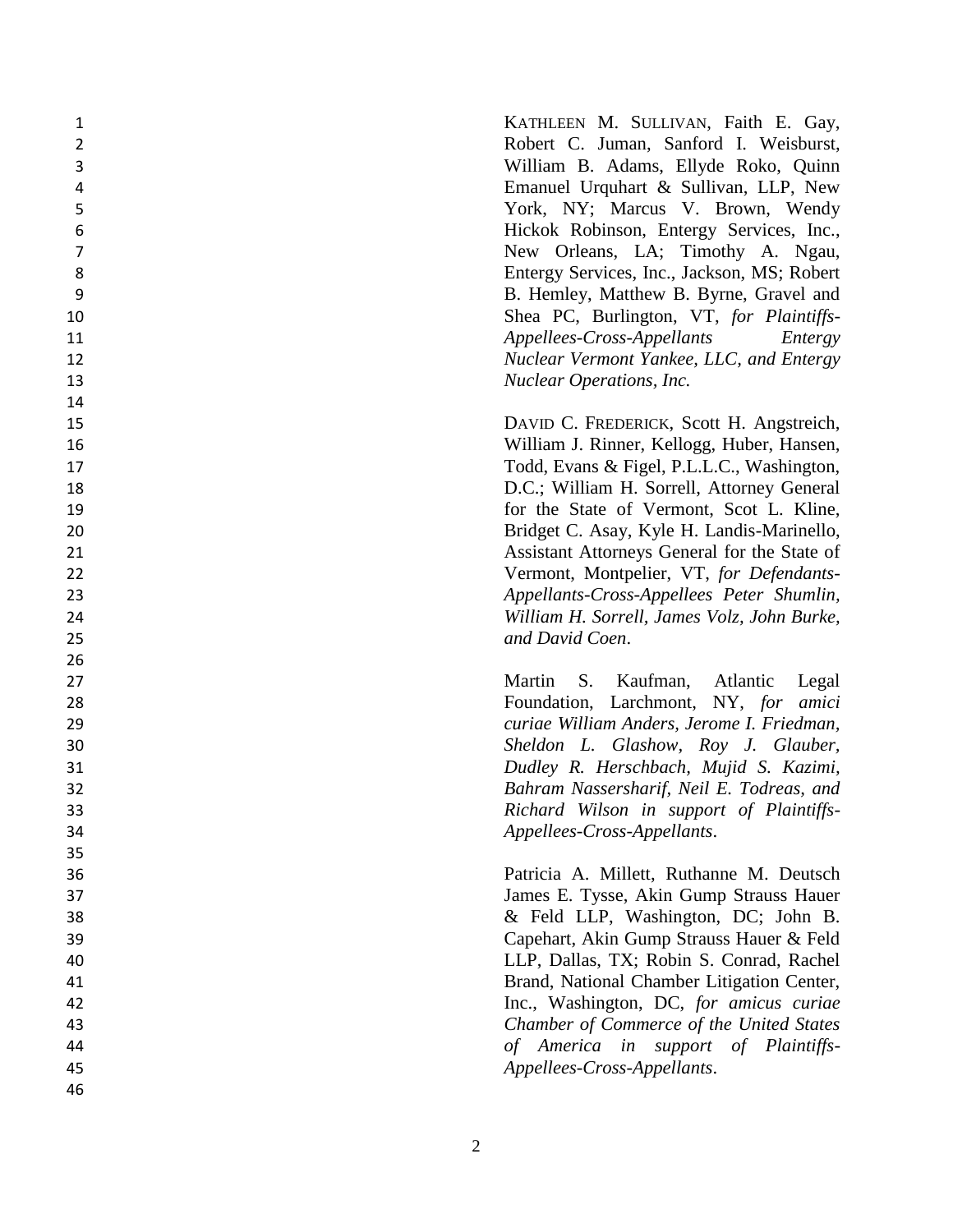Caroline S. Earle, Ellis Boxer & Blake, Montpelier, VT, *for amicus curiae International Brotherhood of Electrical Workers, Local Union 300 in support of Plaintiffs-Appellees-Cross-Appellants*.

 Peter D. Keisler, Quin M. Sorenson, Joshua 8 J. Fougere, Sidley Austin LLP, Washington, DC; Ellen C. Ginsberg, Nuclear Energy Institute, Inc. , *for amicus curiae Nuclear Energy Institute, Inc. in support of Plaintiffs -Appellees -Cross -Appellants* .

 Richard A. Samp, Cory L. Andrews, Washington Legal Foundation, Washington, DC, *for amicus curiae Washington Legal Foundation in support of Plaintiffs - Appellees -Cross -Appellants* .

 Sandra Levine, Conservation Law **Foundation, Montpelier, VT;** ; Jared Margolis, New England Coalition, Brattleboro, VT ; Jamey Fidel , Paul Brierre, Vermont Natural Resources Council, Montpelier, VT ; James Dumont, Vermont Public Interest Research Group, Montpelier, VT, *for amici curiae Conservation Law Foundation, New England Coalition, Vermont Natural Resources Council, and Vermont Public Interest Research Group in support of Defendants-Appellants-Cross-Appellees* .

 Steven F. Huefner, The Ohio State University, Moritz College of Law, *for amicus curiae National Conference of State Legislatures in support of Defendants - Appellants -Cross -Appellees* .

 Eric T. Schneiderman, Attorney General of the State of New York, Barbara D. Underwood, Solicitor General, Monica Wagner, Deputy Bureau Chief Chief. Environmental Protection Bureau, Denise A. Hartman and Andrew B. Ayers, Assistant Solicitors General of Counsel, Albany, NY,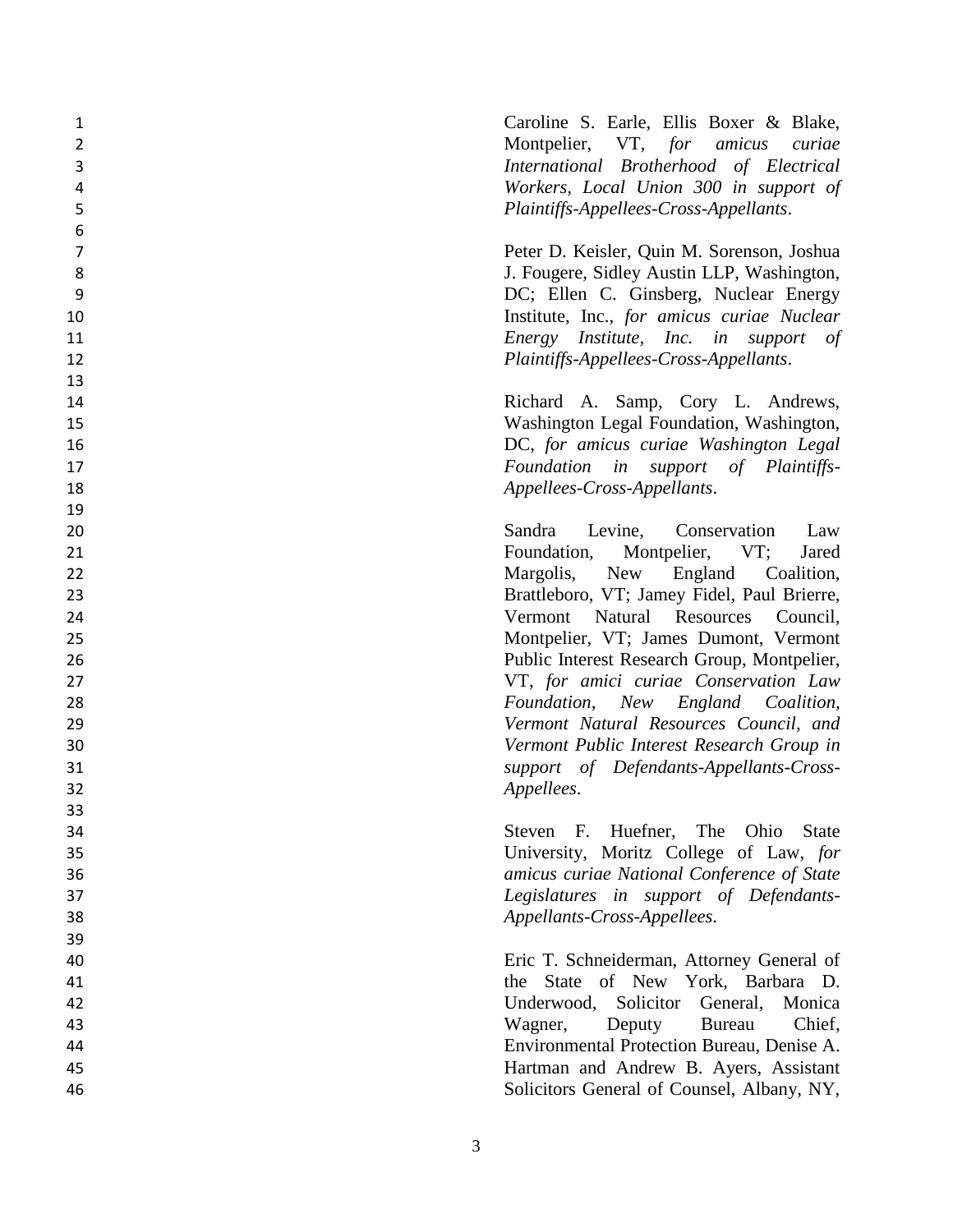| $\mathbf{1}$ |                        | for amici curiae States of New York,      |
|--------------|------------------------|-------------------------------------------|
|              |                        |                                           |
|              |                        | Maryland,<br>Connecticut, Iowa,           |
| 3            |                        | Massachusetts, Mississippi, Missouri, New |
| 4            |                        | Hampshire, and Utah in support of         |
| 5            |                        | Defendants-Appellants-Cross-Appellees.    |
| 6            |                        |                                           |
|              | DRONEY, Circuit Judge: |                                           |

 Entergy Nuclear Vermont Yankee, LLC, and Entergy Nuclear Operations, Inc., 10 (collectively, "Entergy")<sup>1</sup> own and operate the Vermont Yankee Nuclear Power Station ("Vermont Yankee"), a nuclear power plant in Vernon, Vermont. Entergy brought suit in the United States District Court for the District of Vermont against the Governor and Attorney General of the State of Vermont and the members of the Vermont Public Service Board in their official capacities (collectively, "Vermont"), and asserted three claims. Count One alleged that three recently enacted Vermont statutes governing Vermont Yankee – Acts 74, 160, and 189 – concerned issues of radiological safety and thus were preempted by the federal Atomic Energy Act. Count Two alleged that Vermont had attempted to condition its grant of permission to operate Vermont Yankee on the execution of a power purchase agreement that favored Vermont retail consumers, and that this attempt was preempted by the Federal Power Act. Count Three asserted that these same actions with respect to the power purchase agreement also violated the dormant Commerce Clause of the United States Constitution. Following a bench trial, the district court (Murtha, *J.*) found in favor of Entergy as to Count One with respect to Acts 74 and 160 and 23 found the challenge to Act 189 to be moot.<sup>2</sup> The district court also found in favor of Entergy as to Count Three. Lastly, the district court found Count Two to be premature. We affirm the district court as to Counts One and Two, and reverse the district court as to Count Three.

- 
- 

 $\overline{a}$ 

#### **BACKGROUND**

 We summarize here those findings of fact relevant to this appeal that were made by the district court following the bench trial.

<sup>&</sup>lt;sup>1</sup> Entergy Nuclear Vermont Yankee, LLC, and Entergy Nuclear Operations, Inc., are co-holders of the Nuclear Regulatory Commission Facility Operating License No. DPR-28 and Renewed Facility Operating License No. DPR-28. They are also indirect subsidiaries of parent Entergy Corporation, a Delaware corporation headquartered in New Orleans, Louisiana, that owns and operates twelve nuclear reactors in ten locations in the United States.

 $2^2$  Entergy does not appeal the district court's determination as to Act 189.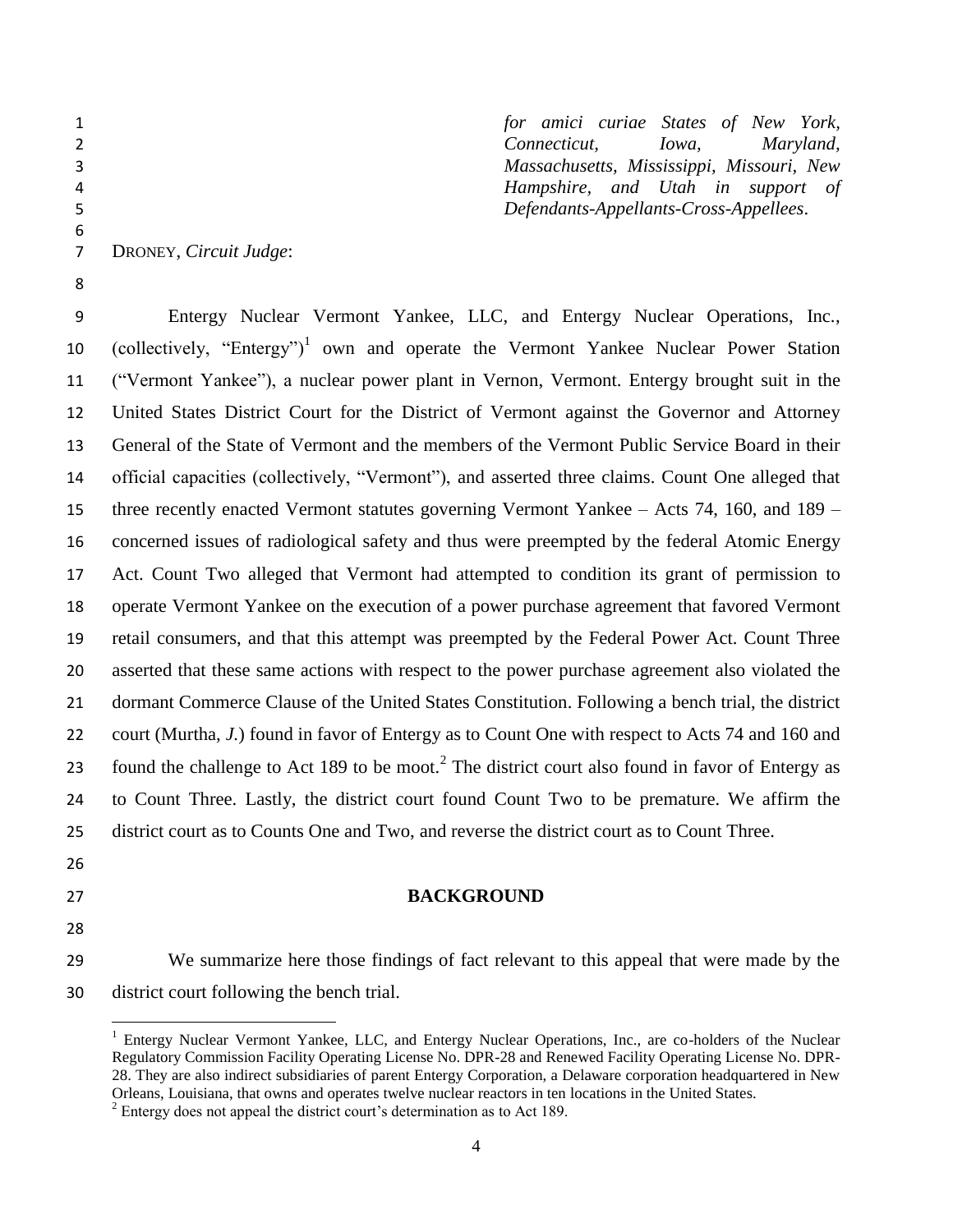- 
- 

# **I. The History of Vermont Yankee**

 In 1972, Vermont Yankee opened and began operating under the ownership and management of the Vermont Yankee Nuclear Power Corporation (VYNPC), a joint venture of eight New England retail electric utilities. Among the eight members of the joint venture were two Vermont electric companies (Central Vermont Public Service and Green Mountain Power), which owned a collective fifty-five percent share of Vermont Yankee. Vermont Yankee had been granted a forty-year Facility Operating License by the Atomic Energy Commission, the federal agency that preceded the Nuclear Regulatory Commission (NRC). The forty-year license was to expire on March 21, 2012.

 In 1999, VYNPC sought to sell Vermont Yankee. After an initial bid by one firm was 14 rejected by the Vermont Public Service Board (the "Board"), Entergy submitted a bid for Vermont Yankee in the summer of 2001 and sought a "certificate of public good" (CPG), a 16 license from the Board to continue to operate Vermont Yankee under Vermont state law.<sup>4</sup> As it was negotiating with the Board, Entergy entered into a memorandum of understanding (MOU) 18 (the "2002 MOU") with the Vermont Department of Public Service (the "Department").<sup>5</sup> The 2002 MOU incorporated a power purchase agreement (PPA) Entergy executed in 2001 (the "2001 PPA") that promised Vermont retail electric utilities favorable pricing terms for the 21 purchase of power from Vermont Yankee until 2012.<sup>6</sup> Entergy maintains it agreed to the 2001 PPA because it feared that the Department would not otherwise recommend a CPG for Vermont Yankee. Entergy also agreed in the 2002 MOU to "waive any claim . . . that federal law preempts the jurisdiction of the Board."

 $\overline{\phantom{a}}$ 

 The Board is a three-member quasi-judicial state agency that regulates a variety of public utilities in Vermont, including power facilities. It supervises the utilities' rates, service quality, and overall financial management. *See* Vt. Stat. Ann. tit. 30, §§ 9, 203.

<sup>&</sup>lt;sup>4</sup> The criteria the Board must consider in deciding whether to issue a CPG relate to such issues as power generation stability, economic impact on the State, aesthetic and environmental issues, and likelihood of compliance with federal regulations. *See* Vt. Stat. Ann. tit. 30, § 248(b).

<sup>&</sup>lt;sup>5</sup> The Department oversees laws relating to public service corporations and represents the State of Vermont in the procurement of energy in hearings before the Board in an advocacy capacity. *See* Vt. Stat. Ann. tit. 30, §§ 1, 2, 203.

 Although VYNPC included retail utilities from outside Vermont, by 2009, Central Vermont Public Service and Green Mountain Power had accumulated a combined stake of 92.5% of VYNPC.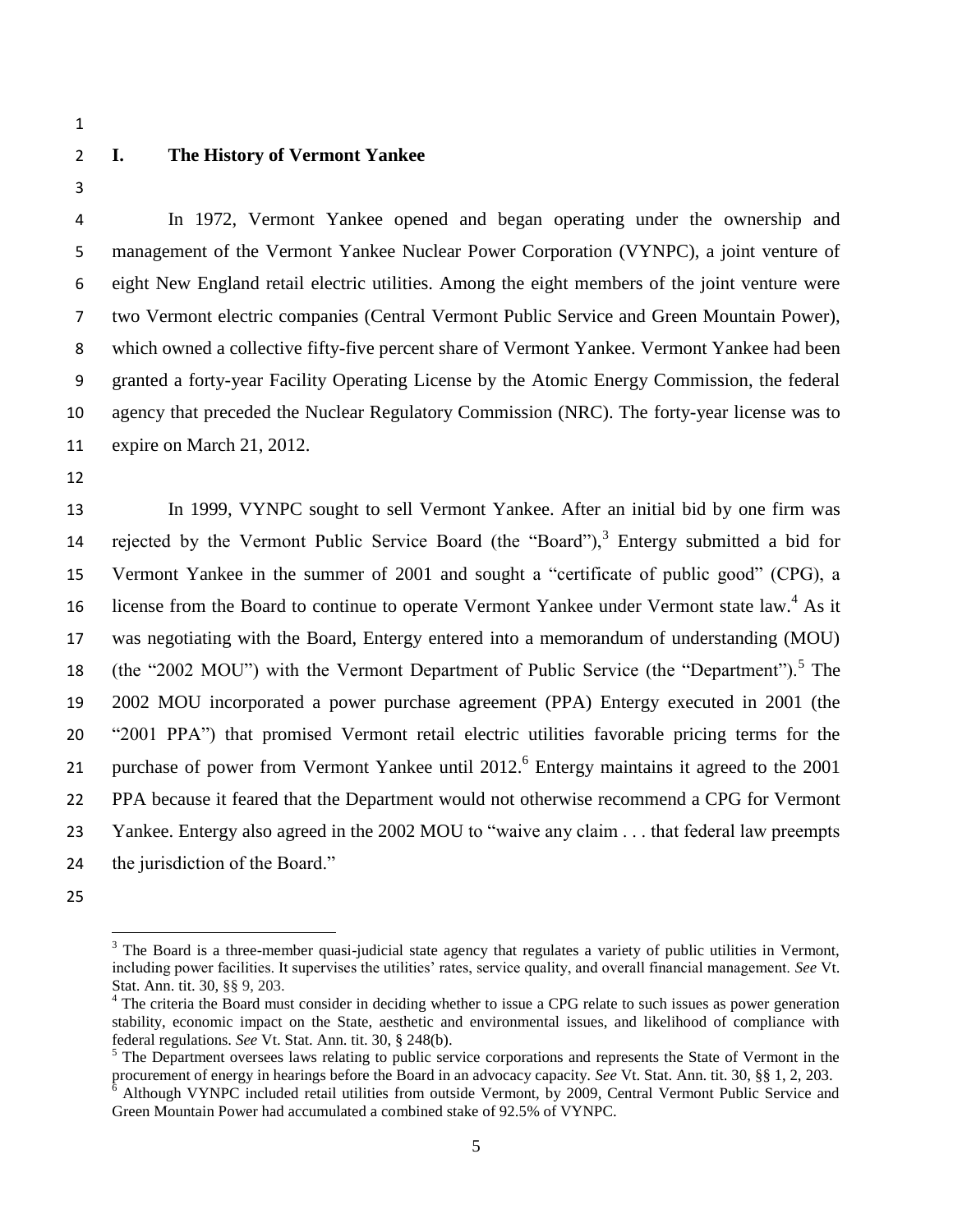On June 13, 2002, the Board approved the sale of Vermont Yankee to Entergy and issued a new CPG. In its Decision and Final Order, the Board stated that the sale of Vermont Yankee to Entergy would "promote the general good" in part because, "under most reasonably foreseeable scenarios, the transactions are highly likely to produce an economic benefit for Vermont ratepayers." *In re Vt. Yankee Nuclear Power Corp.*, Docket No. 6545, 2002 WL 1997942, at \*1 (Vt. Pub. Serv. Bd. June 13, 2002). The Order specifically endorsed the 2001 PPA because it allowed Vermont retail utilities to purchase power from Vermont Yankee at prices that "are substantially below the 'currently committed' operating costs of Vermont Yankee over the remaining term of its license." *Id.* The Order noted that the 2001 PPA also imposed a "cap on the charges for Vermont Yankee power." *Id.*

 In 2002, Entergy obtained from the Federal Energy Regulatory Commission (FERC) authorization to sell power into the interstate market under a market-based tariff, which remains in effect. The authorization permits Entergy to sell power wholesale through ISO-New England ("ISO-NE"), a nonprofit independent system operator under FERC regulation that administers New England's energy markets. ISO-NE's stated responsibilities are to maintain "reliable power system operations," ensure "efficient and competitive markets," and to "administer [the] regional transmission tariff, including comprehensive regional system planning."

#### **II. The Recent Vermont Legislation Concerning Vermont Yankee**

- 
- **A. Act 74: The Vermont Legislation Concerning Increased Nuclear Waste Storage by Vermont Yankee**
- 

 In 2003, Entergy petitioned the Board to obtain a twenty-percent "uprate," which would allow an increase in Vermont Yankee's power output and also result in a concomitant increase in nuclear waste. *See Entergy Nuclear Vt. Yankee, LLC v. United States*, 95 Fed. Cl. 160, 173 (2010), *aff'd in part, rev'd in part sub nom.*, *Vt. Yankee Nuclear Power Corp. v. Entergy Nuclear Vt. Yankee, LLC*, 683 F.3d 1330 (Fed. Cir. 2012). Under a statute enacted in 1977 – five years after Vermont Yankee first began operating – the construction of new nuclear waste storage facilities in Vermont was prohibited unless the Vermont Legislature passed a bill or joint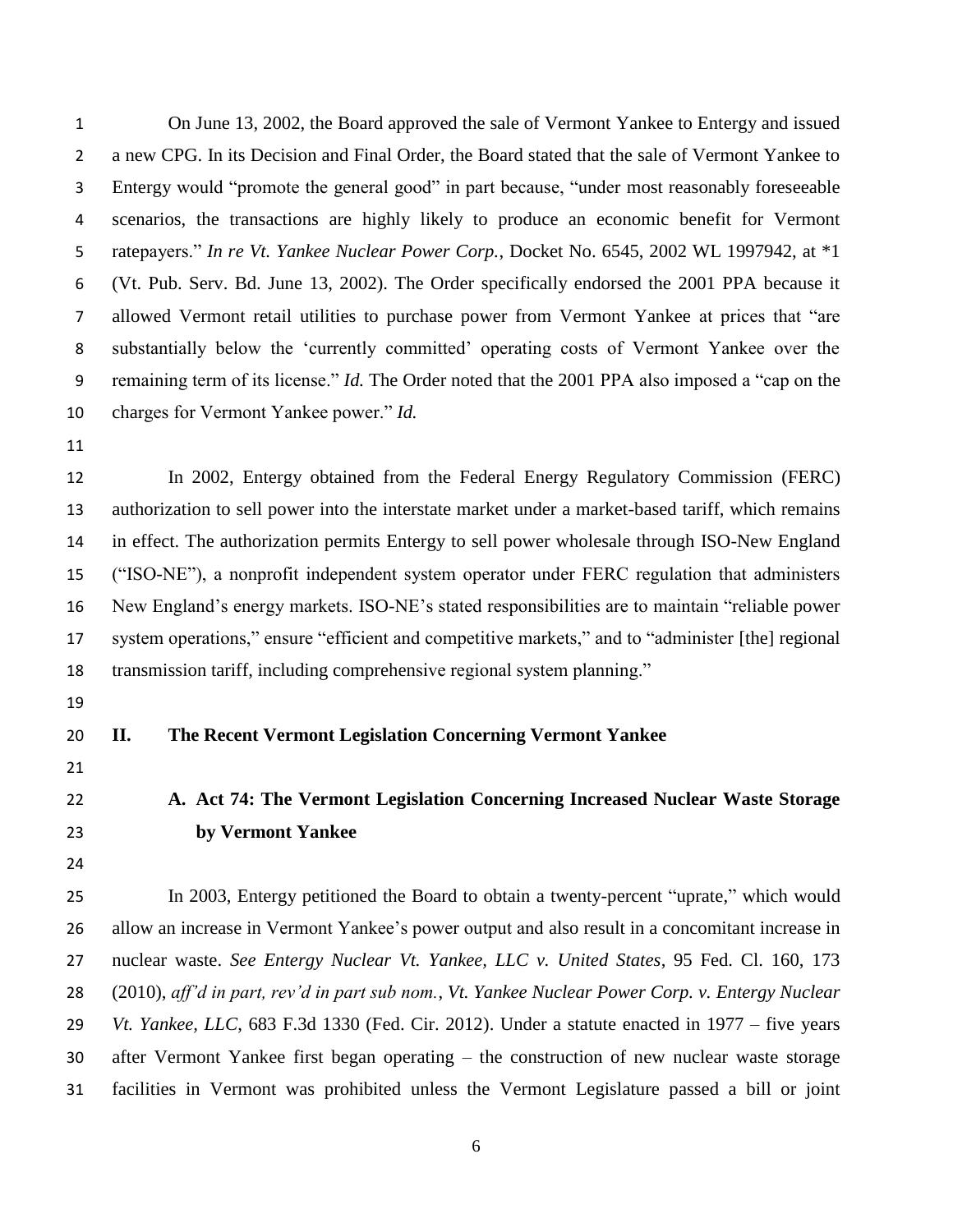resolution finding that the facilities promoted the "general good of the state." Vt. Stat. Ann. tit. 10, § 6501(a). However, two years later, in 1979, the Vermont Legislature enacted an "exemption" provision stating that the requirements imposed by § 6501 do "not apply to any temporary storage by Vermont Yankee Nuclear Power Corporation of spent nuclear fuel elements or other radioactive waste at its present site." *Id.* § 6505.

 At the same time that Entergy sought the uprate, it also entered into a new MOU (the "2003 MOU") with the Department under which Entergy would pay \$6 million into new "State Benefits Funds," namely the "Environmental Benefit Fund," the "Low Income Benefit Fund," and the "Entergy Fund for Economic Benefit." *See Entergy Nuclear*, 95 Fed. Cl. at 173-74; *In re Entergy Nuclear Vt. Yankee, LLC*, 232 P.U.R.4th 219, 223 (Vt. Pub. Serv. Bd. Mar. 15, 2004). The Board then issued a CPG approving the uprate on March 24, 2004. *Entergy Nuclear*, 95 Fed. Cl. at 188. However, Entergy also needed to obtain approval to construct the new dry cask spent nuclear fuel storage facility, even though it had recently received approval for it from the NRC.<sup>7</sup> Entergy then petitioned the Board, requesting permission to expand its spent fuel storage facility. Entergy maintained that the exemption provision of section 6505 applied to the Vermont Yankee site in general, as opposed to a particular owner of the plant. The Board sought guidance from the Vermont Senate, which, in turn, obtained a letter from the Office of the Vermont Attorney General opining that section 6505 was owner-specific. *See* Letter from Michael McShane, Asst. Att'y Gen., to Sen. Peter Welch, Pres. Pro Tempore of the Vt. Senate, 2004 WL 1737093, at \*1- 2 (Apr. 30, 2004). Since Vermont Yankee had changed ownership from VYNPC to Entergy, the letter provided that Entergy would need the approval of the Vermont Legislature to add spent fuel storage capacity. *Id.* at \*4.

- 
- 
- 

l

 In response, Entergy presented proposed legislation clarifying that section 6505 was site-specific, rather than owner-specific. This proposal failed to obtain support from the Vermont

 $<sup>7</sup>$  Spent fuel rods are typically stored in deep pools of treated water at the reactor site for a period of at least five</sup> years. Once the spent fuel rods' temperature and radiation emissions have sufficiently diminished, they can be moved into dry casks – consisting of sealed metal cylinders on a concrete pad – for long-term storage. Dry casks are monitored by the NRC for public health and safety. *See* 10 C.F.R. § 961.11. at App. E(B)(3); U.S. Nuclear Regulatory Comm'n, Backgrounder on Dry Cask Storage of Spent Nuclear Fuel (Feb. 28, 2013), *available at* http://www.nrc.gov/reading-rm/doc-collections/fact-sheets/dry-cask-storage.html.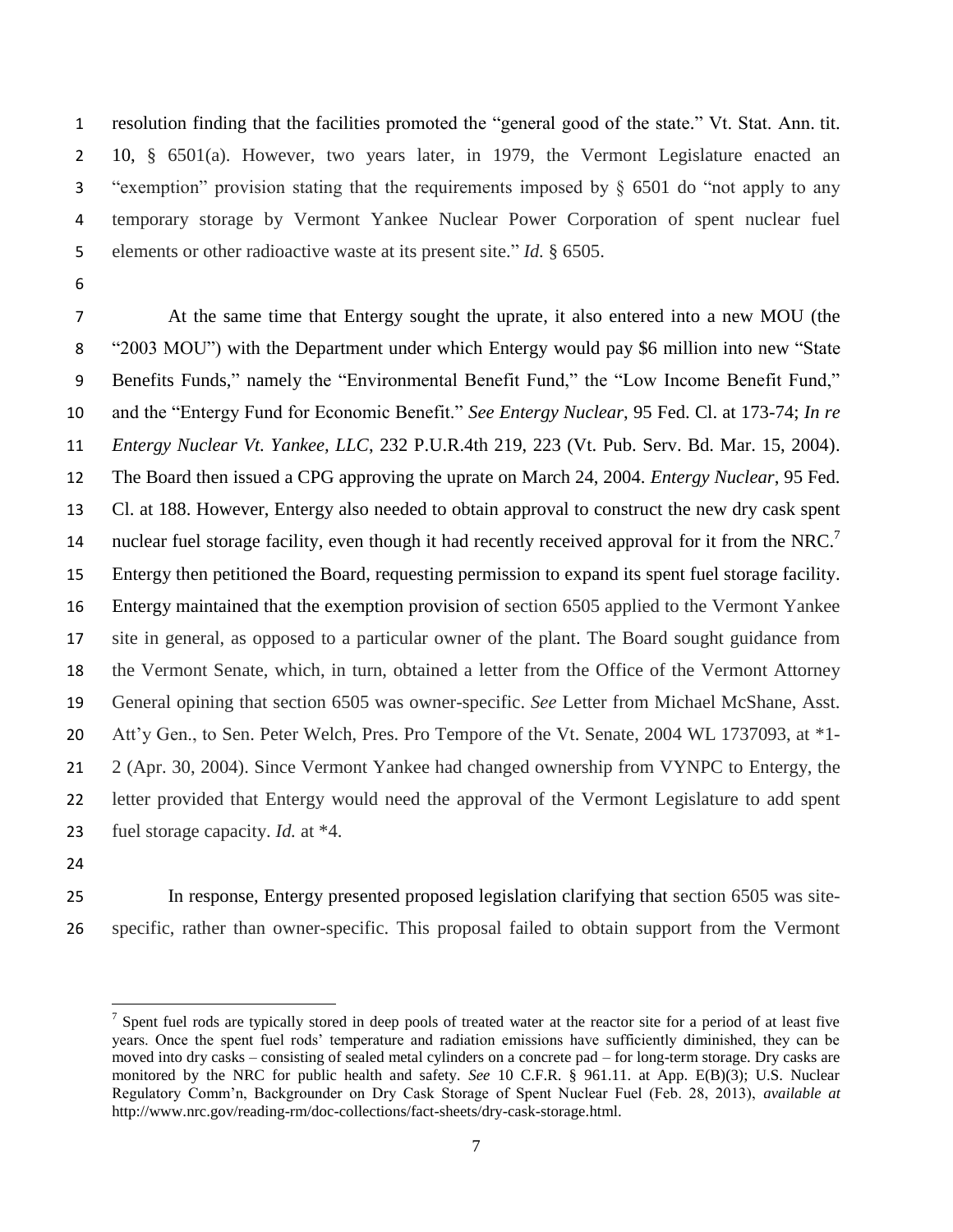Legislature, however. The Vermont Legislature then began hearings on the bill that would eventually become Act 74.

 Act 74, which was enacted on June 21, 2005, had two principal effects. First, Entergy would only need to seek a CPG from the Board before constructing storage facilities for new spent nuclear fuel, rather than the Vermont Legislature as had been required by section 6501(a). However, this CPG would remain in effect only until March 21, 2012. The second effect of Act 74 was that after March 21, 2012, the storage of any new spent nuclear fuel in Vermont would require an affirmative vote by the Vermont Legislature. If no such affirmative vote occurred, storage of nuclear waste generated from operations after March 21, 2012, would not be permitted. Thus, Vermont Yankee would have to shut down.

 The post-March 21, 2012, shift of responsibility for approving the storage of spent nuclear fuel generated by Vermont Yankee from the Board to the Vermont Legislature had important ramifications. Decisions of the Board may be appealed to the Vermont Supreme Court. Vt. Stat. Ann. tit. 30, § 12. No such review mechanism would exist for the Vermont Legislature's decision not to approve additional spent nuclear fuel storage space.

 Act 74 added three new sections to title 10 of the Vermont Statutes: sections 6521, 6522, and 6523. Section 6521 outlines the Vermont Legislature's findings, including recognition of the need to develop renewable and environmentally sustainable energy sources in Vermont. Vt. Stat. Ann. tit. 10, § 6521. To support this objective, section 6521 references the state's creation of an "energy efficiency fund . . . to support cost-effective investments in end-use energy efficiency resources," and a statewide energy purchasing pool with a "related program to accelerate investments in new renewable and combined-heat and power projects." *Id.*

 Section 6522 restates the requirement that the owners of Vermont Yankee cannot construct new spent fuel storage facilities for the period up to March 21, 2012, unless they obtain a CPG from the Board. *Id.* § 6522(a). Section 6522 also mandates that the Board find that the owners of Vermont Yankee have adequate resources to manage spent fuel and decommission the plant, if necessary, and a plan "to remove all spent fuel from Vermont to a federally certified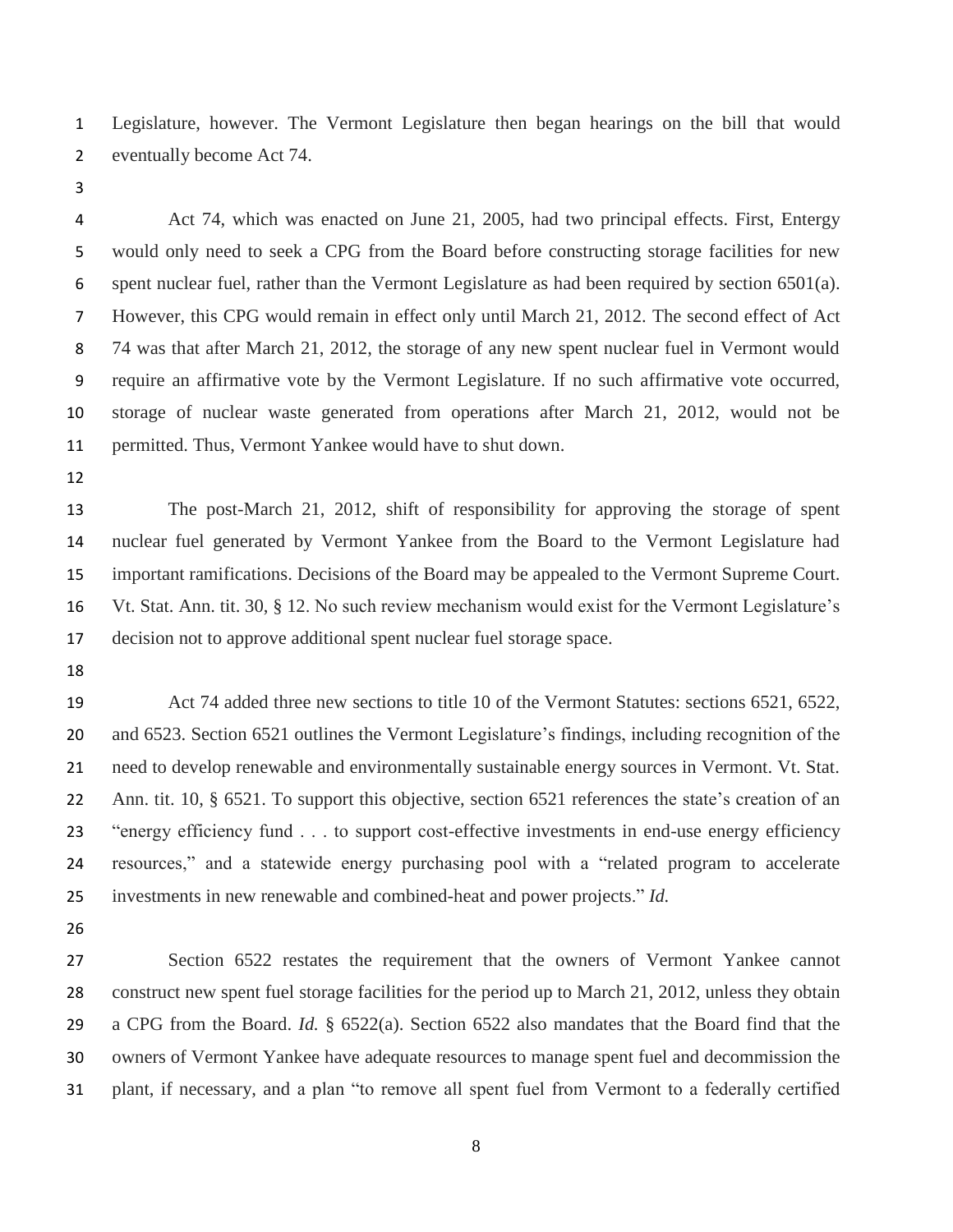long-term storage facility in a timely manner," and that the owners comply with any existing MOUs with the state. *Id.* § 6522(b). Lastly, section 6522 states that any CPG issued by the Board pursuant to Act 74 will apply to spent nuclear fuel generated by Vermont Yankee only until March 21, 2012, which is the "end of the current operating license." *Id.* § 6522(c)(2). This provision states that the owners have no "expectation or entitlement to continued operation of Vermont Yankee following the expiration of its current operating license on March 21, 2012." *Id.* § 6522(c)(5). Section 6522(c)(4) provides that Vermont Yankee cannot store spent nuclear fuel generated after March 21, 2012, on site, unless the Vermont Legislature enacts legislation granting such permission. In the absence of any other storage options, this would effectively shut down Vermont Yankee.

12 Section 6523<sup>8</sup> established a "Clean Energy Development Fund" (the "Fund"), which Entergy agreed to when it received permission for its uprate. *See* Vt. Stat. Ann. tit. 10, §  $6523(a)$ . Under section 6523(a), the money Entergy had promised to pay into the State Benefits Funds under the 2003 MOU would instead be paid into the Fund. The Fund's purpose is to "promote the development and deployment of cost-effective and environmentally sustainable electric power and thermal energy or geothermal resources for the long-term benefit of Vermont consumers." *Id.* § 6523(c). Section 6523(d) outlines various types of renewable energy investments that the Fund can undertake, such as energy projects on farms, biofuel production, and thermal energy facility development. *Id.* § 6523(d). Entergy estimated that its total obligation under section 6523 to the Fund would be \$2.5 million per year, or about \$15 million over the 22 period from 2005 to  $2012.^{10}$ 

 Act 74 also explicitly incorporates the MOUs, including the 2002 and 2003 MOUs, as well as a new MOU executed on June 21, 2005 (the "2005 MOU"). Vt. Stat. Ann. tit. 10, §  $6522(b)(4).$ <sup>11</sup> The 2005 MOU mandated, *inter alia*, that Entergy locate the spent nuclear fuel

<sup>&</sup>lt;sup>8</sup> Section 6523 was subsequently recodified to title 30 of the Vermont Statutes relating to the powers of the Board. *See* Vt. Stat. Ann. tit. 30, § 8015.

 $9^9$  Entergy is not challenging section 6523 in the instant appeal.

<sup>&</sup>lt;sup>10</sup> In its subsequent Order, the Board confirmed that Entergy's total obligation under the 2005 MOU to make payments into the Fund would be \$15,625,000 from 2005 to 2012, made in quarterly payments of \$625,000. *In re Entergy Nuclear Vt. Yankee, LLC*, 249 P.U.R.4th 1, 2006 WL 1418626, at \*21 (Vt. Pub. Serv. Bd. Apr. 26, 2006).

 The 2005 MOU was not included in the record on appeal, but was introduced below as Plaintiffs' Trial Exhibit 465 (Document 46-19).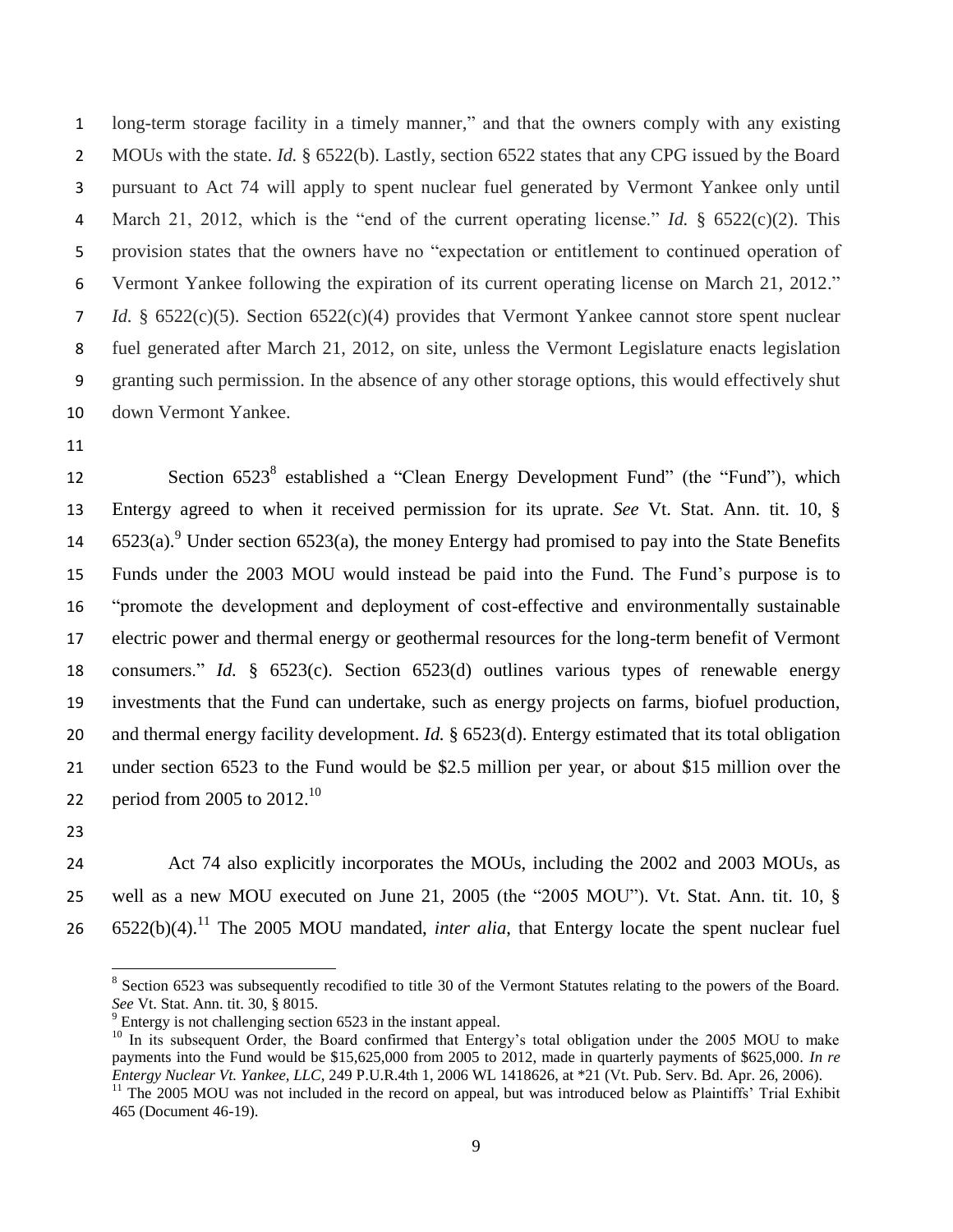storage pad at least one hundred feet from a floodplain, space the storage casks to permit access to individual casks "to the greatest extent possible," configure the spent-fuel pool so that high- decay heat assemblies are surrounded by low-decay heat assemblies, perform temperature monitoring and monthly manual radiation surveillance of the storage casks and report the results to the Department, not store waste generated outside Vermont on site, remove "high level" spent nuclear fuel from Vermont "as quickly as possible," and conduct a study addressing the stability of the proposed new spent nuclear fuel storage facility based upon a stated concern that an adjacent river bank might erode and collapse. *See* 2005 MOU at 1-2; *see also Entergy Nuclear Vt. Yankee*, 95 Fed. Cl. at 179; *In re Entergy Nuclear Vt. Yankee, LLC*, 249 P.U.R.4th 1, 2006 10 WL 1418626, at \*48 (Vt. Pub. Serv. Bd. Apr. 26, 2006).<sup>12</sup> This "flood analysis" was more extensive than that required by the NRC's licensing process for the same spent nuclear fuel storage facility and, although Entergy believed that the Board's concerns regarding the probability of a collapse were "not credible," Entergy agreed to undertake the study. *In re Entergy Nuclear Vt. Yankee, LLC*, 2006 WL 1418626, at \*28, \*51. As with the earlier MOUs, Entergy agreed to waive any federal preemption claim concerning the 2005 MOU. 2005 MOU at 3.

 On June 22, 2005, the day after Act 74 went into effect, Entergy filed a petition with the Board seeking to construct a dry fuel storage facility at Vermont Yankee, which, as mentioned, the NRC had already pre-licensed. *In re Entergy Nuclear Vt. Yankee, LLC*, 2006 WL 1418626, at \*6. In the subsequent eight months, the Board held a series of public meetings and conducted technical hearings to evaluate the petition. *Id.* at \*6-7. The Board also received public comments, of which the "vast majority . . . highlighted public concerns about the public uprate that [the Board has] previously approved, and the desire for an independent safety assessment, general nuclear safety concerns, and Vermont Yankee as a terrorist target." *Id.* at \*9. In addition, most of those who attended the Board's public meetings "opposed the proposed dry fuel storage facility" for reasons relating to the facility's "vulnerability to natural or manmade disasters," the adequacy of dry fuel storage technology, and the potential for environmental harm. *Id.* at \*9-10. On April 26, 2006, the Board issued an Order granting the petition until 2012, and issuing a new CPG for

 $\overline{\phantom{a}}$ <sup>12</sup> The Board imposed the flood analysis requirement in part in response to the U.S. Department of Energy's "failure" to remove the spent nuclear fuel [generated by Vermont Yankee] in a timely fashion." *Entergy Nuclear Vt. Yankee*, 95 Fed. Cl. at 179-80.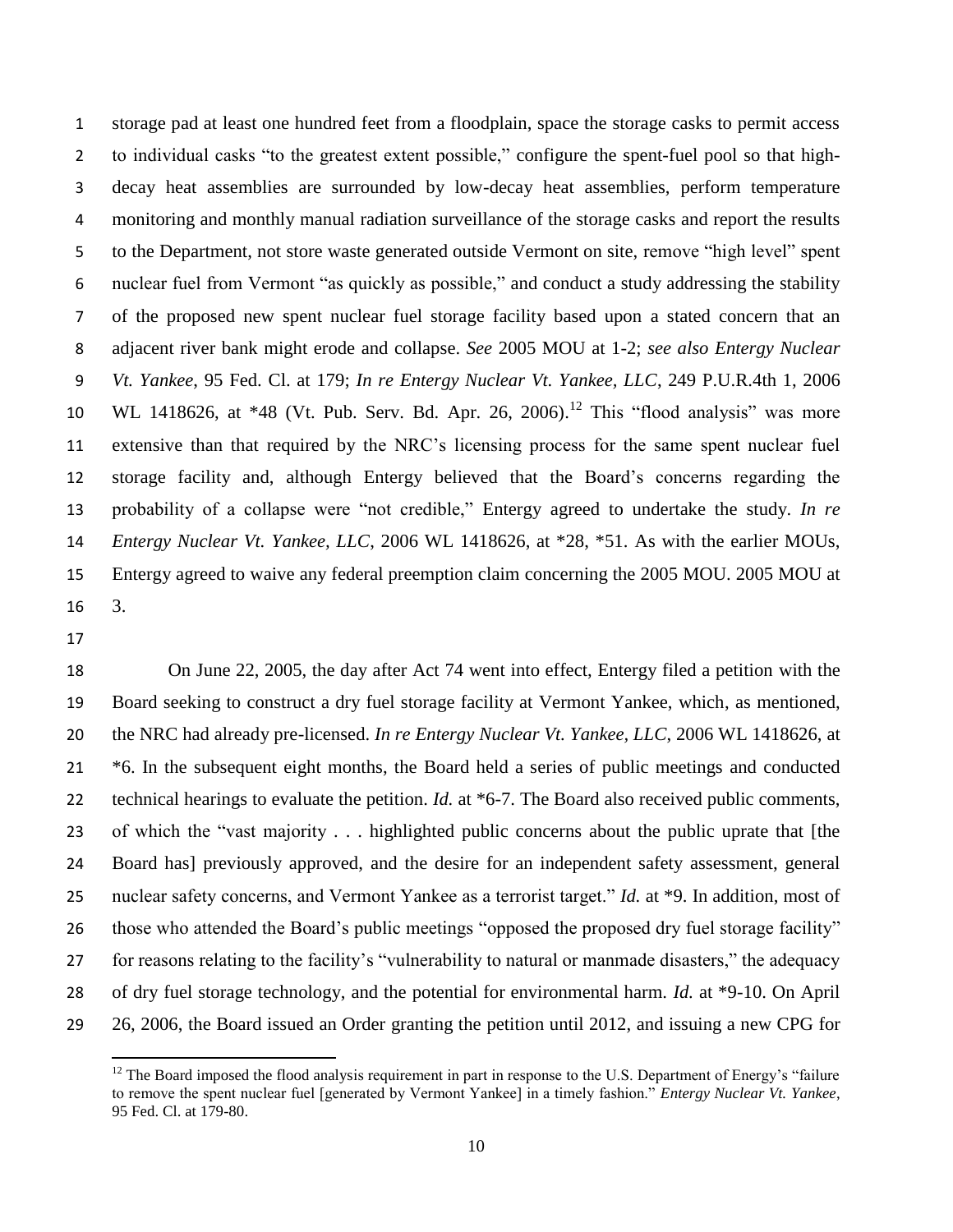the construction of the storage facility. *Id.* at \*1. The Board stated that the "most significant factor" in its decision was the "economic benefit of the facility." *Id.* at \*5. Noting that Vermont Yankee "now provides approximately one-third of the power consumed by the state of 4 Vermont,"<sup>13</sup> an early shutdown of the plant due to the absence of spent nuclear fuel storage facilities would "impose substantial costs on Vermont ratepayers." *Id.* "Without the favorably- priced power from Vermont Yankee, Vermont utilities would need to purchase replacement power from sources that are presently expected to be more expensive over this period. Approval of the dry fuel storage facility provides a direct economic benefit to the state by preserving the power." *Id.* The Board estimated the likely savings to Vermont ratepayers arising from the 2001 PPA, under which Vermont Yankee power "has been sold to Vermont utilities at prices consistently below the spot-market price of energy in New England," at "approximately \$61 million over the period from 2008 to 2012." *Id.* at \*21.

- 
- 
- 

# **B. Act 160: The Vermont Legislation Requiring State Legislative Approval To Operate Vermont Yankee After 2012**

 On January 25, 2006, Entergy applied to the NRC for a renewal license to operate Vermont Yankee through March 21, 2032. One week later, on February 1, 2006, the Vermont Legislature began considering the bill that would eventually become Act 160. Act 160 was passed on May 18, 2006, and provides that "a nuclear energy generating plant may be operated

21 in Vermont only with the explicit approval of the General Assembly." Act 160,  $\S$  1(a).<sup>14</sup>

 $\overline{a}$ 

 Act 160 provides that, in deciding whether to approve operation of a nuclear power plant, the Vermont Legislature should consider "the state's need for power, the economics and environmental impacts of long-term storage of nuclear waste, and choice of power sources among various alternatives." *Id.* The preamble states that Act 160's general purpose is to provide the Vermont Legislature with the authority to determine whether to issue a new CPG for Vermont Yankee after March 21, 2012. *Id.* § 1(c). Act 160 would also help foster a "larger

<sup>&</sup>lt;sup>13</sup> This, in turn, represents fifty-five percent of Vermont Yankee's total power output. The remainder is sold on the wholesale market to retail utilities in other states. *See In re Proposed Sale of Vt. Yankee Nuclear Power Station*, 829 A.2d 1284, 1285 (Vt. 2003); *In re Entergy Nuclear Vt. Yankee, LLC*, 2006 WL 1418626, at \*12.

<sup>&</sup>lt;sup>14</sup> The preamble to Act 160 was not published in the Vermont Statutes, but is contained in West's historical notes to Chapter 157 of title 10, Vermont Statutes Annotated (West 2011).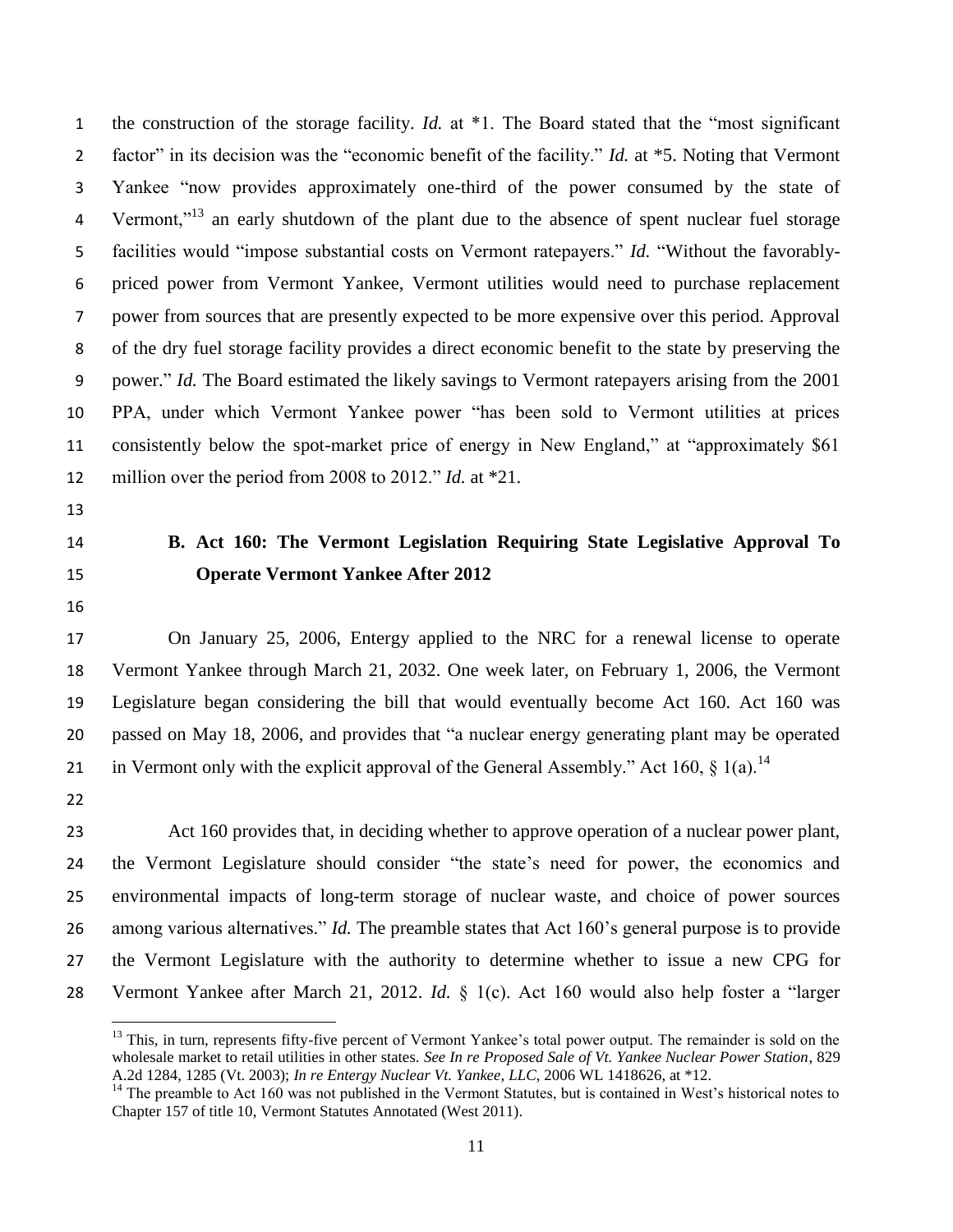societal discussion of broader economic and environmental issues relating to the operation of a nuclear facility in the state, including an assessment of the potential need for the operation of the facility and its economic benefits, risks, and costs," and of alternative methods of power generation as well. *Id.* § 1(d). Act 160 also includes a stated purpose of ensuring that the evaluation of new CPGs be conducted under new cost-benefit assumptions and analyses, rather than those that supported the previous CPG. *Id.* § 1(e).

8 Act 160 adds three new sections to title 30 of the Vermont Statutes: sections 248(e)(2), 248(m), and 254. Section 248(e)(2) requires that the Vermont Legislature approve an extension of the Vermont Yankee operating lease before the Board issues a new CPG. *See* Vt. Stat. Ann. tit. 30, § 248(e)(2). Legislative approval for continued operation of Vermont Yankee is no longer limited to issues concerning spent fuel storage, as under section 6522(c)(4) of Act 74; rather, Act 160 requires that the Vermont Legislature approve all aspects of the continued operation of Vermont Yankee. Section 248(m) requires that the Board "evaluate the application [for a new CPG] under current assumptions and analyses" and not apply "an extension of the cost benefit assumptions and analyses forming the basis of the previous certificate of public good for the operation of the facility." *Id.* § 248(m). Lastly, section 254 requires that the owners of Vermont Yankee apply for a new CPG at least four years prior to the expiration of the current CPG, and that the Board inform the Vermont Legislature of the receipt of any new CPG application. *Id.* §  $254(a)(1)-(2)$ . When any new CPG application is submitted, the Department is directed to engage in fact-finding with three stated objectives in mind:

- 
- 

 (A) to facilitate public discussion of long-term economic and environmental issues relating to the operation of any nuclear facility in the state;

 (B) to identify and assess the potential need for the operation of the facility and its long-term economic and environmental benefits, risks, and costs; and

 (C) to assess all practical alternatives to those set forth in the applicant's petition that may be more cost-effective or that otherwise may better promote the general welfare.

*Id.* § 254(b)(1).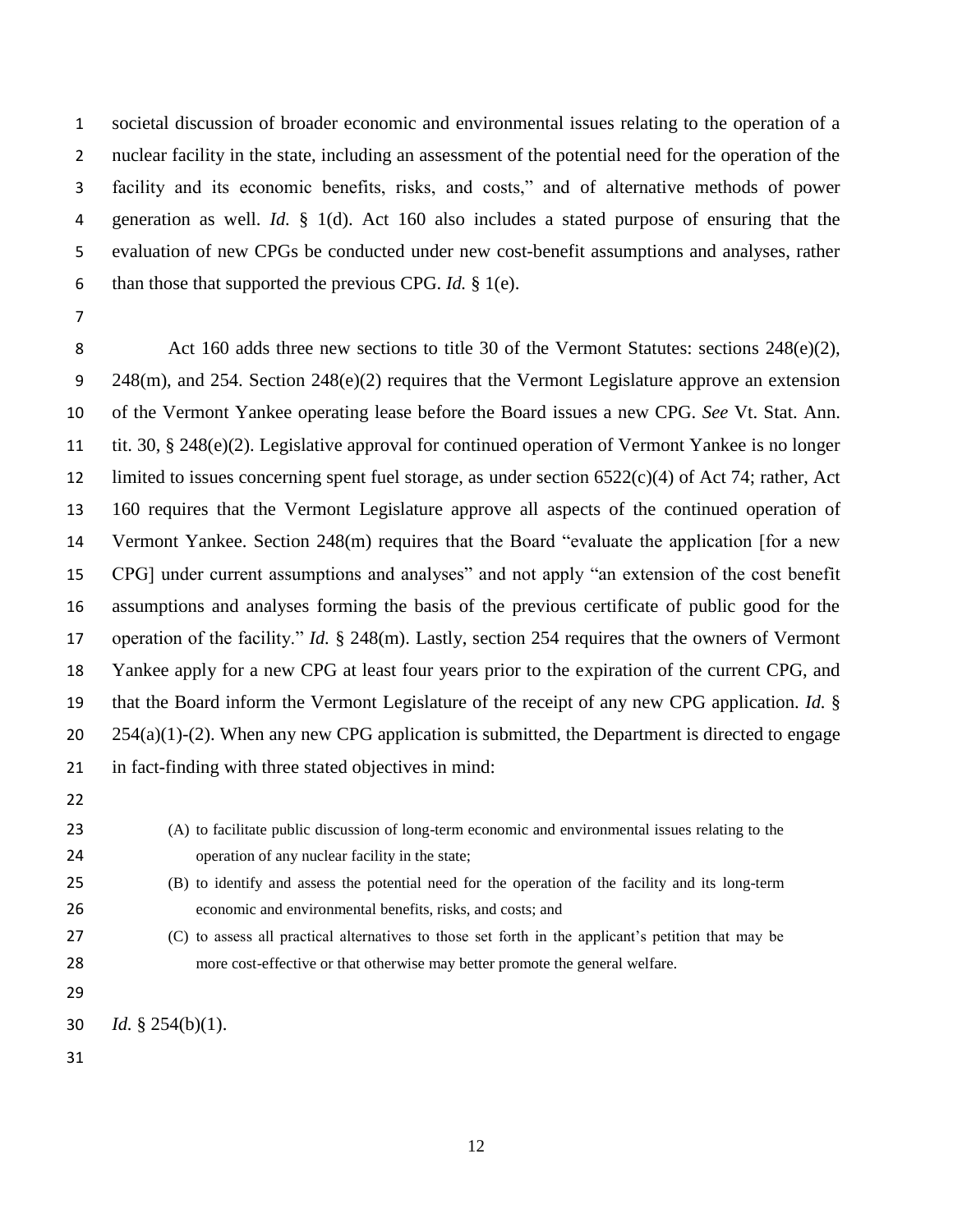"funding plans for guardianship of nuclear waste after licensure but before removal of nuclear waste from the site," plant closure procedures, and funding for emergency management systems. One subsection of section 254 requires the Department to "identify, collect information on, and provide analysis of long-term environmental, economic, and public health issues, including issues relating to dry cask storage of nuclear waste and decommissioning options." *Id.* § 254(b)(2)(B). The Department is further directed to report its findings to the Board and to the Vermont Legislature. *Id.* § 254(a)(2)-(3). The Board, in turn, is directed to consider the findings of the Department in assessing an application for a new CPG. *Id.* § 254(c).

# **C. Act 189: The Vermont Legislation Requiring State Inspections of Vermont Yankee**

Section 254 also requires that the Department collect information relating to Entergy's

 On June 5, 2008, then-Vermont Governor Jim Douglas signed into law Act 189, entitled "An Act Relating to a Comprehensive Vertical Audit and Reliability Assessment of the Vermont Yankee Nuclear Facility." The purpose of Act 189 was to assist the Vermont Legislature in making its determination as to whether Vermont Yankee should be permitted to operate past 2012, and to reconfirm the "obligation and authority of the general assembly to examine the 19 reliability of the nuclear power station of Entergy Nuclear Vermont Yankee." Act 189,  $\S$  1(a).<sup>15</sup> Act 189 further provides that, because Entergy was applying to extend the life of Vermont Yankee beyond its original forty-year design, the Vermont Legislature needed to assess any "reliability issues associated with operating [Entergy] for an additional 20 years after its scheduled closure in 2012." *Id.* § 1(b). Act 189's text also addresses concerns relating to the operating reliability of Vermont Yankee and issues relating to its performance that might arise from expanding the plant. *Id.* § 2.

- 
- Act 189 calls for Department inspections of Vermont Yankee's operations, such as its electrical, emergency, and mechanical systems. *Id.* §§ 3(a), 5(a). The Act also sets out documentation requirements and inquiries that must be undertaken by the Department relating to

 $\overline{\phantom{a}}$ <sup>15</sup> Though the original bill called for Act 189 to be codified as an addition to section 254 of title 30 of the Vermont Statutes, the final version of Act 189 was not codified. *Entergy Nuclear Vt. Yankee, LLC v. Shumlin*, 838 F. Supp. 2d 183, 213 (D. Vt. 2012).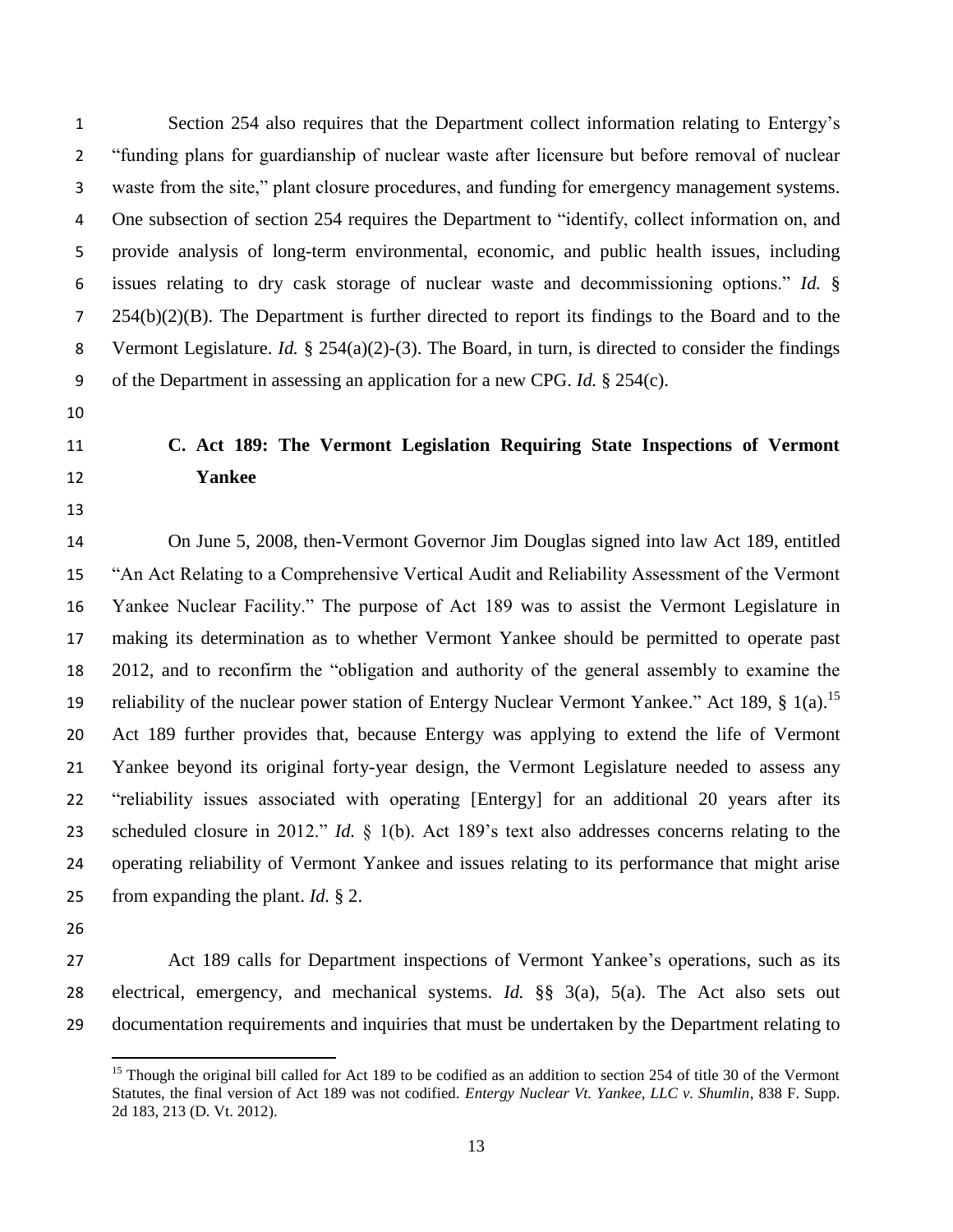the installation, maintenance, and inspection of safety systems in Vermont Yankee. *Id.* § 4. To maximize the public visibility of these inspections of Vermont Yankee, Act 189 creates an oversight panel consisting of experts in nuclear power appointed by the governor and the Vermont Legislature. *Id.* § 6. The panel's findings and evaluation of Vermont Yankee were to be reported to the Vermont Legislature, which would use this information to determine whether to extend the operating license for the plant beyond March 21, 2012. *Id.* § 6(d).

- 
- 

# **D. S.289: The Vermont Senate Bill That Would Have Permitted the Continued Operation of Vermont Yankee Beyond 2012, as Required by Act 160**

 On January 7, 2010, Entergy disclosed a leak of tritium, a decay product of nuclear energy, emanating from Vermont Yankee. Entergy stopped the leak and remediated its impact on the surrounding soil, and after a subsequent investigation, the NRC concluded that the "public's health and safety and the off-site environment were not adversely affected." A report by an independent consulting group retained by the State of Vermont concluded, on April 30, 2010, that the leak did not affect the reliability of Vermont Yankee.

 At the time of the leak, the Vermont Senate was considering S.289, which was originally titled, "An Act Relating to Approval for Continued Operation of the Vermont Yankee Nuclear Power Station." S.289, if passed, would have authorized the operation of Vermont Yankee for an additional twenty years past March 21, 2012, as required by Act 160. Although the NRC granted a twenty-year renewal for the operation of Vermont Yankee on March 21, 2011, S.289 failed to pass in the Vermont Senate. As a result, Vermont Yankee has not been granted permission by the 24 Vermont Legislature to operate past March 21, 2012.

- 
- \* \* \* \*
- 

 Collectively, under Acts 74 and 160, and due to the failure to pass S.289, the operation of Vermont Yankee after March 21, 2012, depends upon the Vermont Legislature approving the power plant's continued operation. As the Vermont Legislature has failed to act, Vermont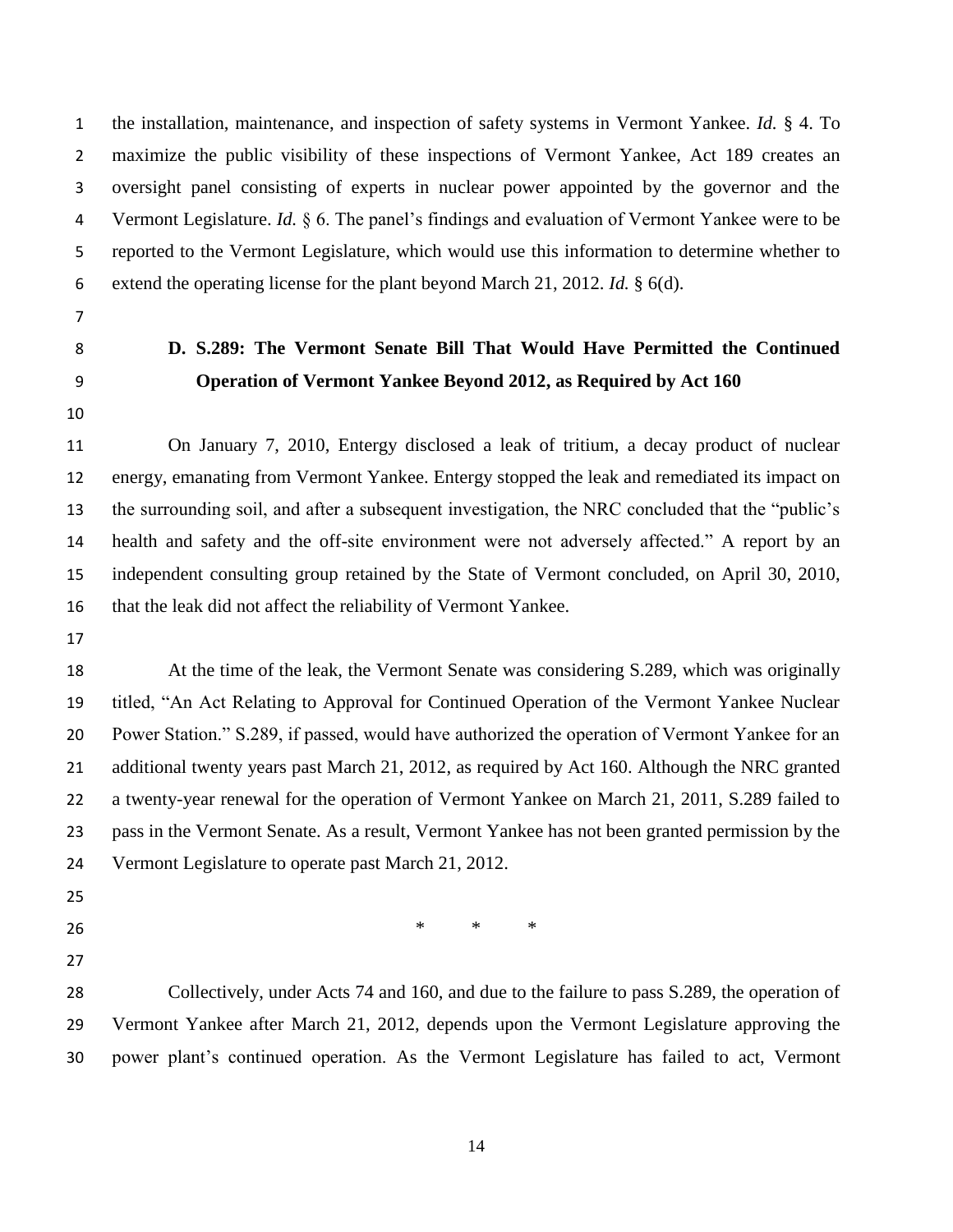Yankee's CPG expired on March 21, 2012, and the plant would have been forced to shut down absent the district court's decision below.

 In making its determination whether to permit further operation, the Vermont Legislature is required by Acts 74 and 160 to consider the impact of the local storage of spent nuclear fuel on the local economy and environment, and on the diversity of power sources available to Vermont retail utilities. Under the two Acts, the Vermont Legislature must also consider the following in determining whether to allow Vermont Yankee to continue operating: (1) the "public health" implications related to dry cask storage of nuclear waste and decommissioning of the plant; (2) Entergy's resources for emergency management systems, management of spent nuclear fuel storage, and decommissioning of the plant; (3) Entergy's planning for the removal of nuclear waste; and (4) Entergy's long-term plan for the closure of Vermont Yankee.

 In addition, Acts 74 and 160 require that Entergy comply with the 2002, 2003, and 2005 MOUs. Those MOUs impose, *inter alia*, the following additional requirements on Entergy, apart from making payments into a fund used to promote alternative energy sources: (1) analysis of the operational safety of Vermont Yankee in the event of flooding in excess of federal licensing requirements; (2) compliance with specific requirements for the construction and monitoring of spent nuclear fuel casks; (3) monitoring of the temperature and radiation of the storage casks and regular reporting to the Department; (4) no storage of any nuclear waste generated outside of Vermont; (5) removal of the nuclear waste generated by Vermont Yankee from the state as quickly as possible; and (6) waiver of any federal preemption challenge to the Board's authority to regulate the plant. Lastly, the MOUs require that Entergy comply with the 2001 PPA under which Vermont retail utilities must receive favorable pricing terms for the power produced by Vermont Yankee relative to retail utilities in other states.

- 
- 

## **III. Proceedings Before the District Court**

 On April 18, 2011, Entergy brought suit in the United States District Court for the District of Vermont against the Governor and Attorney General of the State of Vermont and the members of the Vermont Public Service Board. The complaint sets forth three claims: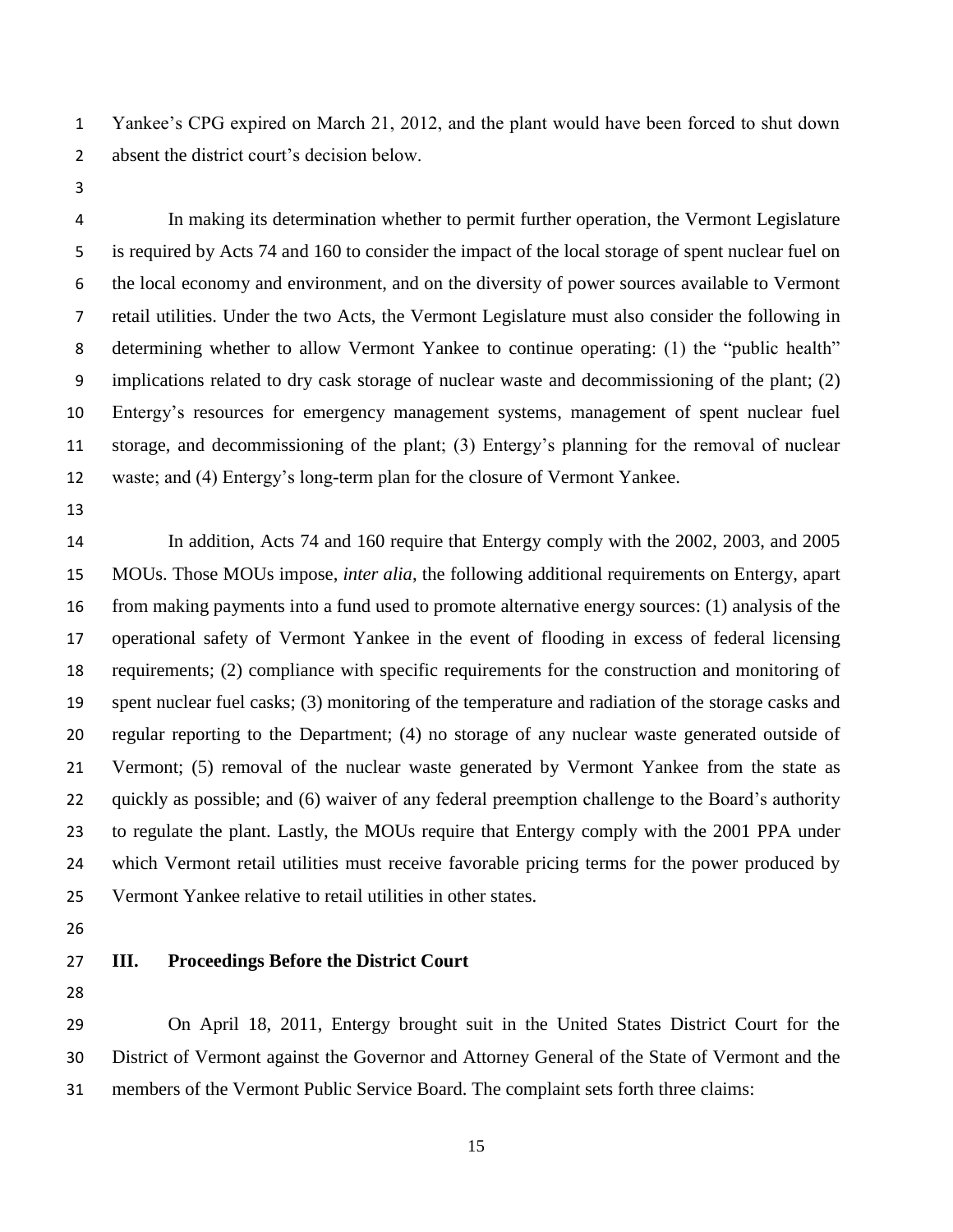**Count One:** Entergy sought a permanent injunction and declaration that Act 74, Act 160, and Act 189 are invalid under the Supremacy Clause of the United States Constitution because they are preempted by the Atomic Energy Act. *Entergy Nuclear Vt. Yankee, LLC v. Shumlin*, 838 F. Supp. 2d 183, 188-89 (D. Vt. 2012).

 **Count Two:** Entergy sought a permanent injunction and declaration that the Federal Power Act preempts the State of Vermont from conditioning Vermont Yankee's continued operation on the existence of a power purchase agreement between Vermont Yankee and Vermont's retail utilities, because FERC has exclusive jurisdiction over the regulation of power transmission and sale. *Id.* at 189.

 **Count Three:** Entergy sought a permanent injunction and declaration that Vermont may not condition continued operation of Vermont Yankee on the existence of a power purchase agreement, because doing so places substantial burdens on interstate commerce, in violation of the dormant Commerce Clause. *Id.*

 On January 19, 2012, the district court issued its opinion following a bench trial. The court first concluded that the Atomic Energy Act facially preempts Act 160, which, through the operation of section 248(e)(2), effectively allows the Vermont Legislature to "deny a pending renewal petition by taking no action on the petition, for any reason, procedural or substantive, stated or unstated, permissible or impermissible under federal law." *Entergy Nuclear*, 838 F. Supp. 2d at 227. The court also pointed to section 254(b)(2)(B), which calls upon the Department to support the Vermont Legislature's fact-finding by conducting studies on, *inter alia*, "long- term environmental, economic, and public health issues, including issues relating to dry cask storage of nuclear waste and decommissioning options." *Id.* at 227-28. In light of the statute's required consideration of "public health issues," which are not defined elsewhere in the statute, the court then examined the actual legislative purpose leading to the passage of Act 160. *Id.* Finding the stated legislative policy and purposes offered by Vermont for Act 160 to be unpersuasive, the court conducted an extensive review of the act's legislative history, including statements made by legislators and state regulators during both committee hearings and on the floor. *See id.* at 229-31. On the basis of this review, the court held that there was "overwhelming evidence in the legislative record that Act 160 was grounded in radiological safety concerns and the concomitant desire to empower the legislature to act on those concerns in deciding the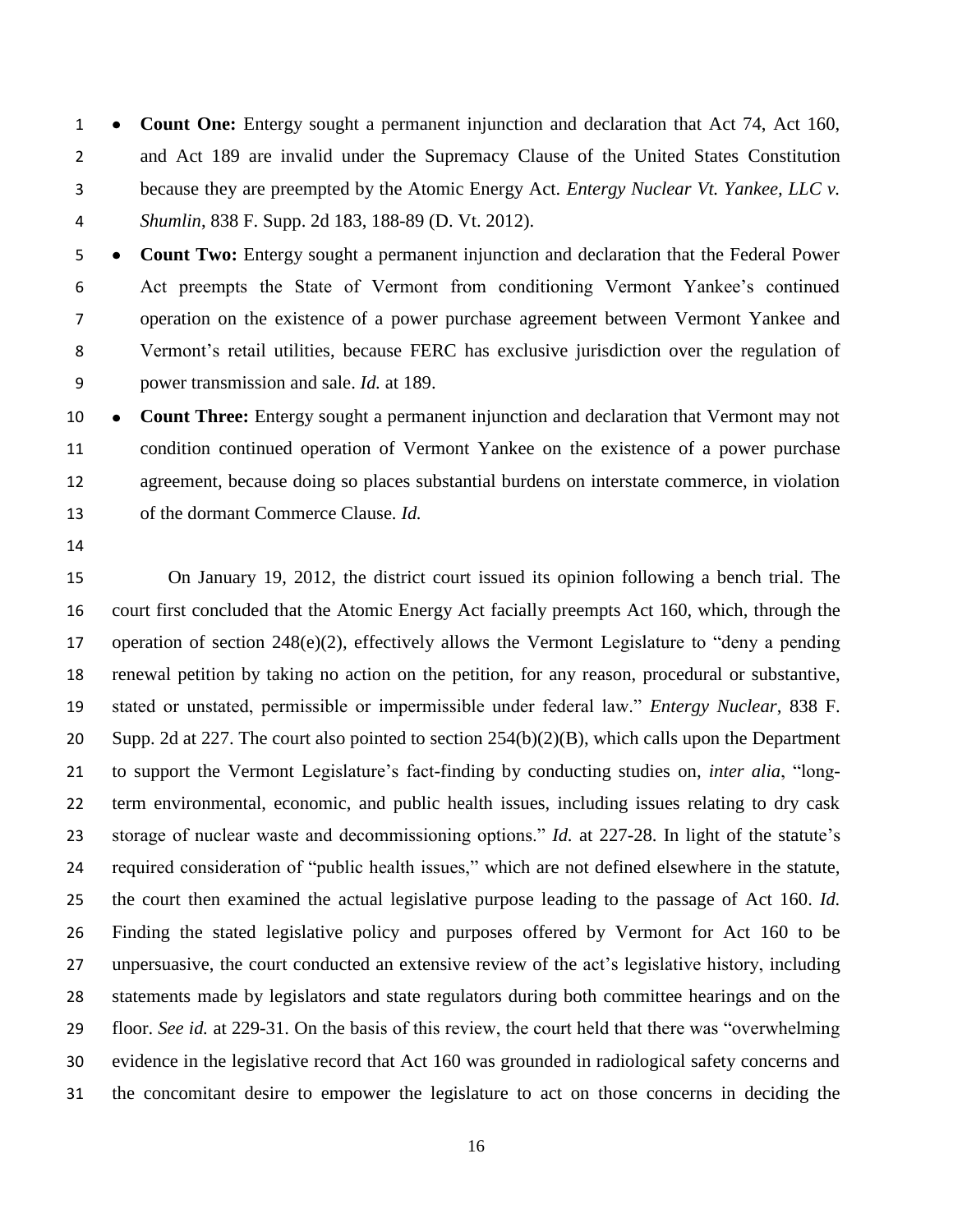question of Vermont Yankee's continued operation." *Id.* at 230. The court concluded that Act 2 160 was thus preempted on its face by the Atomic Energy Act under the standards articulated by the Supreme Court in *Pacific Gas & Electric Co. v. State Energy Resources Conservation & Development Commission*, 461 U.S. 190 (1983) ("*Pacific Gas*").

 The district court performed the same analysis of Act 74. The court reasoned that by not permitting Entergy to store spent nuclear fuel generated after March 21, 2012, in Vermont, "absent affirmative action by the General Assembly," section 6522(c)(4) effectively "permits the General Assembly to fail to act on a pending petition to store spent fuel for radiological safety reasons, in a manner that evades review." *Entergy Nuclear*, 838 F. Supp. 2d at 231. The court conducted another extensive analysis of the legislative history behind Act 74, and determined that Act 74 was "enacted with radiological safety purposes in mind," and that by "giving the General Assembly the unreviewable power to prohibit storage of fuel, and therefore to prohibit continued operation for preempted radiological safety reasons," Act 74 was facially preempted under the Atomic Energy Act. *Id.* at 232-33.

 As to Entergy's preemption challenge to the PPA under the Federal Power Act, the district court considered the scope of FERC authority under the Act and the "filed-rate doctrine," which holds that "state courts and regulatory agencies are preempted by federal law from requiring the payment of rates other than the federal filed rate." *Id.* at 233-34. The district court noted that Vermont Yankee has been operating under a market-based tariff filed with FERC, which only requires that the seller of power "enter into *freely negotiated* contracts with purchasers," as opposed to setting a prescribed rate. *Id.* at 234 (quoting *Morgan Stanley Capital Grp., Inc. v. Pub. Util. Dist. No. 1 of Snohomish Cnty.*, 554 U.S. 527, 537 (2008) (emphasis in *Entergy Nuclear*) (internal quotation marks omitted)). The court then held that even if Entergy were to be forced to enter into a new PPA in violation of the market-based tariff, its recourse would be to have the agreement reviewed by FERC. *Id.* at 235. However, the court concluded that "it is not clear what preemptive effect the [Federal Power Act] has to prevent [Vermont] from refusing to consider continued operation without such an agreement," as there would be no such agreement to review. *Id.* The court thus declined to enjoin the defendants on the basis of Entergy's Federal Power Act claim.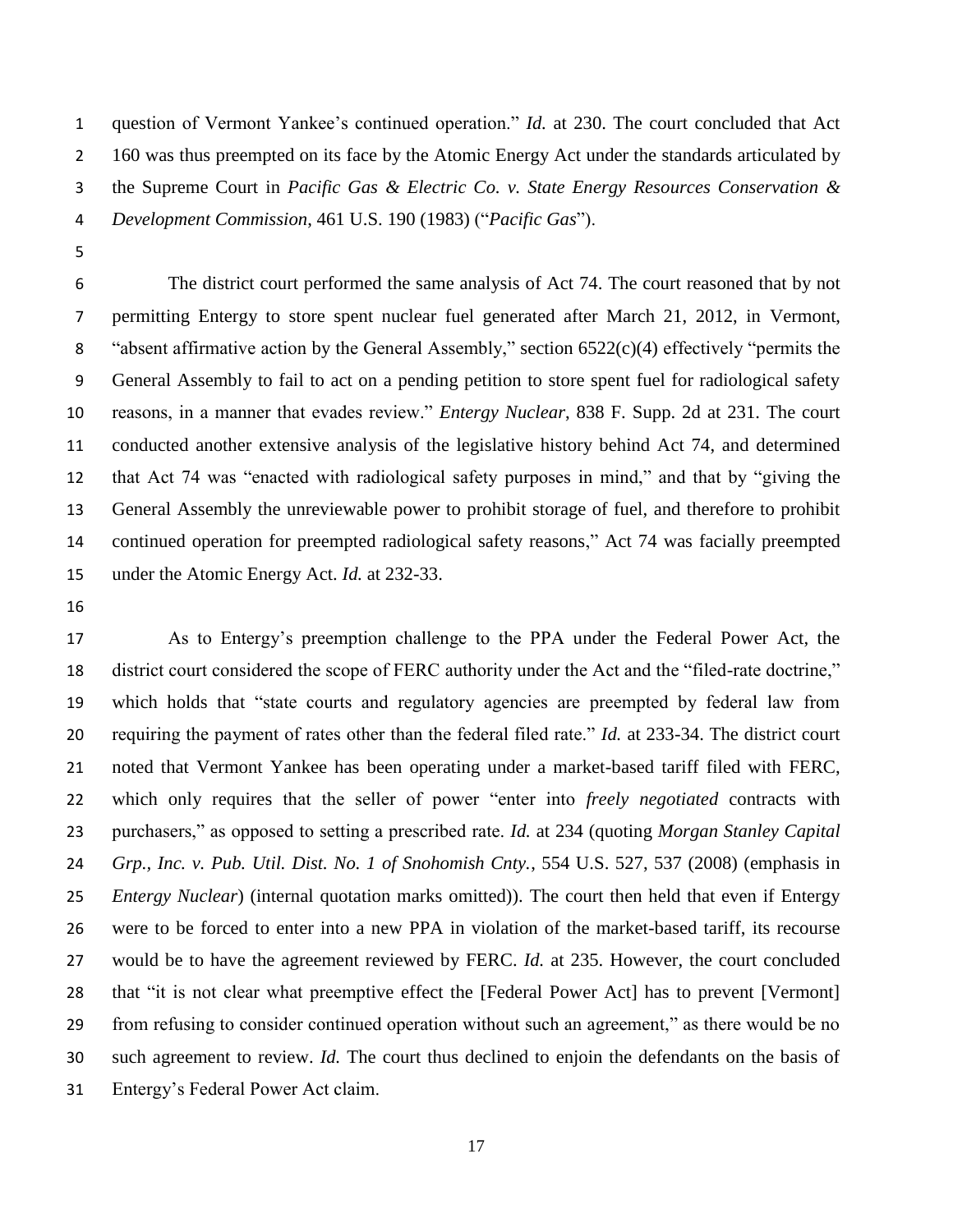Lastly, the district court found merit in Entergy's claim that Vermont had conditioned "approval of a CPG for continued operation on the existence of a power purchase agreement at below-wholesale market rates" in violation of the dormant Commerce Clause. *Id.* at 235. The court concluded that an injunction was an appropriate remedy in this case, even though no new PPA past March 21, 2012, had yet been issued, because there was "evidence of intent to condition continued operation on the demonstration of some marked 'economic benefit,' . . . in the form of below-wholesale-market long-term power purchase agreements for Vermont utilities." *Id.* at 236. The court made this finding by examining the materials submitted and testimony of the representatives of the Department in proceedings before the Board, as well as the statements of state legislators, to find impermissible intent on the part of the defendants. *Id.* at 236-39. On this basis, the court issued an injunction "enjoin[ing] Defendants from conditioning Vermont Yankee's continued operation on the existence of a below-market PPA with Vermont utilities." *Id.* at 239.

 In sum, the district court permanently enjoined Vermont from taking any action to shut down Vermont Yankee after March 21, 2012, pursuant to Act 160 or pursuant to section 6522(c)(4) of title 10, as enacted in Act 74. *Id.* at 243. It also permanently enjoined Vermont from conditioning the issuance of a CPG on the execution of a favorable power purchase agreement. *Id.* After the district court rendered its decision, Vermont suggested in a statement dated February 22, 2012, that it still had authority over Vermont Yankee's storage of spent nuclear fuel pursuant to section 6522(c)(2) of title 10 of the Vermont Statutes. **ECF No. 192**. On March 19, 2012, the district court entered an injunction enjoining Vermont from seeking to shut down Vermont Yankee on the basis of this statute as well. **ECF No. 209**.

 Vermont appeals the district court's determinations with respect to Entergy's challenges to Acts 74 and 160 under the Atomic Energy Act and Entergy's claim under the dormant Commerce Clause. Entergy cross-appeals the district court's determination that its preemption challenge under the Federal Power Act is premature. Neither party appeals the district court's determination that the challenge to Act 189 is moot because the safety assessments mandated by Act 189 had been completed by the time of trial.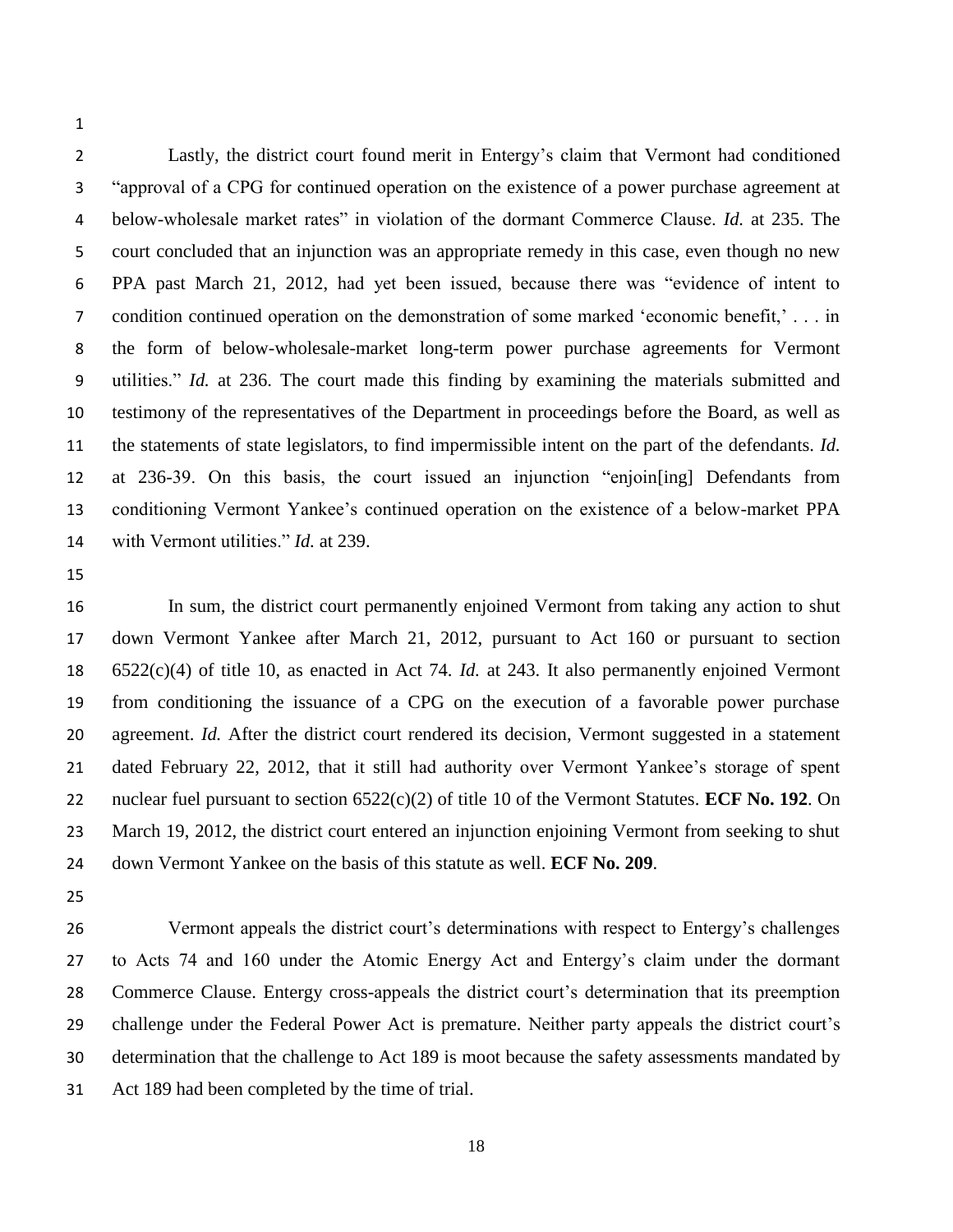| $\mathbf{1}$   |                                                                                                         |  |  |
|----------------|---------------------------------------------------------------------------------------------------------|--|--|
| $\overline{2}$ | <b>DISCUSSION</b>                                                                                       |  |  |
| 3              |                                                                                                         |  |  |
| 4              | <b>Standard of Review</b><br>I.                                                                         |  |  |
| 5              |                                                                                                         |  |  |
| 6              | "We review <i>de novo</i> a district court's application of preemption principles." N.Y. SMSA           |  |  |
| 7              | Ltd. P'ship v. Town of Clarkstown, 612 F.3d 97, 103 (2d Cir. 2010) (per curiam). "Findings of           |  |  |
| 8              | fact in a bench trial are reviewed for clear error; application of law to those facts is reviewed de    |  |  |
| 9              | novo." Goodspeed Airport LLC v. E. Haddam Inland Wetlands & Watercourses Comm'n, 634                    |  |  |
| 10             | F.3d 206, 209 n.3 (2d Cir. 2011).                                                                       |  |  |
| 11             |                                                                                                         |  |  |
| 12             | A district court's grant of a permanent injunction is reviewed for abuse of discretion.                 |  |  |
| 13             | ACORN v. United States, 618 F.3d 125, 133 (2d Cir. 2010). "A district court abuses its discretion       |  |  |
| 14             | 'when (1) its decision rests on an error of law (such as application of the wrong legal principle)      |  |  |
| 15             | or a clearly erroneous factual finding, or $(2)$ its decision – though not necessarily the product of a |  |  |
| 16             | legal error or a clearly erroneous factual finding – cannot be located within the range of              |  |  |
| 17             | permissible decisions." Id. (quoting Kickham Hanley P.C. v. Kodak Ret. Income Plan, 558 F.3d            |  |  |
| 18             | 204, 209 (2d Cir. 2009)).                                                                               |  |  |
| 19             |                                                                                                         |  |  |
| 20             | <b>Analysis</b><br>П.                                                                                   |  |  |
| 21             |                                                                                                         |  |  |
| 22             | A. Atomic Energy Act Preemption Claim                                                                   |  |  |
| 23             |                                                                                                         |  |  |
| 24             | <b>A(1). Preemption Principles</b>                                                                      |  |  |
| 25             |                                                                                                         |  |  |
| 26             | The Supremacy Clause of the United States Constitution provides that federal law "shall"                |  |  |
| 27             | be the supreme Law of the Land." U.S. Const. art. VI, cl. 2. In determining whether preemption          |  |  |
| 28             | exists, we must "start with the assumption that the historic police powers of the States were not       |  |  |
| 29             | to be superseded by the Federal Act unless that was the clear and manifest purpose of Congress."        |  |  |
| 30             | Wyeth v. Levine, 555 U.S. 555, 565 (2009) (internal quotation marks omitted). "This assumption          |  |  |

provides assurance that the federal-state balance will not be disturbed unintentionally by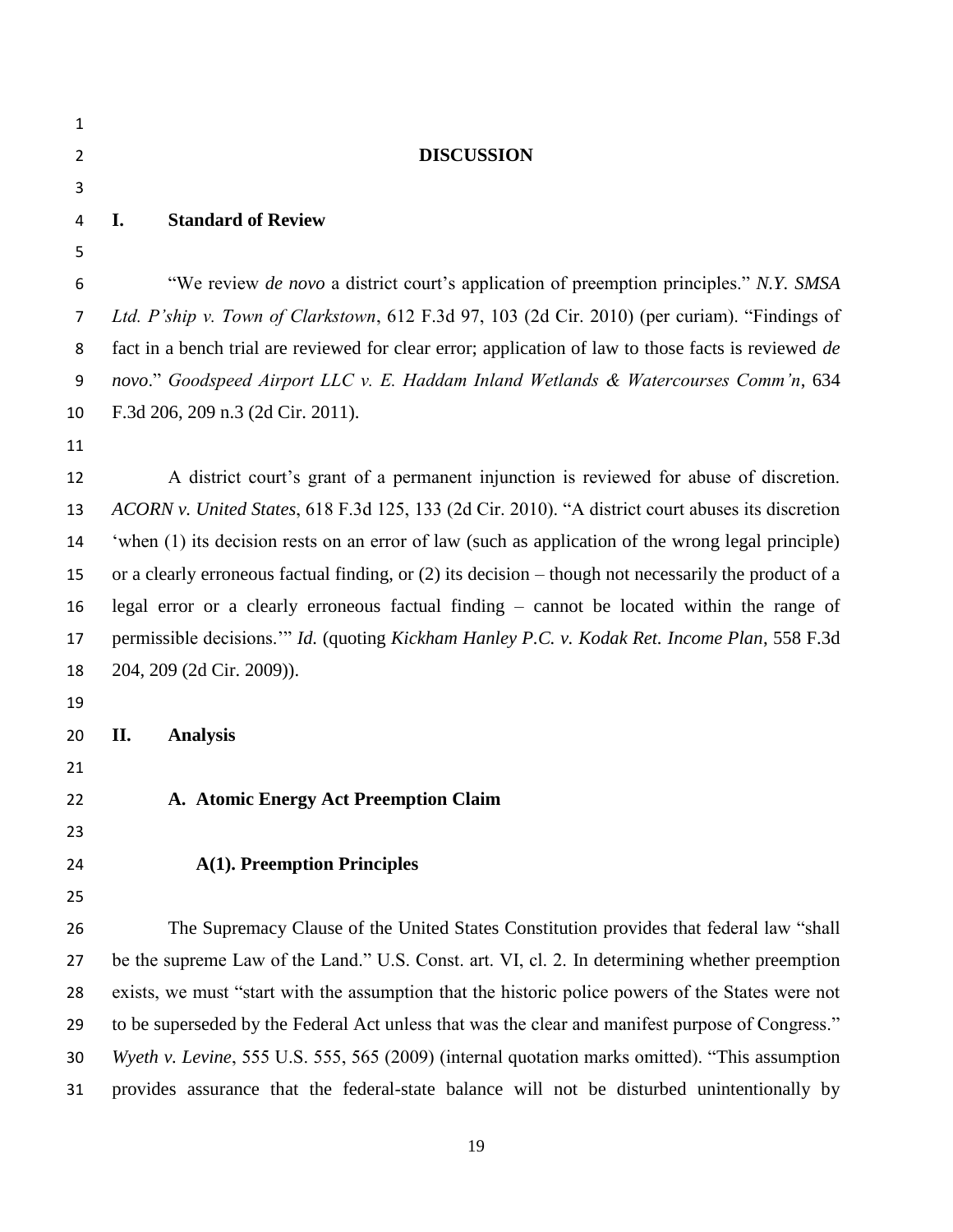Congress or unnecessarily by the courts." *Jones v. Rath Packing Co.*, 430 U.S. 519, 525 (1977) (internal citation and quotation marks omitted). "[O]ur task is to ascertain Congress' intent in enacting the federal statute at issue." *Shaw v. Delta Air Lines, Inc.*, 463 U.S. 85, 95 (1983). "The purpose of Congress is the ultimate touchstone." *Allis-Chalmers Corp. v. Lueck*, 471 U.S. 202, 208 (1985) (internal quotation marks omitted).

 There are several forms of preemption. "The most obvious is where Congress expressly states that it is preempting state authority." *Cnty. of Suffolk v. Long Island Lighting Co.*, 728 F.2d 52, 57 (2d Cir. 1984) (citing *Jones*, 430 U.S. at 525). Preemption may also occur "where compliance with both federal and state regulations is a physical impossibility," *Fla. Lime & Avocado Growers, Inc. v. Paul*, 373 U.S. 132, 142-43 (1963), or where state law impedes the "execution of the full purposes and objectives of Congress." *Hines v. Davidowitz*, 312 U.S. 52, 67 (1941). In the absence of such explicit or functionally overt preemption, "Congress' intent to supersede state law may be found from 'a scheme of federal regulation . . . so pervasive as to make reasonable the inference that Congress left no room for the States to supplement it.'" *Cnty. of Suffolk*, 728 F.2d at 57 (quoting *Rice v. Santa Fe Elevator Corp.*, 331 U.S. 218, 230 (1947)). In this latter context, "federal law occupies an entire field of regulation." *Wachovia Bank, N.A. v. Burke*, 414 F.3d 305, 313 (2d Cir. 2005).

- 
- 

### **A(2). The Atomic Energy Act and** *Pacific Gas*

 The domestic nuclear power industry had its genesis in the Atomic Energy Act of 1946, in which Congress "contemplated that the development of nuclear power would be a Government monopoly." *Duke Power Co. v. Carolina Envtl. Study Grp., Inc.*, 438 U.S. 59, 63 (1978). This view changed with the passage of the Atomic Energy Act of 1954, 42 U.S.C. §§ 2011-2281, which "stemmed from Congress' belief that the national interest would be served if the Government encouraged the private sector to develop atomic energy for peaceful purposes under a program of federal regulation and licensing." *English v. Gen. Electric Co.*, 496 U.S. 72, 80-81 (1990). "The Act implemented this policy decision by providing for licensing of private construction, ownership, and operation of commercial nuclear power reactors." *Pacific Gas*, 461 U.S. at 207. The Atomic Energy Commission, the predecessor to the present-day NRC, "was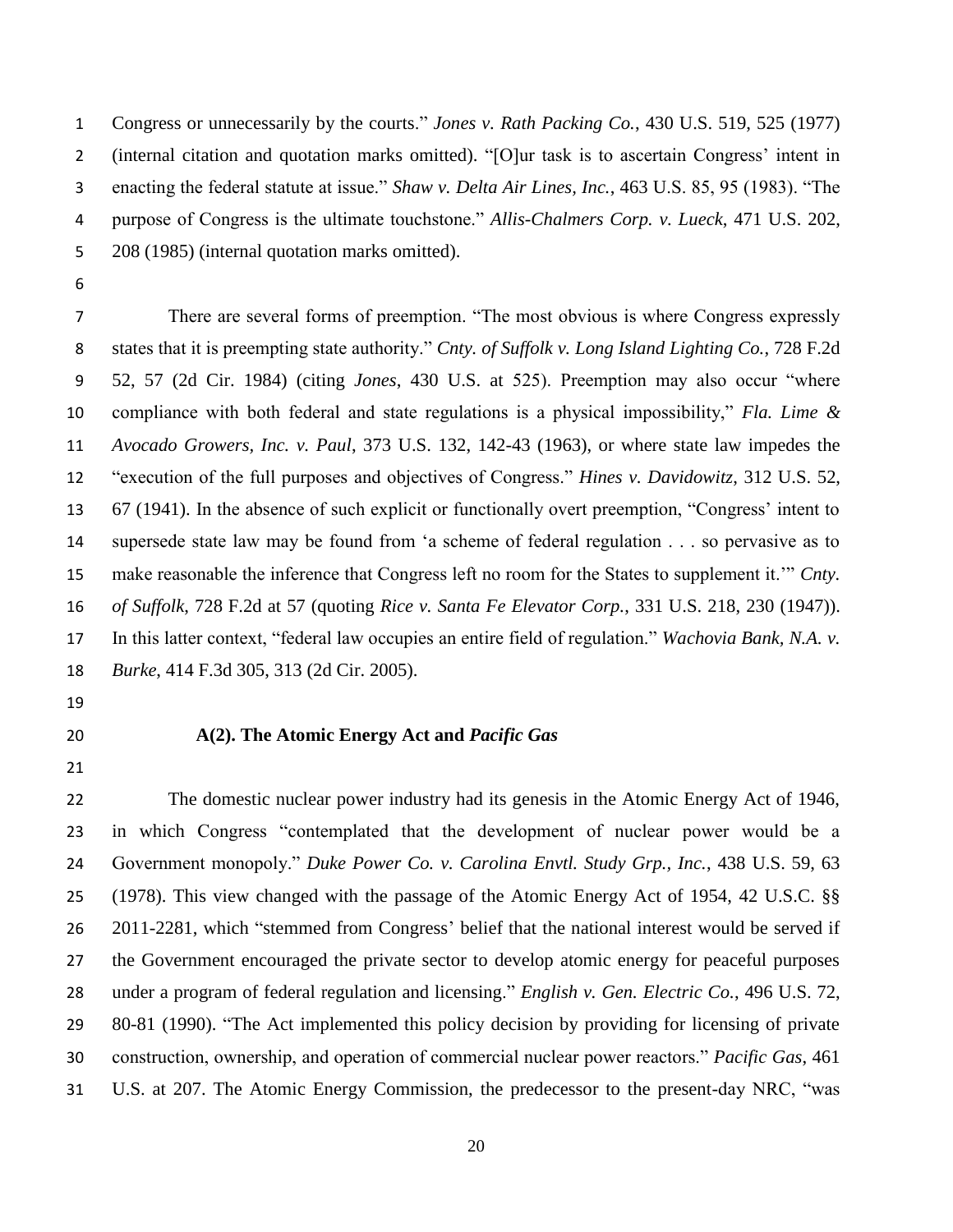given exclusive jurisdiction to license the transfer, delivery, receipt, acquisition, possession and use of nuclear materials. Upon these subjects, no role was left for the states." *Id.* (internal citations omitted). "Congress' decision to prohibit the states from regulating the safety aspects of nuclear development was premised on its belief that the [Atomic Energy] Commission was more qualified to determine what type of safety standards should be enacted in this complex area." *Silkwood v. Kerr-McGee Corp.*, 464 U.S. 238, 250 (1984). Indeed, the congressional findings supporting the Atomic Energy Act affirm that the "processing and utilization of source, byproduct, and special nuclear material must be regulated in the national interest," and that the regulation of such materials "by the United States . . . is necessary in the national interest to assure the common defense and security and to protect the health and safety of the public." 42 U.S.C. § 2012(c)-(e). Radiological safety therefore represents an arena of field preemption that "Congress, acting within its proper authority, has determined must be regulated by its exclusive governance," thus precluding any regulation by the states. *Arizona v. United States*, 132 S. Ct. 2492, 2501 (2012); *see also Skull Valley Band of Goshute Indians v. Nielson*, 376 F.3d 1223, 1242 (10th Cir. 2004) ("[S]tate laws within 'the entire field of nuclear safety concerns' are preempted, even if they do not directly conflict with federal law." (quoting *Pacific Gas*, 461 U.S. at 212)).

 Nonetheless, "[t]here is little doubt that under the Atomic Energy Act of 1954, state public utility commissions or similar bodies are empowered to make the initial decision regarding the need for power." *Vt. Yankee Nuclear Power Corp. v. Natural Res. Def. Council, Inc.*, 435 U.S. 519, 550 (1978). The Atomic Energy Act also contains two savings clauses reserving certain regulatory powers not related to nuclear safety to the states. The first clause states that the Atomic Energy Act does not limit state authority regarding regulation of the "generation, sale, or transmission of electric power produced through the use of nuclear facilities licensed by the Commission." 42 U.S.C. § 2018. The second clause provides that the Atomic Energy Act shall not "be construed to affect the authority of any State or local agency to regulate activities for purposes other than protection against radiation hazards." *Id.* § 2021(k).

 It was against this background that the Supreme Court issued its 1983 decision in *Pacific Gas*, which concerned whether the Atomic Energy Act preempted a California state statute, the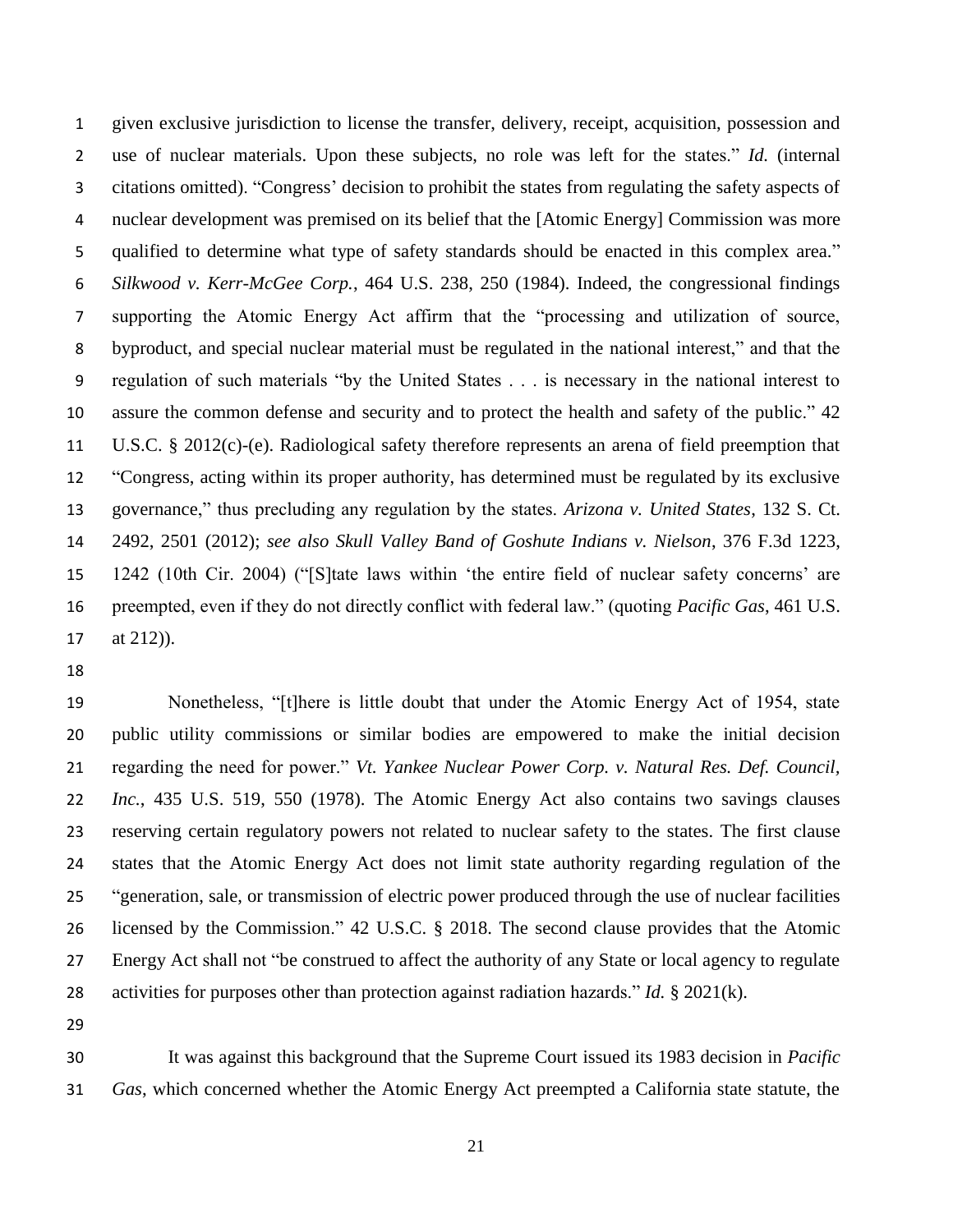Warren-Alquist State Energy Resources Conservation and Development Act (the "Warren- Alquist Act"). 461 U.S. at 197. Under the Warren-Alquist Act, a utility seeking to build a new nuclear power plant in California was first required to obtain permission from the California State Energy Resources and Conservation Commission (the "State Energy Commission"). *Id.* Section 25524.2 of the Warren-Alquist Act imposed a moratorium on the construction of new power plants until the State Energy Commission determined that a viable long-term spent nuclear fuel disposal method had been developed. *Id.* at 197-98. The State Energy Commission was also required to report this determination to the California Legislature, which could override it. *Id.* at 198. The Supreme Court noted that laws similar to the Warren-Alquist Act had been enacted in response to two emerging societal concerns about nuclear waste management:

 [F]irst, if not properly stored, nuclear wastes might leak and endanger both the environment and human health; second, the lack of a long-term disposal option increases the risk that the insufficiency of interim storage space for spent fuel will lead to reactor-shutdowns, rendering nuclear energy an unpredictable and uneconomical adventure.

17 *Id.* at 196-97.<sup>16</sup>

l

 The Court then considered whether the Warren-Alquist Act was preempted because "it regulates construction of nuclear plants and because it is allegedly predicated on safety concerns." *Id.* at 204. The Court reviewed the legislative history of the Atomic Energy Act and concluded that while the "federal government maintains complete control of the safety and 'nuclear' aspects of energy generation," "the states exercise their traditional authority over the need for additional generating capacity, the type of generating facilities to be licensed, land use, ratemaking, and the like." *Id.* at 211-12. Examples of sole federal authority include the "construction and operation of any production or utilization facility," and the disposal of "byproduct, source or special nuclear material . . . because of the hazards or potential hazards thereof." *Id.* at 209 (quoting 42 U.S.C. § 2021(c)). However, states retain authority over "the

<sup>&</sup>lt;sup>16</sup> The Court also considered a challenge to section 25524.1(b), which required the State Energy Commission to determine on a case-by-case basis whether there would be "adequate capacity" for the short-term storage of spent nuclear fuel before granting certification for the construction of a new plant. *Pacific Gas*, 461 U.S. at 197*.* The Court determined that the challenge to section 25524.1(b) was not ripe for review because, under the case-by-case methodology required by the statute, the Court could not "know whether the [State] Energy Commission will ever find a nuclear plant's storage capacity to be inadequate." *Id.* at 203 (internal quotation marks omitted).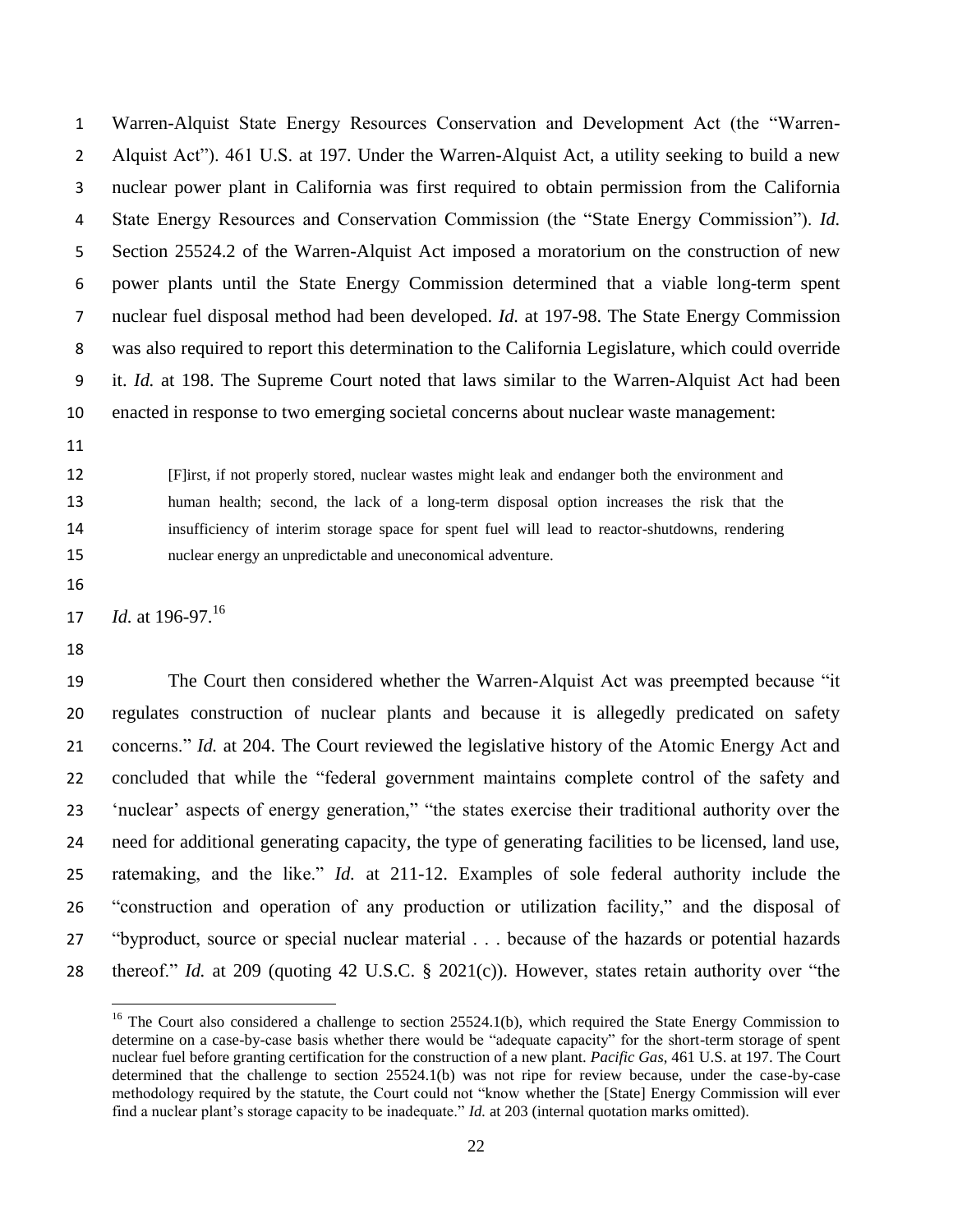economic question [of] whether a particular plant should be built"; indeed, "utility financial qualifications are only of concern to the NRC if related to public health and safety." *Id.* at 207. Examples of exclusive state authority therefore include "ratemaking and plant-need questions." *Id.* at 208.

 The Court then examined the purposes underlying section 25524.2, emphasizing that a state statute that seeks to "regulate the construction or operation of a nuclear powerplant . . . even if enacted out of non-safety concerns, would nevertheless directly conflict with the NRC's exclusive authority over plant construction and operation." *Id.* at 212. The Court focused on the state legislative committee report that accompanied section 25524.2, which articulated a purely economic rationale for the bill. The committee report noted that in the absence of "a federally approved method of waste disposal," a "'clog' in the nuclear fuel cycle" would emerge because "[s]torage space was limited while more nuclear wastes were continuously produced." *Id.* at 213. This scenario could lead to "unpredictably high costs to contain the problem or, worse, shutdowns in reactors." *Id.* at 213-14. Because section 25524.2 was "concerned not with the adequacy of the method [of spent nuclear fuel storage], but rather its existence," the Court concluded that it was not preempted by the Atomic Energy Act. *Id.* at 214 (quoting *Pac. Legal Found. v. State Energy Res. Conservation & Dev. Comm'n*, 659 F.2d 903, 925 (9th Cir. 1981)).

- 
- 

## **A(3). The Evolution of the Wholesale Energy Market After** *Pacific Gas*

 Critical to appreciating the Supreme Court's concern in *Pacific Gas* about the prospect of state responsibility for rising nuclear energy costs is an understanding of the structure of the retail energy market in the 1970s and 1980s. In that era, electric utilities were typically vertically integrated entities that sold the power they generated directly to in-state retail consumers. State regulatory agencies would focus on the "retail rates charged directly to the public." *Pub. Util. Dist. No. 1 of Snohomish Cnty. Wash. v. FERC*, 471 F.3d 1053, 1062 (9th Cir. 2006) ("*PUD No. 1*"), *vacated on other grounds*, 547 F.3d 1081 (9th Cir. 2008). These state agencies would determine the rates at which power could be sold by the electric utility to ensure that such rates were reasonable. *See, e.g.*, *Consol. Edison Co. of N.Y., Inc. v. Pataki*, 292 F.3d 338, 343 (2d Cir. 2002). Federal agencies, on the other hand, would regulate the "wholesale rates charged among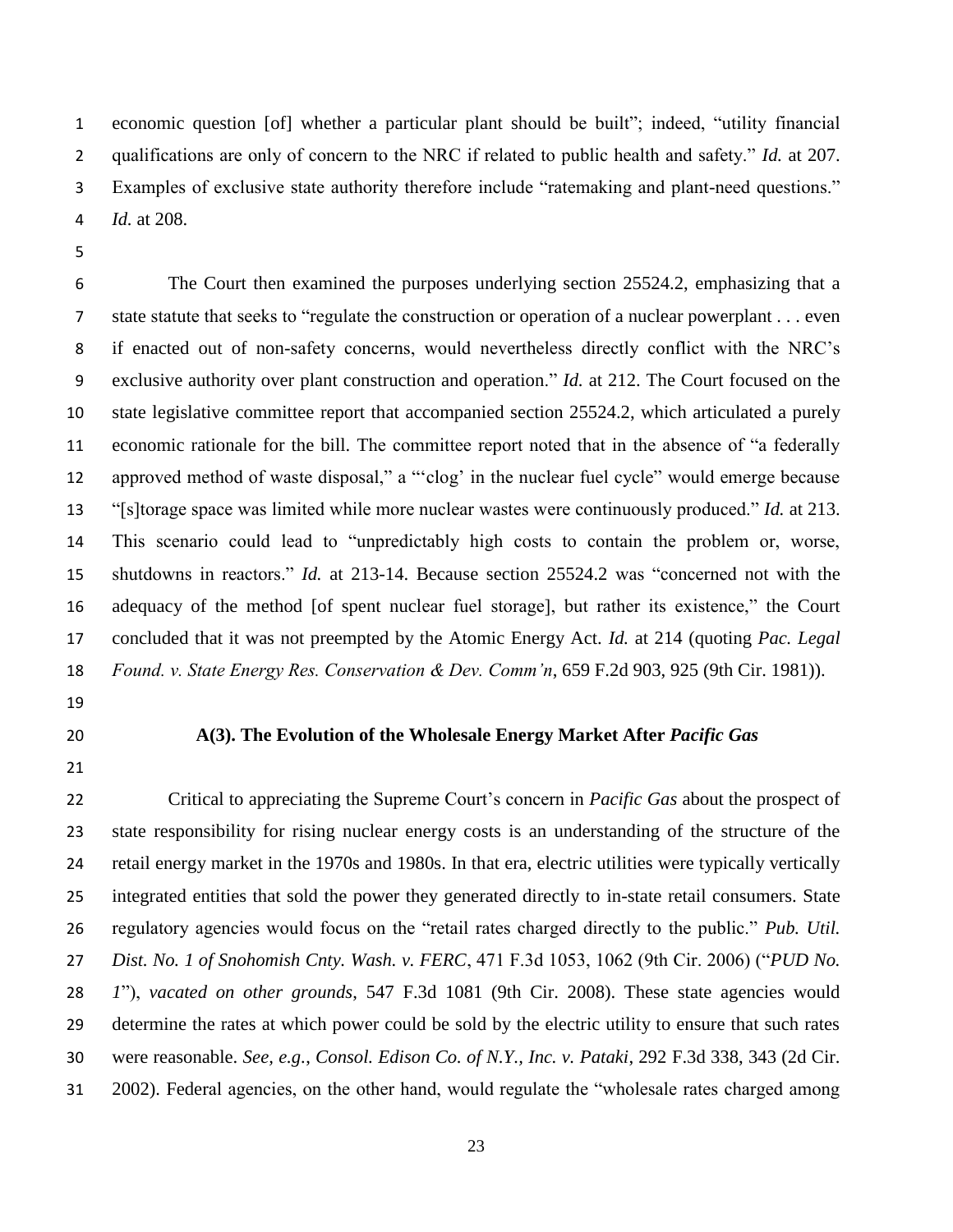businesses involved in providing" power. *PUD No. 1*, 471 F.3d at 1062 (internal quotation marks omitted). Nonetheless, prior to the 1980s, the dominance of retail utilities ensured that "arms- length transactions on wholesale markets were relatively few." David B. Spence & Robert Prentice, *The Transformation of American Energy Markets and the Problem of Market Power*, 53 B.C. L. Rev. 131, 146 (2012).

 As a result of this market structure, "electricity generation, transmission, and distribution for a particular geographic area were generally provided by and under the control of a single regulated utility." *Midwest ISO Transmission Owners v. FERC*, 373 F.3d 1361, 1363 (D.C. Cir. 2004) (Roberts, *J.*). "Although there were some interconnections among utilities, most operated as separate, local monopolies subject to state or local regulation." *New York v. FERC*, 535 U.S. 1, 5 (2002). This concentration of market power meant that if a local utility's operating costs rose – due to the expense associated with long-term storage of spent nuclear fuel, for example – then consumers would likely experience direct increases in prices as well. As a result, the *Pacific Gas*  Court accepted California's argument that the spent nuclear "waste disposal problem was largely economic or the result of poor planning, not safety related." *Pacific Gas*, 461 U.S. at 213 17 (internal quotation marks omitted).<sup>17</sup>

 The national marketplace for power began to evolve in the late 1970s. First, Congress passed the Public Utility Regulatory Policies Act of 1978 (PURPA), 16 U.S.C. §§ 2601 *et seq.*, which sought "to promote the development of new generating facilities and to conserve the use of fossil fuels." *New York*, 535 U.S. at 9. To do so, PURPA "directed FERC to promulgate rules requiring utilities to purchase electricity from 'qualifying cogeneration and small power production facilities.'" *Id.* (quoting *FERC v. Mississippi*, 456 U.S. 742, 751 (1982)). Even more significant, Congress enacted the Energy Policy Act of 1992, which "authorized FERC to order individual utilities to provide transmission services to unaffiliated wholesale generators (*i.e.*, to 'wheel' power) on a case-by-case basis." *Id.* (citing 16 U.S.C. §§ 824j-824k). FERC exercised this authority in 1996 by promulgating Orders 888 and 889, which require "all public utilities owning and/or controlling transmission facilities to offer non-discriminatory open access

 $\overline{\phantom{a}}$ <sup>17</sup> Indeed, the power market in California was not opened to competition until the late 1990s. *See* David B. Spence, *Can Law Manage Competitive Energy Markets?*, 93 Cornell L. Rev. 765, 779-81 (2008).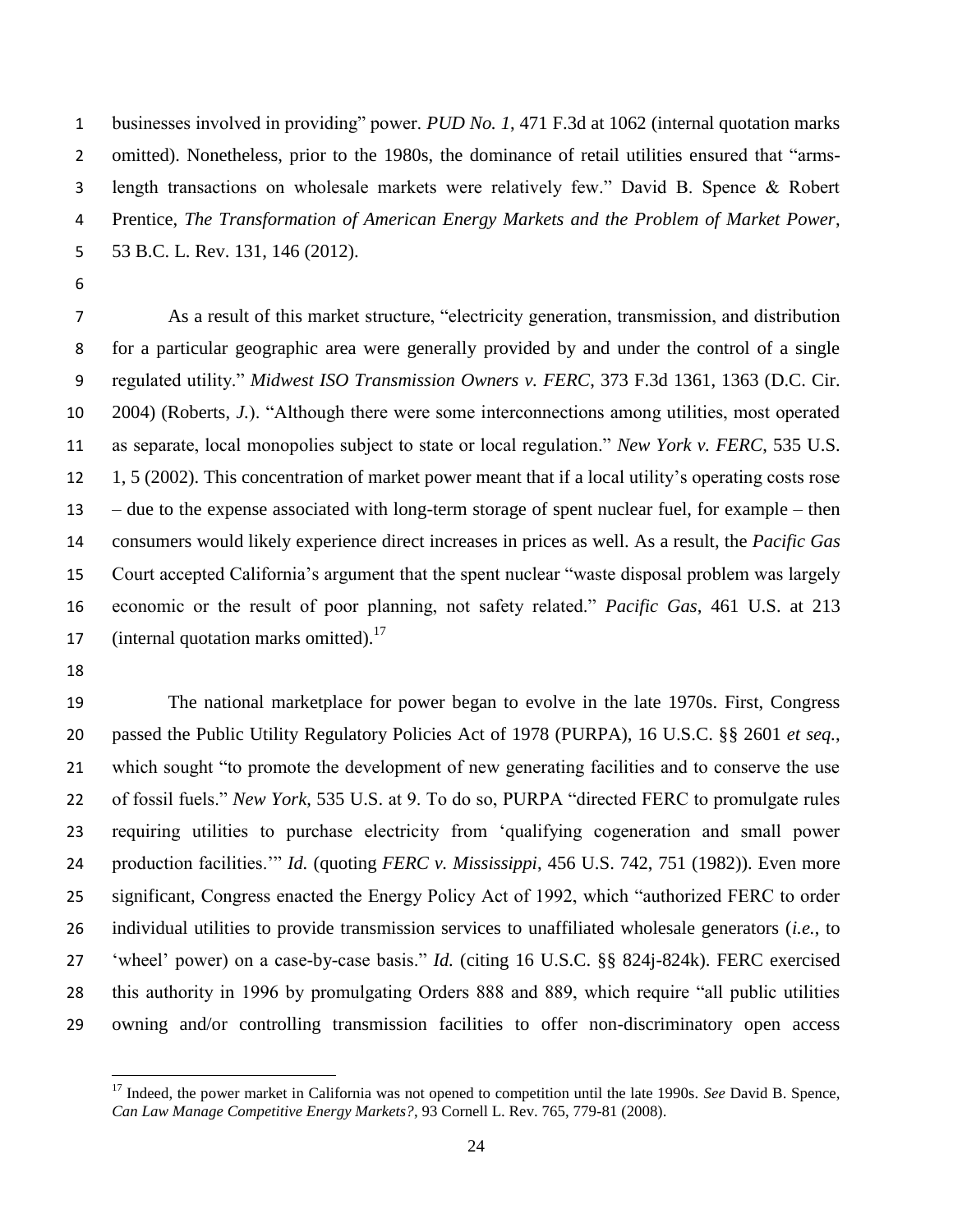transmission service." *Transmission Access Policy Study Grp. v. FERC*, 225 F.3d 667, 682 (D.C. 2 Cir. 2000) (per curiam),  $\frac{aff}{d}$  sub nom., *New York*, 535 U.S. 1.<sup>18</sup>

 By the late 1990s, the structure of the power industry had changed dramatically. Many integrated utilities had divested their generating assets, and new participants entered the market "in the form of both independent and affiliated power marketers and generators as well as independent power exchanges." Regional Transmission Organizations, Order No. 2000, 89 F.E.R.C. ¶ 61,285, at \*7 (Dec. 20, 1999). Many formerly retail utilities became independent "merchant generators," selling the power they generated wholesale across state lines. The emergence of merchant generators placed a significant strain on existing power grids. In response, FERC sought to organize owners of transmission lines into "independent system operators" (ISOs) and "regional transmission organizations" (RTOs) "to help manage the grid, ensure system reliability, and guard against discrimination and the exercise of market power in the provision of transmission services." Spence & Prentice, *supra*, at 148. These ISOs and RTOs gave rise to several large regional electricity trading hubs, including the California ISO, the Pennsylvania-New Jersey-Maryland (PJM) ISO, the New York ISO, the Electric Reliability 17 Council of Texas (ERCOT) ISO, and ISO New England.<sup>19</sup>

 $\overline{\phantom{a}}$ 

 The development of merchant generators had two effects on the marketplace for power that are relevant here. First, consumers gained access to new sources of power, which meant that they were no longer captive to a single in-state provider. *See Transmission Access*, 225 F.3d at 683. Correspondingly, "[l]ocal energy utilities, could, rather than producing their own power to sell to the public, choose between various competing producers and then transfer the expected savings from this competition to the public." *PUD No. 1*, 471 F.3d at 1065. The development of large regional power grids gave consumers access to power generated by out-of-state merchant generators. As the Supreme Court has noted, it is now "possible for a customer in Vermont [to] purchase electricity from an environmentally friendly power producer in California or a

<sup>&</sup>lt;sup>18</sup> The orders may be read in full at Promoting Wholesale Competition Through Open Access Non-Discriminatory Transmission Services by Public Utilities, Order 888, 61 Fed. Reg. 21,540, 21,541-43 (FERC May 10, 1996) (codified at 18 C.F.R. pt. 37); and at Open Access Same-Time Information System (Formerly Real-Time Information Networks) and Standards of Conduct, Order 889, 61 Fed. Reg. 21,737, 21,740-41 (FERC Apr. 24, 1996) (codified at 18 C.F.R. pt. 37).

<sup>&</sup>lt;sup>19</sup> See U.S. Energy Info. Admin., The Changing Structure of the Electric Power Industry 2000: An Update, at 74-77 (2000), *available at* http://www.eia.gov/cneaf/electricity/chg\_stru\_update/update2000.pdf.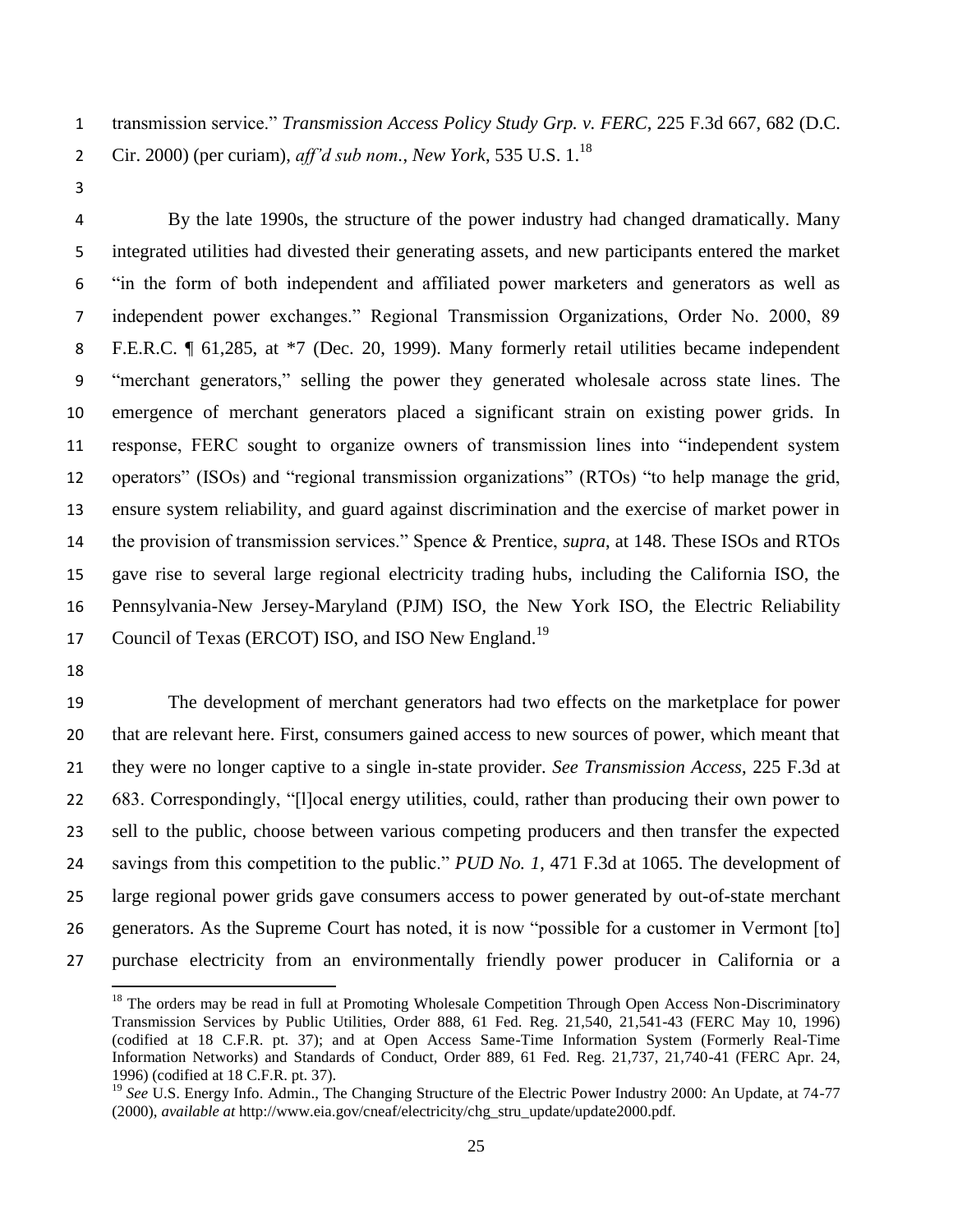cogeneration facility in Oklahoma." *New York*, 535 U.S. at 8 (internal quotation marks omitted). Indeed, Vermont Yankee presently supplies only one-third of the power consumed by Vermont residents; the rest is purchased by Vermont electrical companies from other sources. *See In re Entergy Nuclear Vt. Yankee, LLC*, 2006 WL 1418626, at \*12. Second, because states may obtain power from energy plants located in other states, there is less public support for continued operation of in-state nuclear power plants and greater opposition to such local plants on safety as 7 well as non-safety grounds. $^{20}$ 

 With the advent of merchant generators, the challenge of identifying a long-term spent nuclear fuel storage solution has grown even more pressing. After a useful life of four-to-six years, spent nuclear fuel rods are thermally hot when removed from reactors and emit substantial amounts of radiation. *New York v. NRC*, 681 F.3d 471, 474 (D.C. Cir. 2012) (citing Blue Ribbon Commission on America's Nuclear Future, *Report to the Secretary of Energy* 10-11 (2012)). The rods are transferred to deep, water-filled pools for cooling; they may then be transferred to large concrete and steel "casks" for storage, even though they will continue to emit dangerous radiation "for time spans seemingly beyond human comprehension." *Id.* (quoting *Nuclear Energy Inst., Inc. v. EPA*, 373 F.3d 1251, 1258 (D.C. Cir. 2004) (per curiam)). Nonetheless, despite the continued production of nuclear waste, and despite "years of 'blue ribbon' commissions, congressional hearings, agency reports, and site investigations, the United States has not yet developed a permanent solution." *Id.* Most recently, plans to develop a federally- sponsored storage site at Yucca Mountain in Nevada were abandoned when the Department of Energy withdrew its license application for the facility. *See Nat'l Ass'n of Regulatory Util. Comm'rs v. U.S. Dep't of Energy*, 680 F.3d 819, 822-23 (D.C. Cir. 2012). "At this time, there is not even a prospective site for a repository, let alone progress toward the actual construction of one." *New York v. NRC*, 681 F.3d at 474.

- 
- 

l

 *See, e.g.*, *New York v. United States*, 505 U.S. 144, 197 (1992) (noting that "public opposition" undermined a state's efforts to identify sites for nuclear waste disposal); *State of Nev. v. Watkins*, 914 F.2d 1545, 1550-51 (9th Cir. 1990) (noting the opposition of the Nevada Legislature to the storage of spent nuclear fuel in the state); *see also*  Michael B. Gerrard, *Fear and Loathing in the Siting of Hazardous and Radioactive Waste Facilities: A Comprehensive Approach to a Misperceived Crisis*, 68 Tul. L. Rev. 1047, 1137-46 (1994) (discussing the sources of public opposition to spent nuclear fuel storages sites).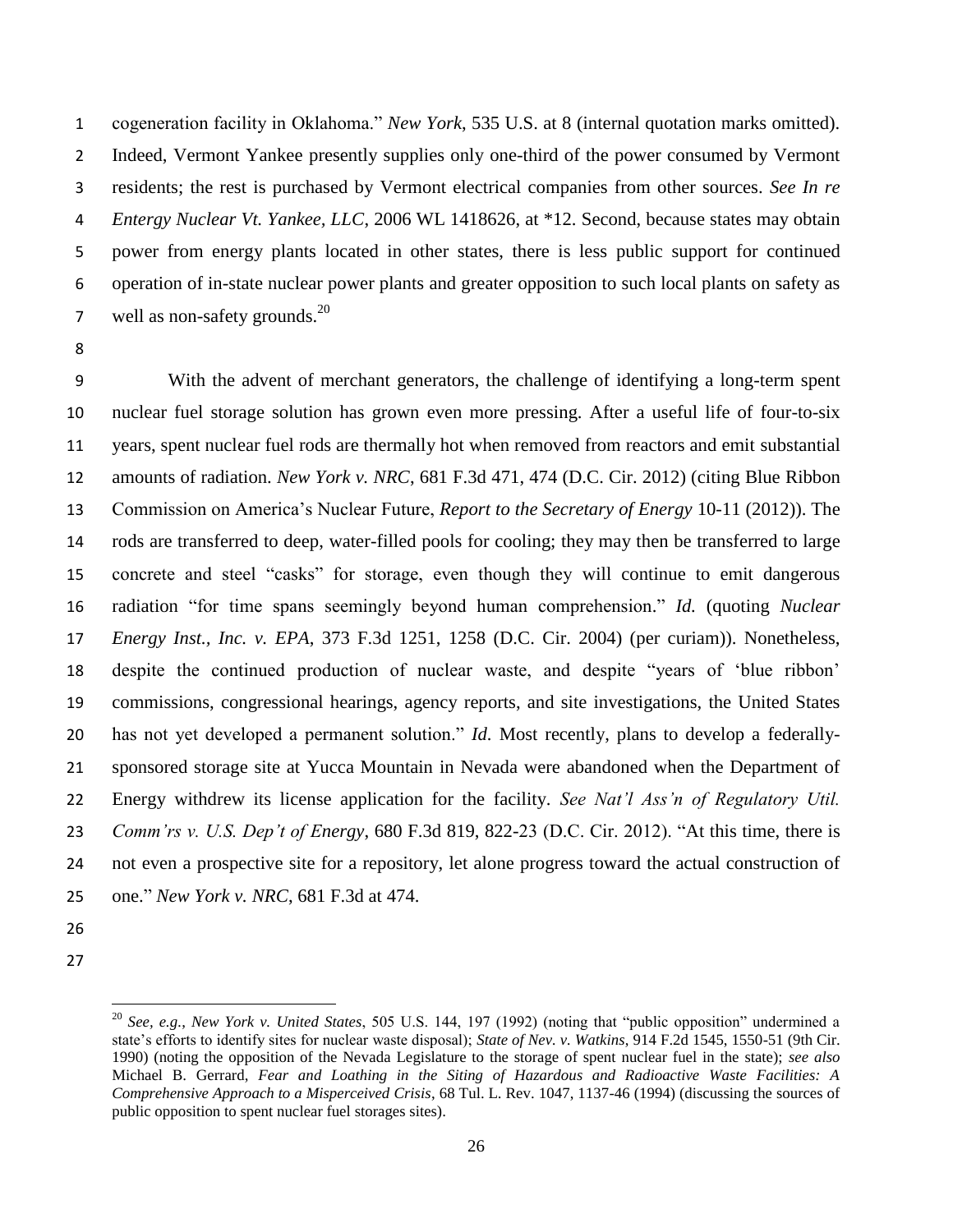# **A(4). Act 160**

 With this general background in mind, we begin our preemption analysis of Act 160, the 4 most recent of Vermont's legislative enactments at issue.<sup>21</sup> The proper place to begin the analysis of a statute is its text. *See, e.g.*, *United States v. Am. Trucking Ass'ns*, 310 U.S. 534, 543 (1940) ("There is, of course, no more persuasive evidence of the purpose of a statute than the words by which the legislature undertook to give expression to its wishes."). As described previously, Act 8 160 adds three new sections to the Vermont Statutes: sections  $248(e)(2)$ ,  $248(m)$ , and  $254$  of title 30. Section 248(e)(2) requires the Vermont Legislature to determine whether an extension of the Vermont Yankee operating lease should be granted (that is, to determine whether the lease advances the "general welfare") before the Board can issue a new CPG. Vt. Stat. Ann. tit. 30, § 248(e)(2). Section 248(m) requires that the evaluation of a new CPG be conducted using current cost-benefit assumptions, rather than those that informed the issuance of the previous CPG. *Id.* § 248(m). Section 254 requires that an application to operate Vermont Yankee past March 21, 2012, be submitted at least four years in advance, and that the Department engage in extensive fact-finding to support the legislative determination that the lease advances the general welfare. *Id.* § 254(a). The statute requires that the Department "identify, collect information on, and provide analysis of long-term environmental, economic, and *public health issues*, including issues relating to dry cask storage of nuclear waste and decommissioning options." *Id.* § 254(b)(2)(B) (emphasis added). These are factors that the Board "shall consider" in "acting on a petition" subject to the statute, *id.* § 254(b)-(c), and the Board's conclusions are reported to the Vermont Legislature to inform its own determination regarding the status of Vermont Yankee, *id.* § 254(a)(2)-(3).

- 
- 
- 

 $\overline{\phantom{a}}$ 

 As an initial matter, we must consider whether it is appropriate to consider a facial challenge to Act 160. In this regard, we find it important that Act 160, through the operation of 27 section  $248(e)(2)$ , transfers the process for determining whether to approve a new operating

<sup>&</sup>lt;sup>21</sup> As the party asserting preemption, Entergy carries the burden of proof. *See Silkwood*, 464 U.S. at 255 (stating that Kerr-McGee, as the party asserting the preemption claim, bore the "burden to show that Congress intended to [preempt] such [punitive damages] awards in the Atomic Energy Act); *see also English*, 496 U.S. at 85-86 (following the approach set out in *Silkwood*). We thus reject the burden-shifting approach that the district court imported from Equal Protection Clause and First Amendment jurisprudence. *See Entergy Nuclear*, 838 F. Supp. 2d at 225, 230-31 (citing *Vill. of Arlington Heights v. Metro. Hous. Dev. Corp.*, 429 U.S. 252, 271 n.21 (1977), and *Mt. Healthy City Sch. Dist. Bd. of Educ. v. Doyle*, 429 U.S. 274, 285-86 (1977)).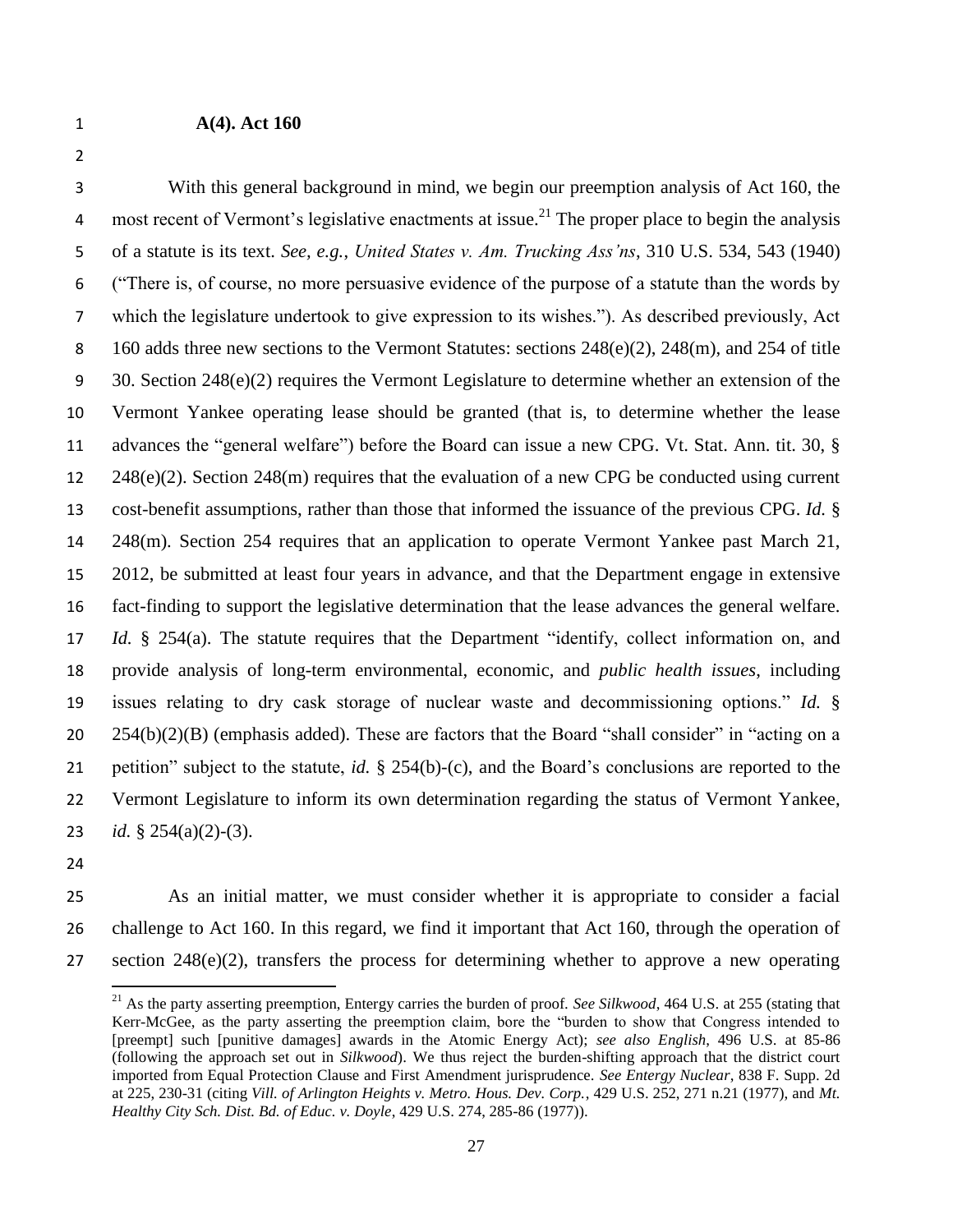license for Vermont Yankee from the Board to the Vermont Legislature. Before the passage of 2 Act 160, the Board's decision regarding whether to approve the continued operation of Vermont Yankee would have been subject to review by the Vermont Supreme Court. Vt. Stat. Ann. tit. 30, § 12. Such a review likely would have encompassed legal questions regarding whether Act 160 was preempted by federal law. *See, e.g.*, *Petition of E. Ga. Cogeneration Ltd. P'ship*, 614 A.2d 799, 804-05 (Vt. 1992). After the passage of Act 160, if the Vermont Legislature chose not to act, the operating license for Vermont Yankee would lapse on March 21, 2012, and that decision would not be subject to judicial review. *See Bd. of Educ. of Kiryas Joel Vill. Sch. Dist. v. Grumet*, 512 U.S. 687, 703 (1994) ("[U]nlike an administrative agency's denial of an exemption from a generally applicable law, which would be entitled to a judicial audience, a legislature's failure to enact a special law is itself unreviewable." (internal citations and quotation marks omitted)).

 Because a "state moratorium" on the operation of Vermont Yankee "grounded in safety concerns falls squarely within the prohibited field," *Pacific Gas*, 461 U.S. at 213, a law enacted for that purpose would facially lack any "plainly legitimate sweep." *Wash. State Grange v. Wash. State Republican Party*, 552 U.S. 442, 449 (2008) (internal quotation marks omitted). We also note several other reasons why it is appropriate to consider Entergy's facial challenge to the validity of Act 160. First, because of the extensive legislative record accompanying Act 160 and the detailed inquiry conducted by the district court below, it "is not the case . . . that the Court today is premature in interpreting [Act 160] on the basis of a factually barebones record.'" *Citizens United v. FEC*, 130 S. Ct. 876, 894 (2010) (internal quotation marks and alterations omitted). Second, because Act 160 shifts the decision regarding whether to approve the operation of Vermont Yankee into the unreviewable province of the Vermont Legislature's "failure to enact a special law," *Grumet*, 512 U.S. at 703, we will not otherwise have any "occasion to construe the law in the context of actual disputes." *Wash. State Grange*, 552 U.S. at 450. Lastly, we believe that "the issues before the court are concrete and sharply presented" so as to permit meaningful review. *Dickerson v. Napolitano*, 604 F.3d 732, 741 (2d Cir. 2010) (quoting *Thibodeau v. Portuondo*, 486 F.3d 61, 71 (2d Cir. 2007)). It is therefore "necessary to determine whether there is a non-safety rationale" for Act 160 by considering whether the decision to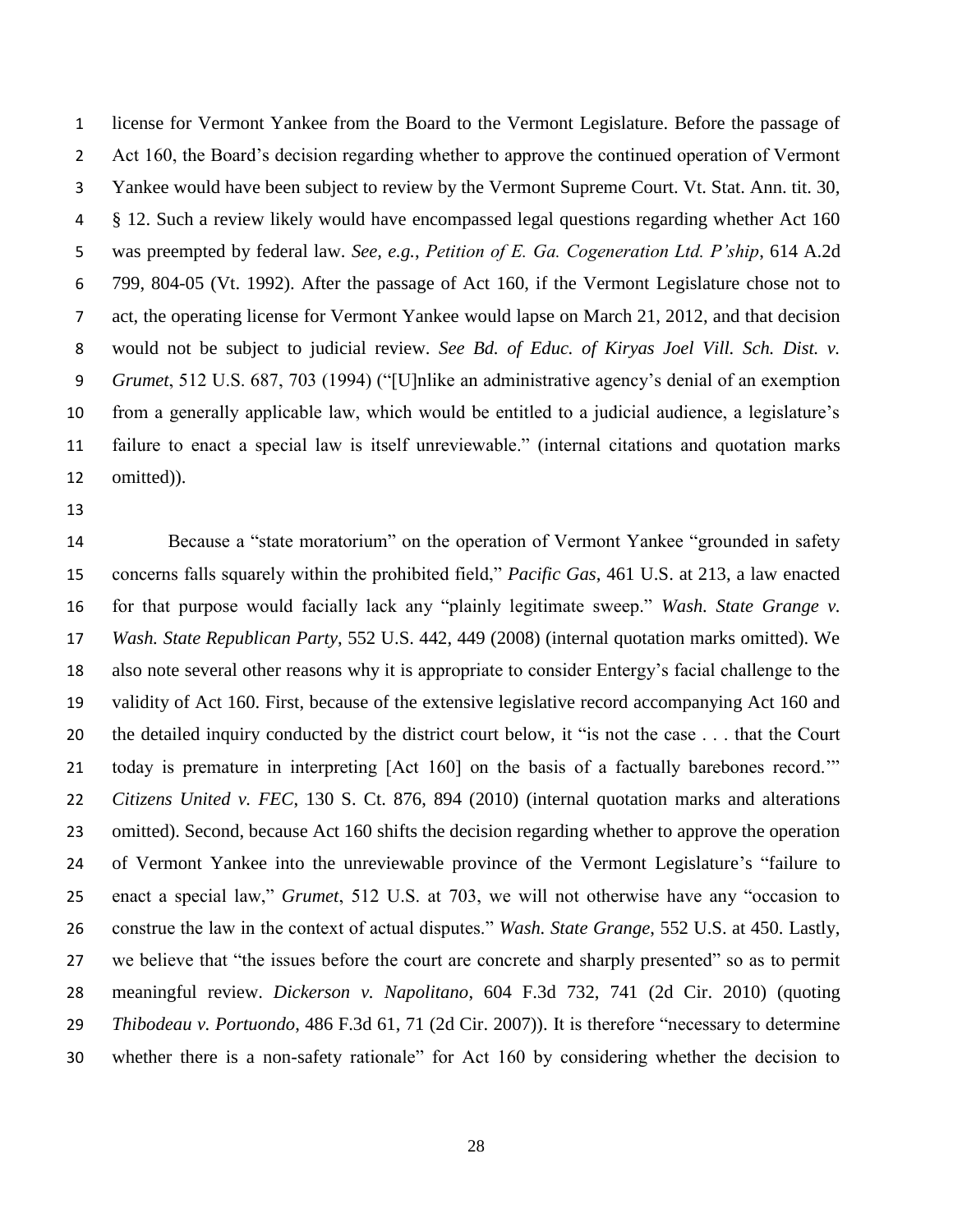effectively shut down Vermont Yankee serves the policy interests articulated in the statute. *Pacific Gas*, 461 U.S. at 213.

 The legislative policy and purpose section of Act 160 sets forth several rationales for the statute. Section 1(a) states that "a nuclear energy generating plant may be operated in Vermont only with the explicit approval of the General Assembly expressed in law," and that legislative approval requires a "public deliberation" of such factors as "the state's need for power, the economics and environmental impacts of long-term storage of nuclear waste, and choice of 9 power sources among various alternatives." Act  $160 \& 1(a)$ . The statute later states that the issue of long-term spent fuel storage should be framed as

 a part of the larger societal discussion of broader economic and environmental issues relating to the operation of a nuclear facility in the state, including an assessment of the potential need for the operation of the facility and its economic benefits, risks, and costs; and in order to allow opportunity to assess alternatives that may be more cost-effective or that otherwise may better **promote** the general welfare.

 *Id.* § 1(d). Drawing on the language in sections 1(a) and 1(d), Vermont argues that Act 160 advances two policy interests: (1) increased use of a diverse array of renewable power sources; 20 and (2) promotion of energy sources that are more cost-effective.

 Although Vermont's asserted policy interests would not necessarily interfere with the preempted concern of radiological safety, our inquiry does not end at the text of the statute.

 We do not blindly accept the articulated purpose of [a state statute] for preemption purposes. If 26 that were the rule, legislatures could "nullify nearly all unwanted federal legislation by simply 27 publishing a legislative committee report articulating some state interest or policy – other than frustration of the federal objective – that would be tangentially furthered by the proposed state law."

*Greater N.Y. Metro. Food Council, Inc. v. Giuliani*, 195 F.3d 100, 108 (2d Cir. 1999) (quoting

*Gade v. Nat'l Solid Wastes Mgmt. Ass'n*, 505 U.S. 88, 106 (1992)) (internal citation omitted),

*abrogated on other grounds by Lorillard Tobacco Co. v. Reilly*, 533 U.S. 525 (2001). As a result,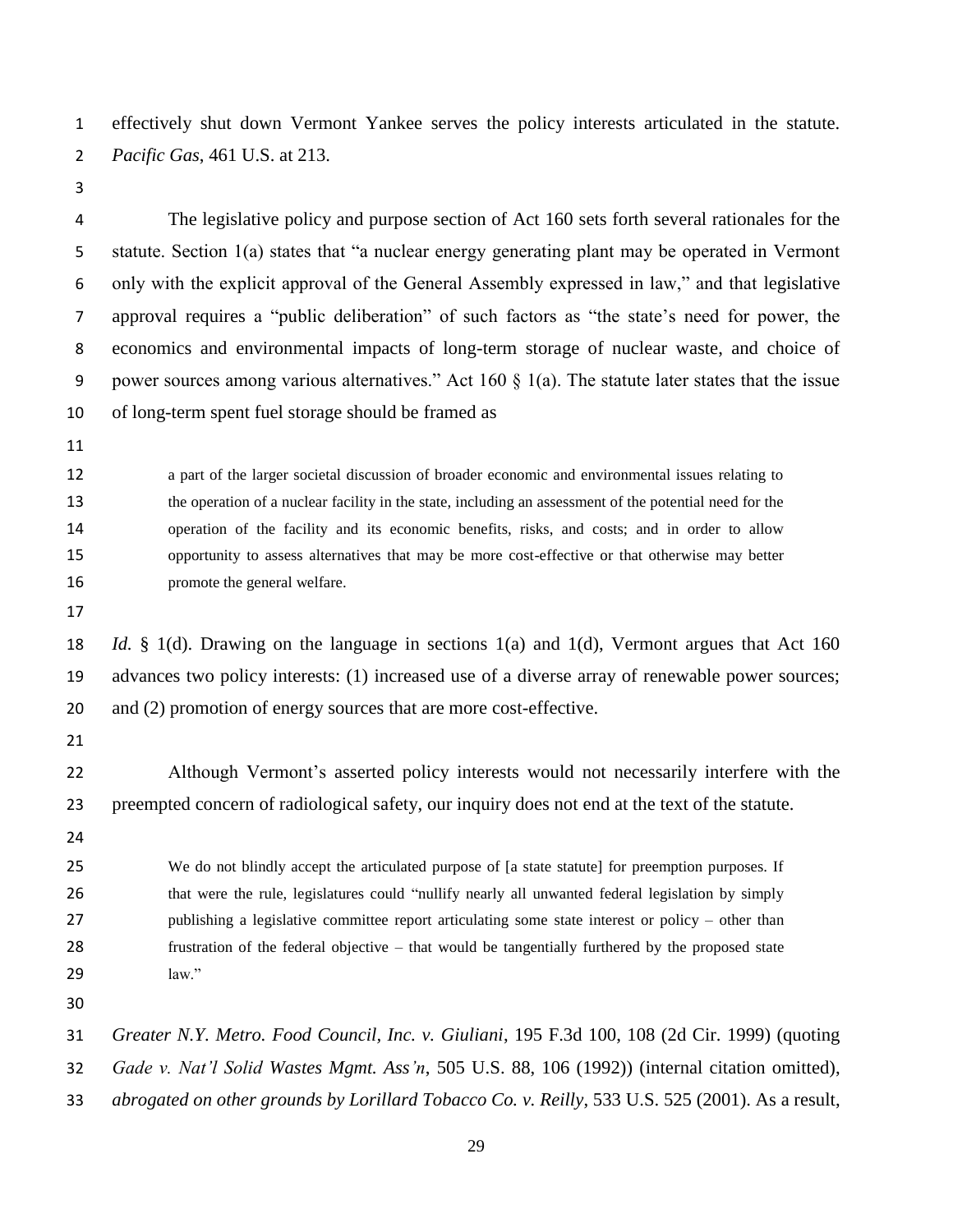"we have refused to rely solely on the legislature's professed purpose and have looked as well to the effects of the law." *Gade*, 505 U.S. at 105; *see also Vango Media, Inc. v. City of N.Y.*, 34 F.3d 68, 73 (2d Cir. 1994) ("[T]he question of preemption is defined, in part, by the purpose of the state law, and, in part, by the state law's actual effect. Both must be considered in answering the question whether state regulation in a given field so interferes with federal regulation as to be deemed preempted by the federal statute." (citing *Gade*, 505 U.S. at 103-06) (internal citations 7 omitted)).<sup>22</sup> Although the *Pacific Gas* Court did not explicitly delineate the level of scrutiny a court must perform to determine whether a statute is preempted by the Atomic Energy Act, we believe the Court's admonition against a "state judgment that nuclear power is not safe enough to be further developed," 461 U.S. at 213, requires us to conduct a more searching review to determine whether a statute was enacted based upon radiological safety concerns. *See also Cnty. of Suffolk*, 728 F.2d at 58 ("[A] state, in evaluating the need for a nuclear generating facility, [can] not even consider the safety aspects." (citing *Pacific Gas*, 461 U.S. at 213)). We therefore decline Vermont's invitation to apply an analytic framework akin to "rational basis review," which would preclude us from identifying the true purpose of a statute as required by *Pacific Gas* and would allow states to implement a "moratorium on nuclear construction grounded in safety concerns [that] falls squarely within the prohibited field." *Pacific Gas*, 461 U.S. at 213.<sup>23</sup>

 $\overline{a}$ 

 As to the goal of diversifying the State's means of producing power, Vermont argues that the presence of Vermont Yankee "hamper[s] efforts at diversification and has a dampening effect on the development of alternatives." Citing the testimony of the State's former Director of Regulated Utility Planning, Vermont argues that closing Vermont Yankee "would free up space in the electrical generation market and make it easier to promote diversity and sustainable resources." Vermont also quotes a former Maine state power regulator and NRC commissioner, who testified before the district court that the State has a "legitimate interest in energy planning

 *See also Loyal Tire & Auto Ctr., Inc. v. Town of Woodbury*, 445 F.3d 136, 145 (2d Cir. 2006) (Sotomayor, *J.*) (noting, in the context of Interstate Commerce Act preemption, that a court must inquire into whether the state or local regulation is "genuinely responsive" to the proffered rationale).

<sup>&</sup>lt;sup>23</sup> Moreover, the statute provides that "public health issues," including those related to storage of nuclear waste, are to be considered in determining whether to permit the continued operation of Vermont Yankee. As this phrase is not defined in the statute, we must look to the legislative intent to determine its meaning. *See Universal Church v. Geltzer*, 463 F.3d 218, 223 (2d Cir. 2006) ("[W]e may look to the legislative history to determine the legislative intent where the plain statutory language is ambiguous . . . .").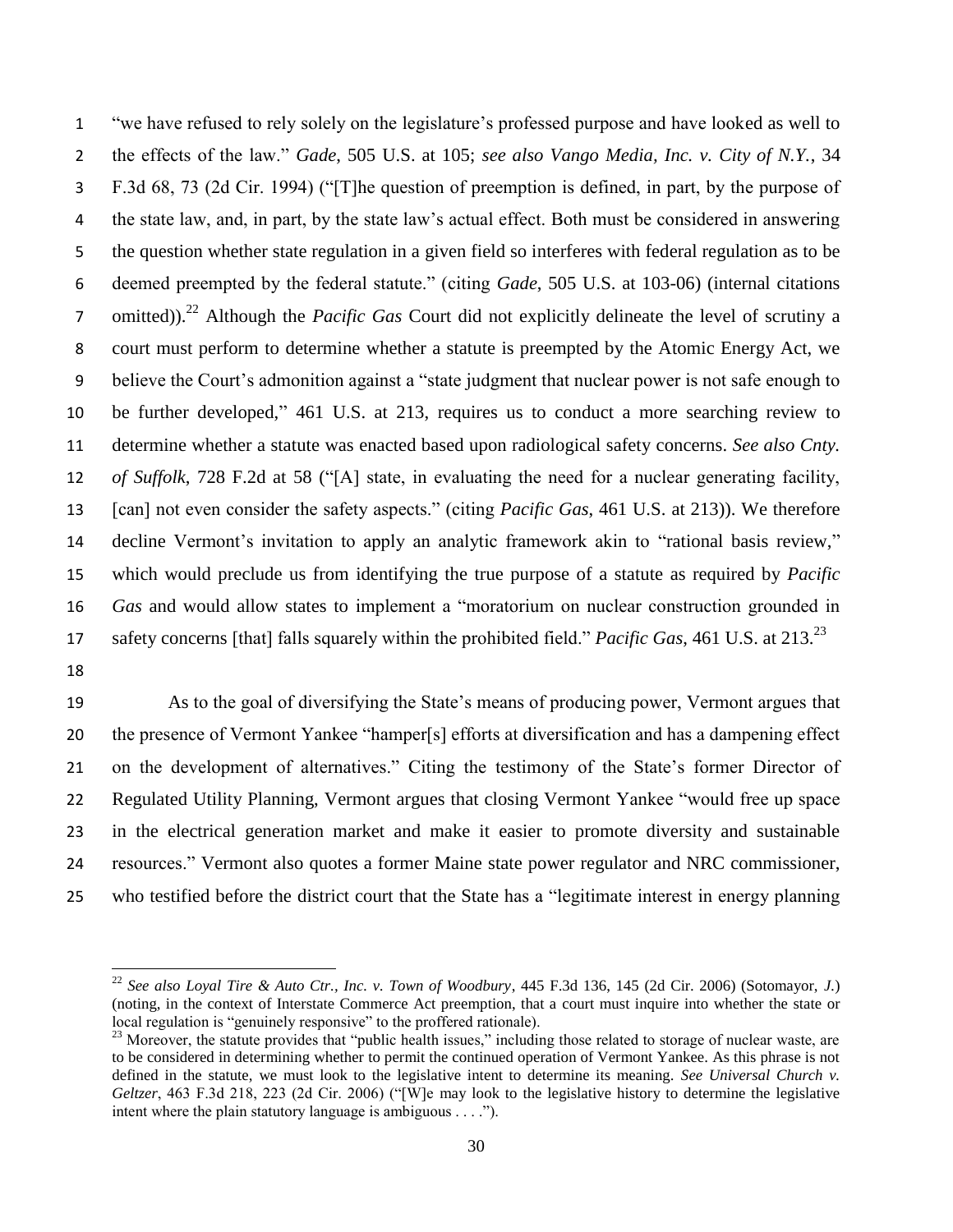and promoting renewables" and argued that "any sensible energy planner would be anticipating a time when Vermont would be without Vermont Yankee."

 However, this argument presupposes that Vermont retail utilities lack choices with respect to the sources of the energy they purchase. "[S]tates have broad powers under state law to direct the planning and resource decisions of utilities under their jurisdiction. States may, for example, order utilities to build renewable generators themselves, or . . . order utilities to purchase renewable generation." *S. Cal. Edison Co. San Diego Gas & Elec. Co.*, 71 FERC ¶ 61,269, at \*8 (June 2, 1995). Vermont Yankee provides only one third of the power consumed in the State, so it is clear that the Vermont Legislature can direct retail utilities to "purchase electricity from an environmentally friendly power producer in California or a cogeneration facility in Oklahoma," if it so chooses. *New York*, 535 U.S. at 8 (internal quotation marks omitted). Vermont can also direct or encourage its utilities to purchase power from nuclear power plants located out-of-state. Indeed, Vermont recently pursued this exact approach by approving a petition to allow its retail utilities to purchase power from the Seabrook Station Nuclear Power Plant in New Hampshire, a merchant generator like Vermont Yankee. *In re Green Mountain Power Corp.*, Docket No. 7742, 2011 WL 5507224, at \*1 (Vt. Pub. Serv. Bd. Nov. 4, 2011). Closing Vermont Yankee would thus have little effect on the actual array of 19 energy sources from which Vermont utilities can purchase power.

 $\overline{\phantom{a}}$ 

 As to the second goal of containing costs, Vermont argues that the economic rationale relied on by the *Pacific Gas* Court applies with equal force here. Vermont suggests that shutting down Vermont Yankee might assist the State in identifying "alternatives that may be more cost-

<sup>&</sup>lt;sup>24</sup> Indeed, the Board recognized alternative sources of energy in its Order approving the sale of Vermont Yankee to Entergy in 2002, but noted some of the related problems:

We cannot assume, as urged by several members of the public, that the power from Vermont Yankee can be quickly replaced by renewable resources. Vermont already gets a higher percentage of its power from renewable sources (mostly large hydro-power dams) than many other states. With the exception of large hydro dams, renewable energy resources tend to be relatively small sources of generation, particularly in relation to Vermont Yankee. Thus, instead of renewable sources, Vermont utilities would need to rely on fossil fuel generating stations to replace much of the power now provided by Vermont Yankee. This option would have the very serious disadvantage of significantly increasing the emission of air contaminants and greenhouse gases.

*In re Vt. Yankee Nuclear Power Corp.*, 2002 WL 1997942 (footnote omitted).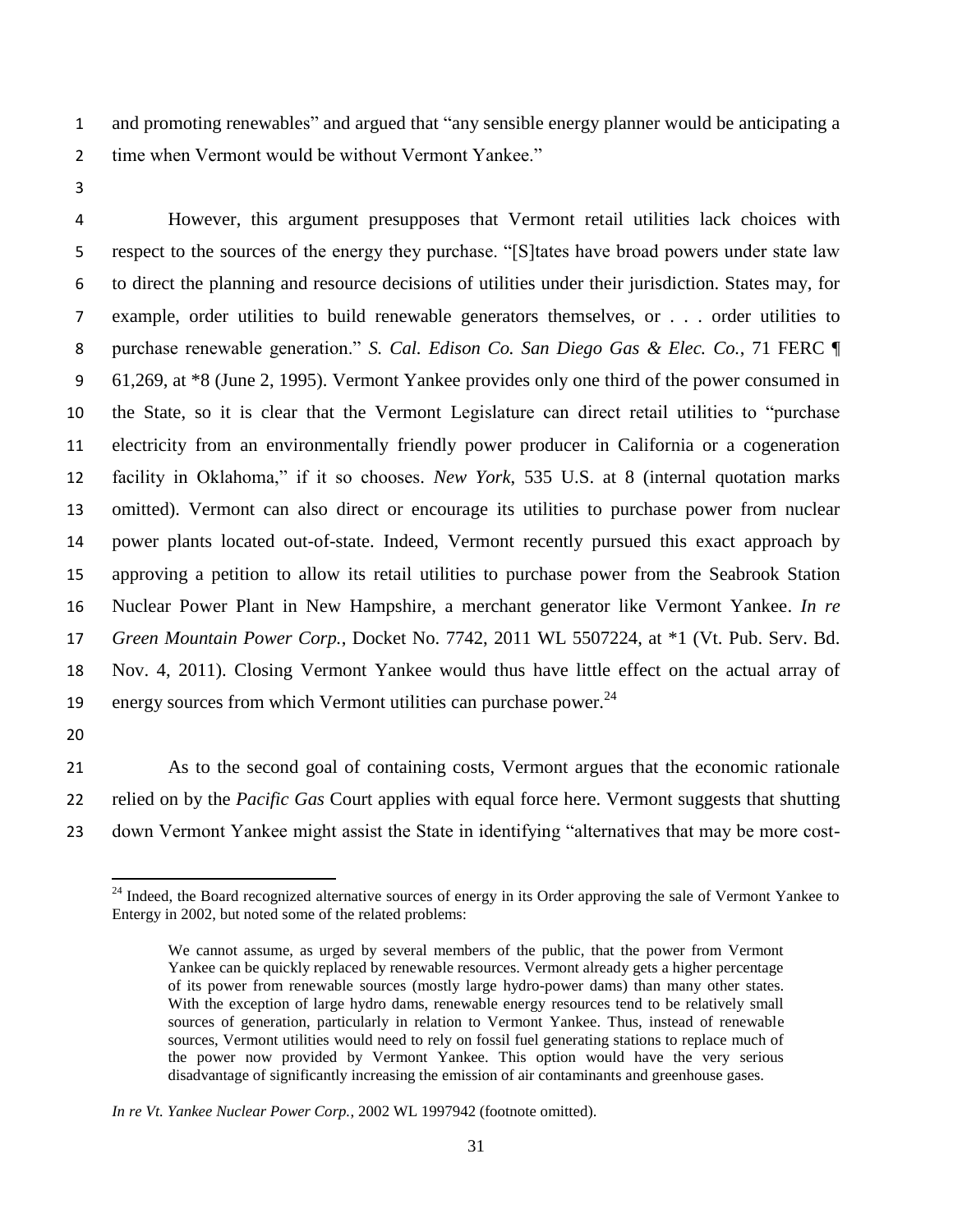effective." However, this argument is also not persuasive in light of Vermont Yankee's status as a merchant generator. Increases in the prices Vermont Yankee charges for its power would not be borne directly by a captive audience of retail consumers, as was the case for California residents in *Pacific Gas*. Instead, Vermont Yankee is "a merchant generator, which means that it sells power on the open wholesale market." *Envtl. Law & Policy Ctr. v. NRC*, 470 F.3d 676, 679 (7th Cir. 2006). For that reason, local energy utilities could simply "choose between various competing producers" and purchase power from the more cost-effective provider. *See PUD No. 1*, 471 F.3d at 1065. Closing Vermont Yankee would not affect the availability of other sources of power from which local retail utilities could purchase power that might be more "cost-10 effective;" indeed, they are free to do so now.<sup>25</sup>

 $\overline{\phantom{a}}$ 

 Vermont's second economic argument regarding the State's potential future liability for decommissioning costs is also of little weight. Vermont contends that the recent collapse of the plan to construct a long-term spent nuclear fuel storage facility in Yucca Mountain means that "[i]f plant operators such as Entergy become insolvent or abandon their obligations, the financial burdens will fall on host states." However, "[i]n 1988, the Nuclear Regulatory Commission adopted a final rule requiring operators of nuclear facilities to file decommissioning plans, and to pre-fund decommissioning by placing money aside in an external sinking fund." *Neb. Pub. Power Dist. v. MidAmerican Energy Co.*, 234 F.3d 1032, 1037 (8th Cir. 2000) (citing Nuclear Regulatory Commission Final Rule, General Requirements for Decommissioning Nuclear Facilities, 53 Fed. Reg. 24018-01 (June 27, 1988) (codified at 10 C.F.R. § 50.82)). "By regulation, decommissioning funds may not be used for non-decommissioning related expenses, such as [spent nuclear fuel] storage." *Bos. Edison Co. v. United States*, 93 Fed. Cl. 105, 136 (2010), *rev'd on other grounds*, 658 F.3d 1361 (Fed. Cir. 2011). Nuclear power plants must provide periodic reports to the NRC concerning the status of such funds for the purpose of

<sup>&</sup>lt;sup>25</sup> We note that in its 2006 Order granting a new CPG to Vermont Yankee to store additional spent nuclear fuel on site, the Board made the following argument regarding the effect of the plaint shutting down:

In the absence of the dry fuel storage project, a substantial likelihood exists that Vermont Yankee would shut down by 2008 due to the inability to store the spent nuclear fuel it generates. [Vermont retail utilities] could replace the power with other purchases, but such replacement power would probably cost more (perhaps significantly more) than the Vermont Yankee power.

*In re Entergy Nuclear Vt. Yankee, LLC*, 2006 WL 1418626, at \*20.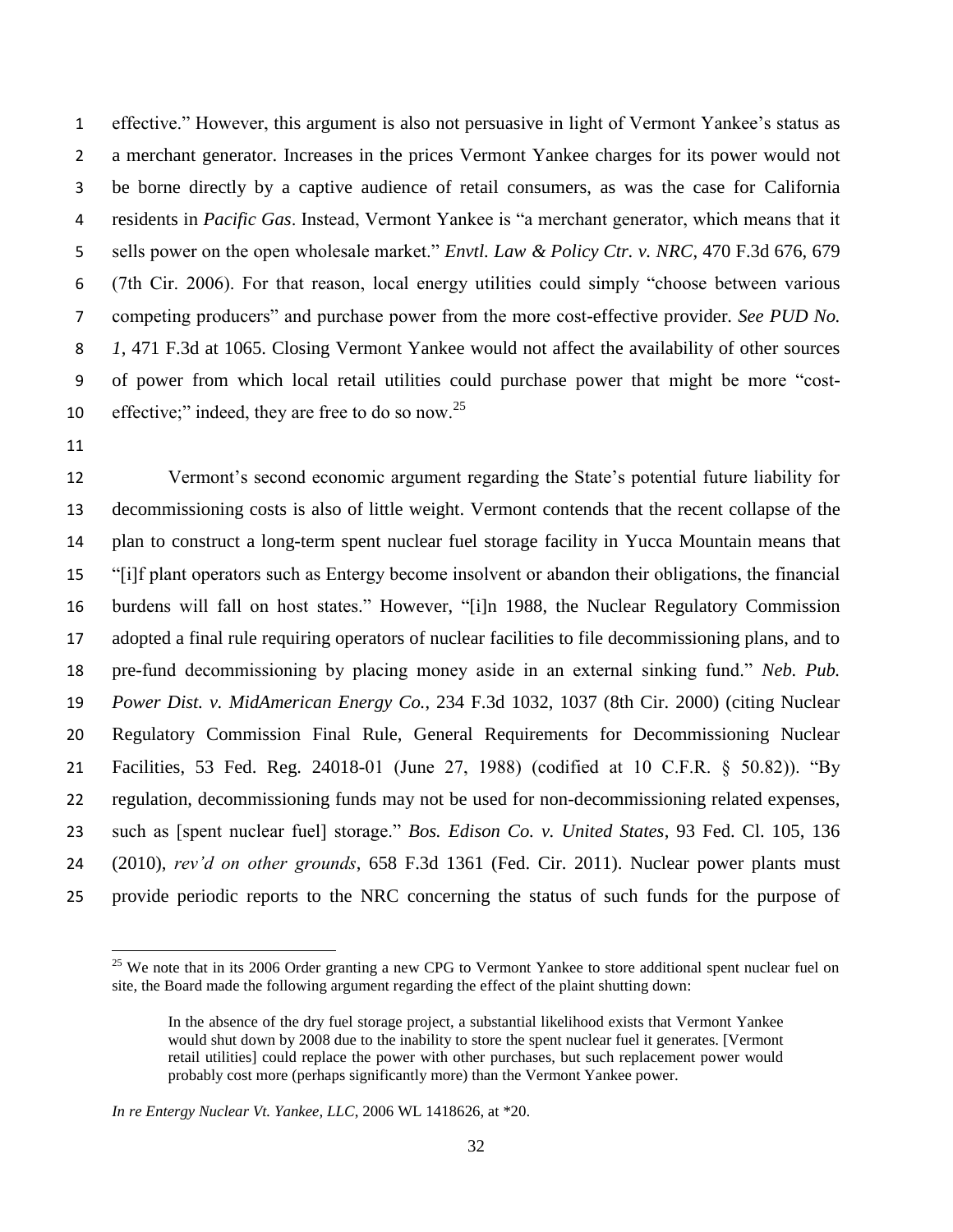providing "reasonable assurance that funds will be available for the decommissioning process."

2 10 C.F.R. § 50.75(a).<sup>26</sup>

 We must also look to the statute's legislative history to determine if it was passed with an impermissible motive. Vermont argues that *Pacific Gas* forecloses the use of legislative history to analyze a state statute for Atomic Energy Act preemption, noting the Court's dictum describing "inquiry into legislative motive [as] often an unsatisfactory venture." 461 U.S. at 216. In analyzing the purpose of the Warren-Alquist Act, however, the Court looked to a report issued by the state legislative committee that presented the bill. *Id.* at 214. Moreover, in a subsequent decision, the Court interpreted *Pacific Gas* to hold that a "state moratorium on nuclear construction grounded in safety concerns falls squarely within the prohibited field." *English*, 496 U.S. at 84 (quoting *Pacific Gas*, 461 U.S. at 213). "In other words, the Court defined the preempted field, in part, by reference to the *motivation behind the state law*." *Id.* (emphasis added); *see also Gade*, 505 U.S. at 105-06 ("We can no longer adhere to the aberrational doctrine . . . that state law may frustrate the operation of federal law as long as the state legislature in passing its law *had some purpose in mind* other than one of frustration [of the federal regulatory scheme]." (quoting *Perez v. Campbell*, 402 U.S. 637, 651-52 (1971)) (emphasis added)). Indeed, several other courts applying *Pacific Gas* have endorsed the use of legislative history to determine whether the Atomic Energy Act preempts a particular state statute or local ordinance. *See, e.g.*, *Skull Valley*, 376 F.3d at 1251-53; *Long Island Lighting Co. v. Cnty. of Suffolk, N.Y.*, 628 F. Supp. 654, 665-66 (E.D.N.Y. 1986); *see also Loyal Tire & Auto Ctr., Inc. v. Town of Woodbury*, 445 F.3d 136, 145 (2d Cir. 2006) (Sotomayor, *J.*) (holding, in the context of Interstate Commerce Act preemption, that a court "must consider any specific expressions of legislative intent in the statute itself as well as the legislative history"); *Greater N.Y. Metro.*, 195 F.3d at 108 & n.1 (examining legislative history to determine whether a New York City local law was preempted by the Federal Cigarette Labeling and Advertising Act). We

 $\overline{a}$ <sup>26</sup> In conducting this analysis, we do not suggest that Vermont Yankee's status as a merchant generator precludes every possible economic argument Vermont could offer as a basis for regulating the plant. *See Pacific Gas*, 461 U.S. at 208-09, 215; *see also Nieman v. NLO, Inc.*, 108 F.3d 1546, 1552 (6th Cir. 1997) ("[W]hile recognizing that Congress has preempted the entire field of nuclear safety regulation, the Supreme Court has been willing to uphold the application of state law where it affects nuclear regulation only indirectly, *i.e.*, where state law amounted to economic regulation . . . ."). We note only that the rationales proffered here are implausible in light of the actual effect of Act 160, and that the non-safety-related rationales for a legislative decision to shut down Vermont Yankee are not adequately supported by the record.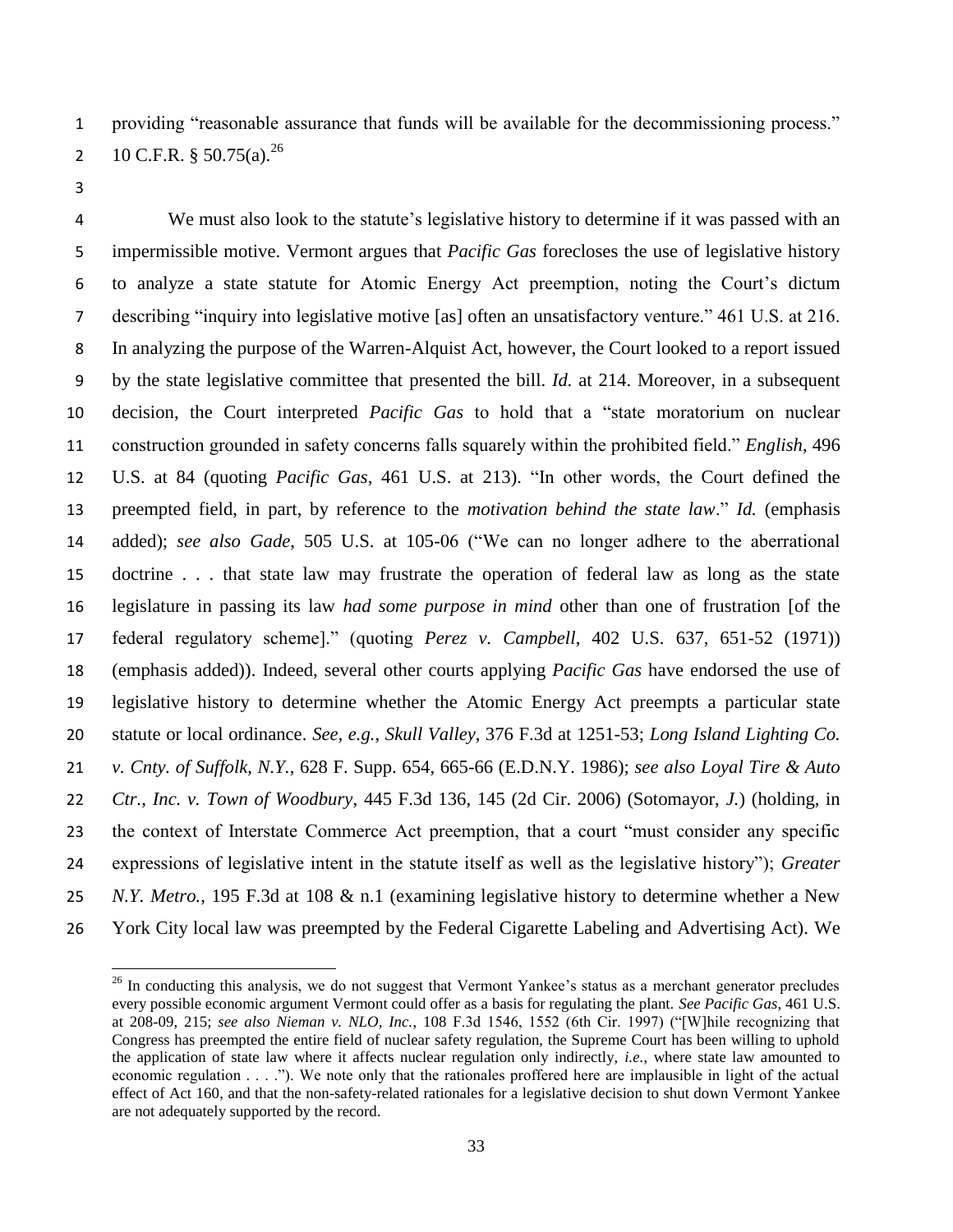1 therefore believe that legislative history is an important source for determining whether a 2 particular statute was motivated by an impermissible motive in the preemption context.<sup>27</sup>

3

 Vermont argues that the task of determining the legislative intent behind Act 160 is particularly difficult in this case because the Vermont Legislature, as a "part-time citizen body, does not produce formal committee reports like those Congress prepares, and it has no requirement to preserve complete records of its proceedings." In addition, "[c]ommittee hearings are generally recorded, but are not contemporaneously transcribed, and often do not identify the speaker. Floor debates are usually recorded in the Senate, but not in the House of Representatives." For this reason, Vermont argues that much of the legislative history behind Act 11 160 is "missing or incomplete."

12

 Acknowledging these conditions does not change the fact that a "court's primary purpose in statutory interpretation is to discern legislative intent." *Morgan v. Gay*, 466 F.3d 276, 277 (3d 15 Cir. 2006).<sup>28</sup> Although the lack of systemized record-keeping may make our task more challenging, the informality of the proceedings of the Vermont Legislature and the State's decision to not document its legislative history do not immunize Act 160 from judicial inquiry into legislative motivation. *Cf. Blanton v. City of Murfreesboro*, 856 F.2d 731, 734 (6th Cir. 1988) ("While we recognize today that the use of legislative history, much of which is not recorded until after the final congressional action, in trying to understand the intent of Congress, is not as meaningful as it once was, we find ourselves with no other means of determining the intent of Congress in enacting this legislation.").

 $\overline{a}$ <sup>27</sup> We acknowledge that *Pacific Gas* does not explain with precision the role legislative history plays in the analysis of an Atomic Energy Act preemption claim. *See English*, 496 U.S. at 84 n.7 ("Whether the suggestion of the majority in *Pacific Gas* that legislative purpose is relevant to the definition of the pre-empted field is part of the holding of that case is not an issue before us today . . . ."); *see also Kerr-McGee Chem. Corp. v. City of W. Chi.*, 914 F.2d 820, 827 (7th Cir. 1990) ("It is not clear how heavily legislative purpose is to be weighed in determining preemption."); *Norris v. Lumbermen's Mut. Cas. Co.*, 881 F.2d 1144, 1150-51 (1st Cir. 1989) (interpreting the "teaching of *Pacific Gas & Electric*" as requiring an analysis of a state statute's text and effect). *But see Skull Valley*, 376 F.3d at 1252 ("[W]e are required to follow the preemption analysis set forth in *Pacific Gas*, *Silkwood*, and *English*, which requires consideration of the purpose of the allegedly preempted statute, along with its effects."). Moreover, the *Pacific Gas* Court conducted a methodical analysis of the legislative intent undergirding the federal Atomic Energy Act to determine its scope and effect, 461 U.S. at 205-11, and we see no reason why the state statute at issue should not be so scrutinized as well.

<sup>28</sup> *See also Belanger v. Salvation Army*, 556 F.3d 1153, 1155 (11th Cir. 2009); *Nike, Inc. v. McCarthy*, 379 F.3d 576, 581-82 (9th Cir. 2004); *Femedeer v. Haun*, 227 F.3d 1244, 1249 (10th Cir. 2000).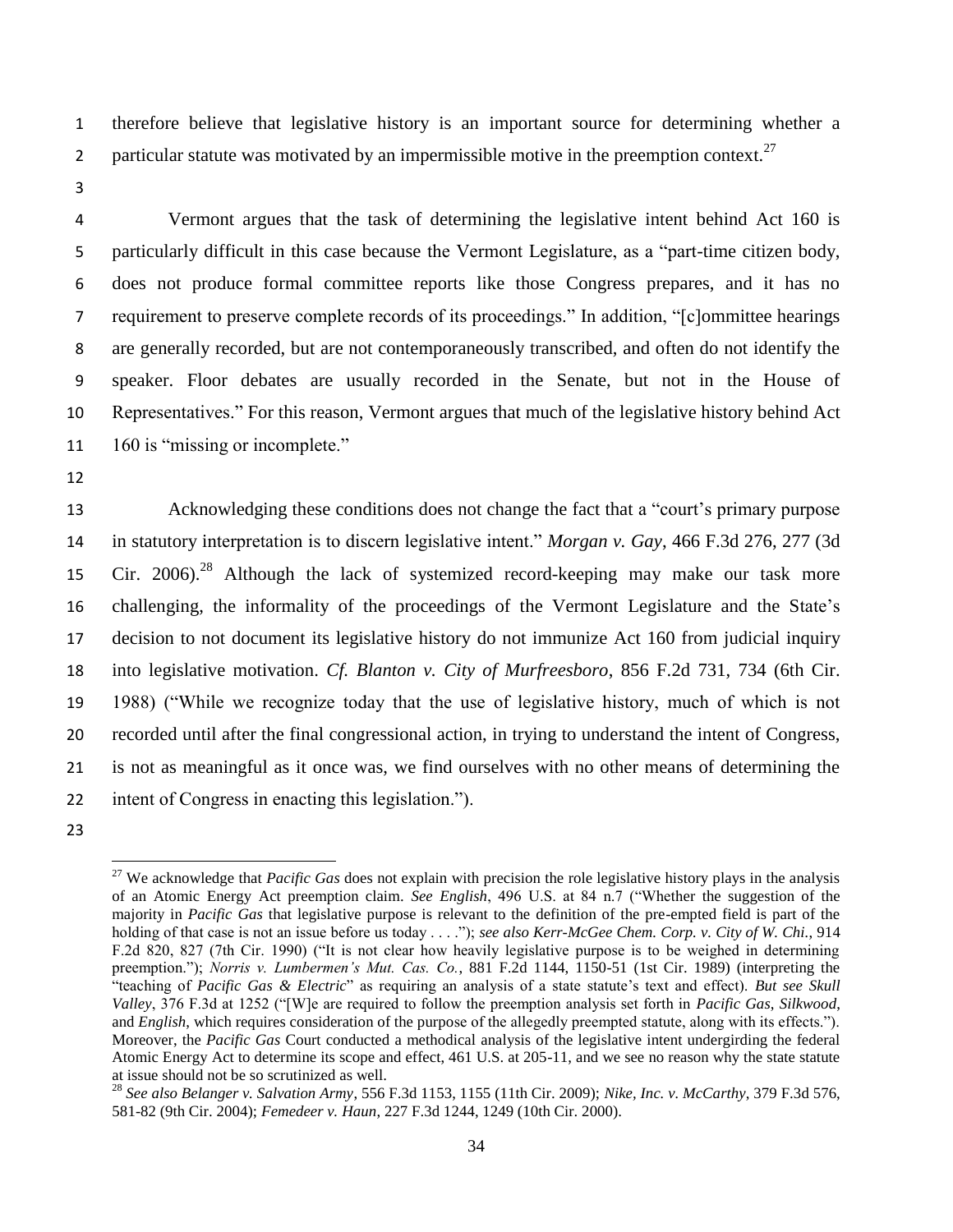We agree with the district court's careful analysis of the legislative intent motivating Vermont's enactment of Act 160 insofar as the district court identified radiological safety as the 3 Vermont legislature's primary purpose in enacting the statute.<sup>29</sup> The district court concluded that the legislative record contained "references, almost too numerous to count, [that] reveal legislators' radiological safety motivations and reflect their wish to empower the legislature to address their constituents' fear of radiological risk, and [the legislators'] beliefs that the plant was too unsafe to operate, in deciding a petition for continued operation." *Entergy Nuclear*, 838 F. Supp. 2d at 229. We need not repeat the entirety of the district court's examination, which included considering many hours of audiotapes of floor debates and committee meetings for which written transcriptions are not typically maintained, except to note the remarkable consistency with which both state legislators and regulators expressed concern about radiological safety and expressed a desire to evade federal preemption. *See Disabled in Action of Metro. N.Y. v. Hammons*, 202 F.3d 110, 124 (2d Cir. 2000) (noting that the "sponsor/floor manager statement and floor and hearing colloquy" are among "the most authoritative and reliable materials of legislative history").

l

 The Vermont Senate Finance Committee conducted its first hearings on the bill that would ultimately become Act 160 only days after Entergy filed its application with the NRC for an extension of its operating license for Vermont Yankee past 2012. During those first hearings, the committee chair and the chairman of the Board engaged in an extended colloquy regarding the permissible legislative purposes for the bill, with particular emphasis on *Pacific Gas* and its roadmap for appropriate state legislative regulation of nuclear facilities. After being informed that regulation based on radiological safety was preempted and impermissible, the committee chair responded, "Okay, let's find another word for safety," an approach also adopted by the Board chairman. A state legislator participating in the hearing responded to testimony from a law professor regarding the permissible scope of the bill by stating, "I understand that only the feds are allowed to think of safety issues, and we carefully don't use that word here." Another

 $^{29}$  Our analysis focuses on whether radiological safety was the primary purpose undergirding the passage of Act 160, not simply whether safety was only one of several considerations. *See Pacific Gas*, 461 U.S. at 196, 213 (identifying "*both* safety and economic aspects to the nuclear waste issue," yet finding no preemption where the Warren-Alquist Act had "*a* non-safety rationale" (emphasis added)); *cf. Vango Media, Inc. v. City of N.Y.*, 34 F.3d 68, 73 (2d Cir. 1994) (finding that while the challenged statute had "an associated economic impact on society," its "primary interest" was the preempted field of "public health").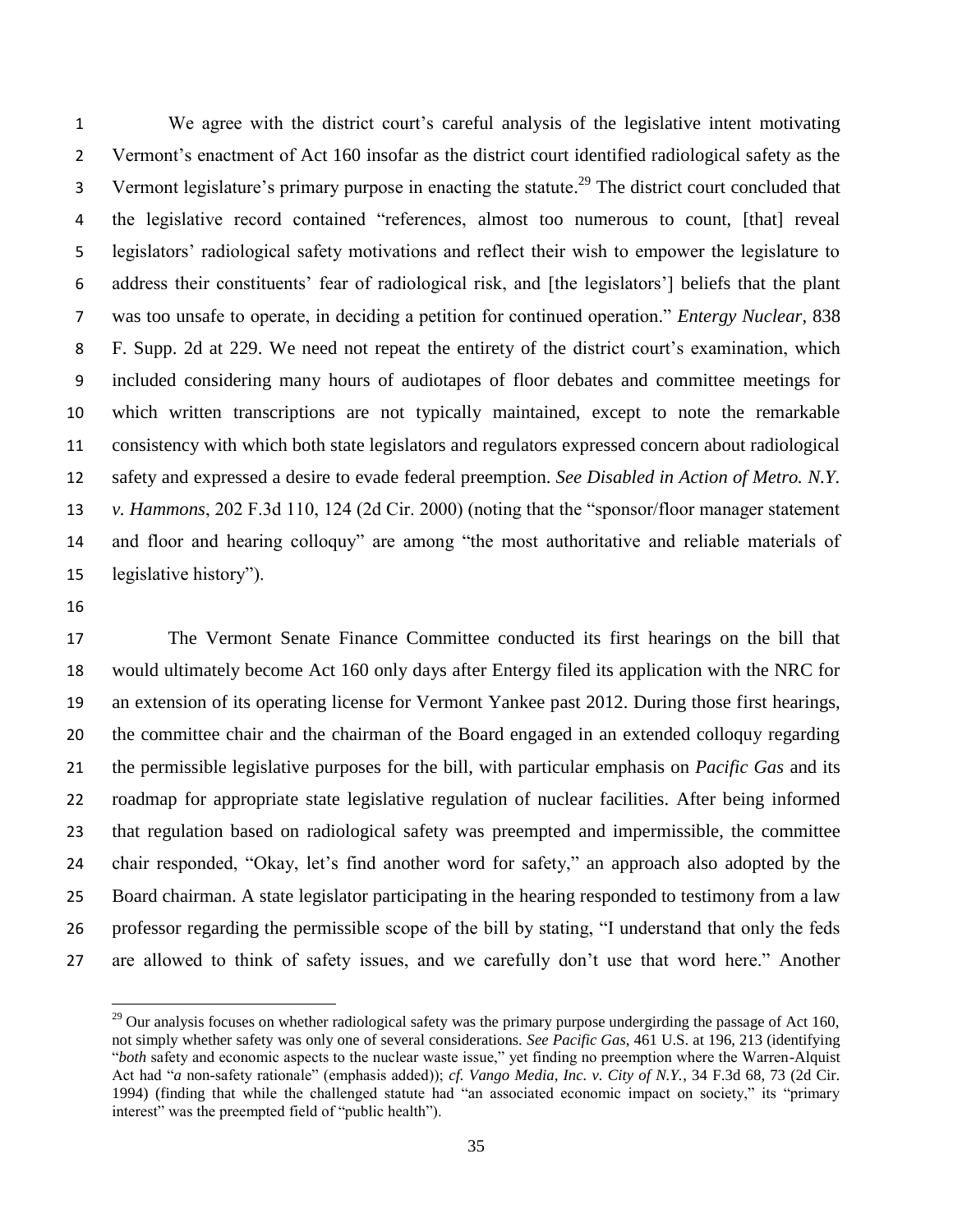member of the Finance Committee expressed concern that "all of our work [will] get overturned . . . by the feds because it's based on safety? That's all it's going to be based on." A third member of the committee asserted that the federal government likely would not be able to transport Vermont Yankee's spent nuclear fuel out of the state, and then asked rhetorically, "[D]o we want another 40 years' worth of radioactive materials sitting somewhere in this State? I think the people . . . are getting a little concerned and obviously the closer you live to that radioactivity, the more concerned you are." That same senator also referenced the incidents at Three Mile Island and Chernobyl, and stated that the potential for a similar disaster was sufficiently serious that "the legislature felt [that the bill presented] a public policy decision that they needed to make." The Committee also considered testimony from the Vermont Legislature's Chief Legislative Counsel and a Department representative concerning ways of writing the bill so as to avoid overt references to radiological safety.

 The record also indicates that during hearings on the bill that would become Act 160, members of the Department, regulators, and Vermont legislators repeatedly demonstrated awareness of the potential for a preemption problem and disguised their comments accordingly. For example, during a hearing of the Senate Finance Committee on the bill that would become Act 160, a member of the Vermont State Nuclear Advisory Panel told the committee chair that the Board "is not allowed to think about safety, as you know," but then proceeded to opine on various safety risks. The committee chair then admonished the panel member to speak purely about "economic risks," which led that individual to suggest that "a safety problem has economic implications, too." The committee also heard testimony from a professor at a local law school and former chairman of the Board, who warned the committee that because "the State is preempted in its concerns about radiological safety," the "State has to make its decision on other grounds, which would include anything from aesthetics to the obvious ones about financial implication to such things as reliability of the electric grid." During a subsequent exchange, the current chairman of the Board instructed the committee on whether and in what circumstances it could "talk about public health." A member of the Department then recommended that "some alternative language be placed into the bill" so as to avoid the issues referenced by the chairman of the Board. These are not merely isolated comments by a few legislators, but rather a part of a consistent effort by those responsible for drafting and passing Act 160 to obfuscate the record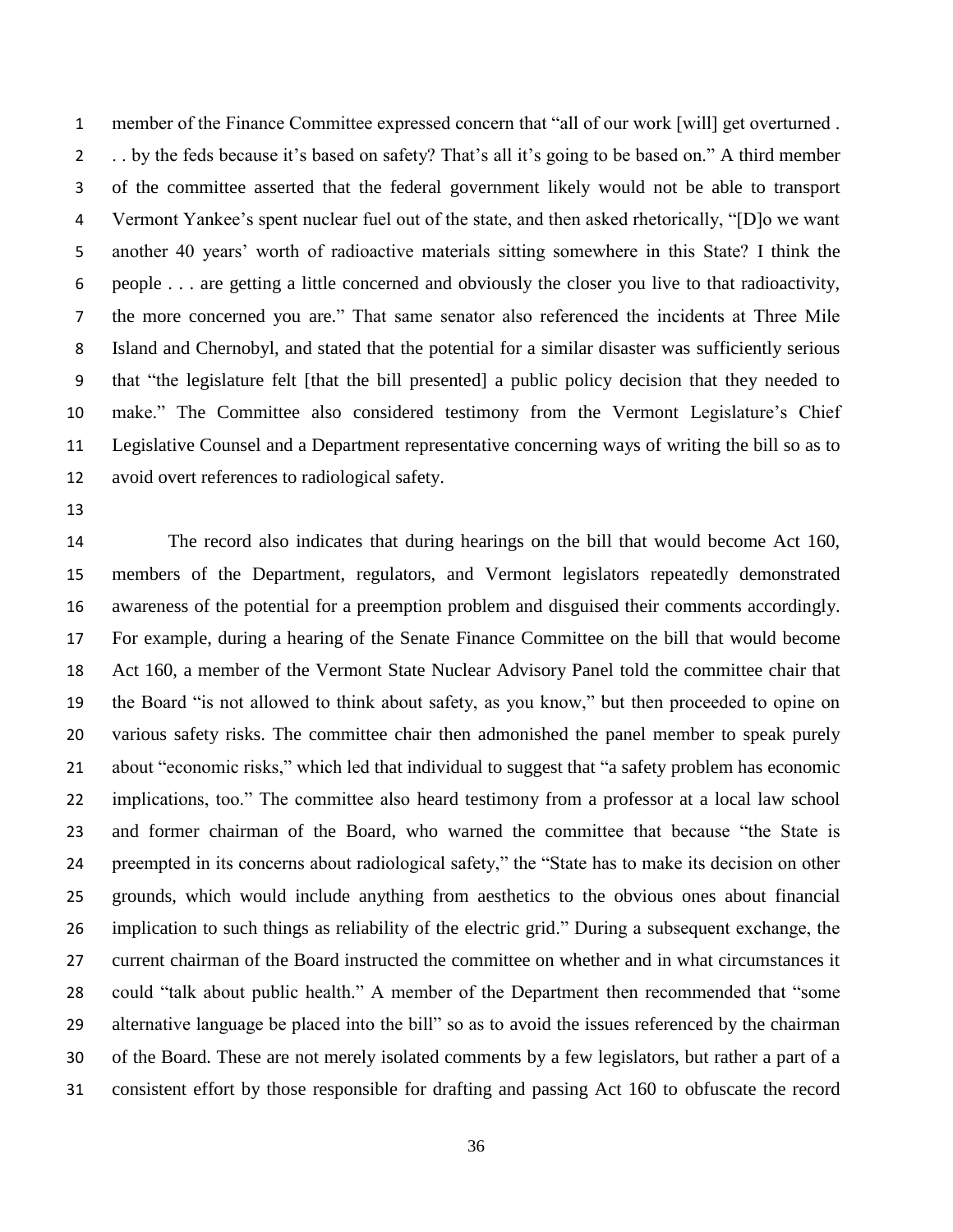through the use of misleading statements that they thought would pass muster under *Pacific Gas*. We conclude that the district court carefully, fairly, and properly analyzed the legislative intent undergirding Act 160 and found that it demonstrated an impermissible primary purpose on the 4 part of the Vermont Legislature. $30$ 

5

l

 In concluding that the Vermont Legislature was improperly motivated by concerns relating to radiological safety in enacting Act 160, we recognize that many legislators were likely acting with some non-preempted concerns in mind as well. "What motivates one legislator to vote for a statute is not necessarily what motivates scores of others to enact it." *Pacific Gas*, 461 U.S. at 216. We also acknowledge that the mere transfer of authority from a state administrative board to the legislature does not require a finding of preemption. We further recognize that the extent to which a state legislature's permissible concerns outweigh its impermissible motive in passing a statute is not an issue that the *Pacific Gas* Court elucidated with great clarity. *Compare id.* at 213 ("A state prohibition on nuclear construction *for safety reasons* would also be in the teeth of the Atomic Energy Act's objective to insure that nuclear technology be safe enough for widespread development and use – and would be preempted for that reason." (emphasis added)), *with id.* ("[I]t is necessary to determine whether there is *a non-safety rationale* for [the Warren- Alquist Act]." (emphasis added)). Nonetheless, our task is not "[t]o look for *the sole purpose*" of the Vermont Legislature; that exercise would require us "probably to look for something that does not exist." *Edwards v. Aguillard*, 482 U.S. 578, 637 (1987) (Scalia, *J.*, dissenting). Our task is to determine whether the Vermont Legislature's decision to pass Act 160 was "grounded in [radiological] safety concerns." *Pacific Gas*, 461 U.S. at 213. A record as consistent and replete

<sup>&</sup>lt;sup>30</sup> We reach this conclusion without needing to consider the legislative history behind S.289, which – had it passed – would have permitted Vermont Yankee to operate for twenty years after March 21, 2012. We note that although S.289 arguably shares "a common heritage" with Act 160, it is "not before the Court, and indeed, . . . was not passed." S.289's "provisions and [its] pedigree do not taint other parts of" Act 160. *Pacific Gas*, 461 U.S. at 215-16; *see also Pension Benefit Guar. Corp. v. LTV Corp.*, 496 U.S. 633, 650 (1990) ("[S]ubsequent legislative history is a hazardous basis for inferring the intent of an earlier Congress." (internal quotation marks omitted)). However, we note that consideration of S.289's legislative history would nonetheless confirm our analysis of Act 160, as its record contains numerous references to radiological safety concerns. For instance, during a meeting of the Senate Finance Committee debating the bill, a Department commissioner adverted to the recent tritium leak at the Vermont Yankee site and suggested delaying the vote on S.289, commenting that determining "what sort of public health and safety issues . . . we need to address is sort of priority one." Various senators also reiterated concerns regarding the potential safety risks to Vermont residents living near the plant during the hearings on S.289. Echoing an earlier comment by the chair of the Senate Finance Committee during its debates regarding Act 160, one senator argued on the Senate floor that the other senators should consider "safety concerns, although I'm not supposed to talk about that so I won't go into detail on that, but it's certainly in everybody's mind in this room, we all know it."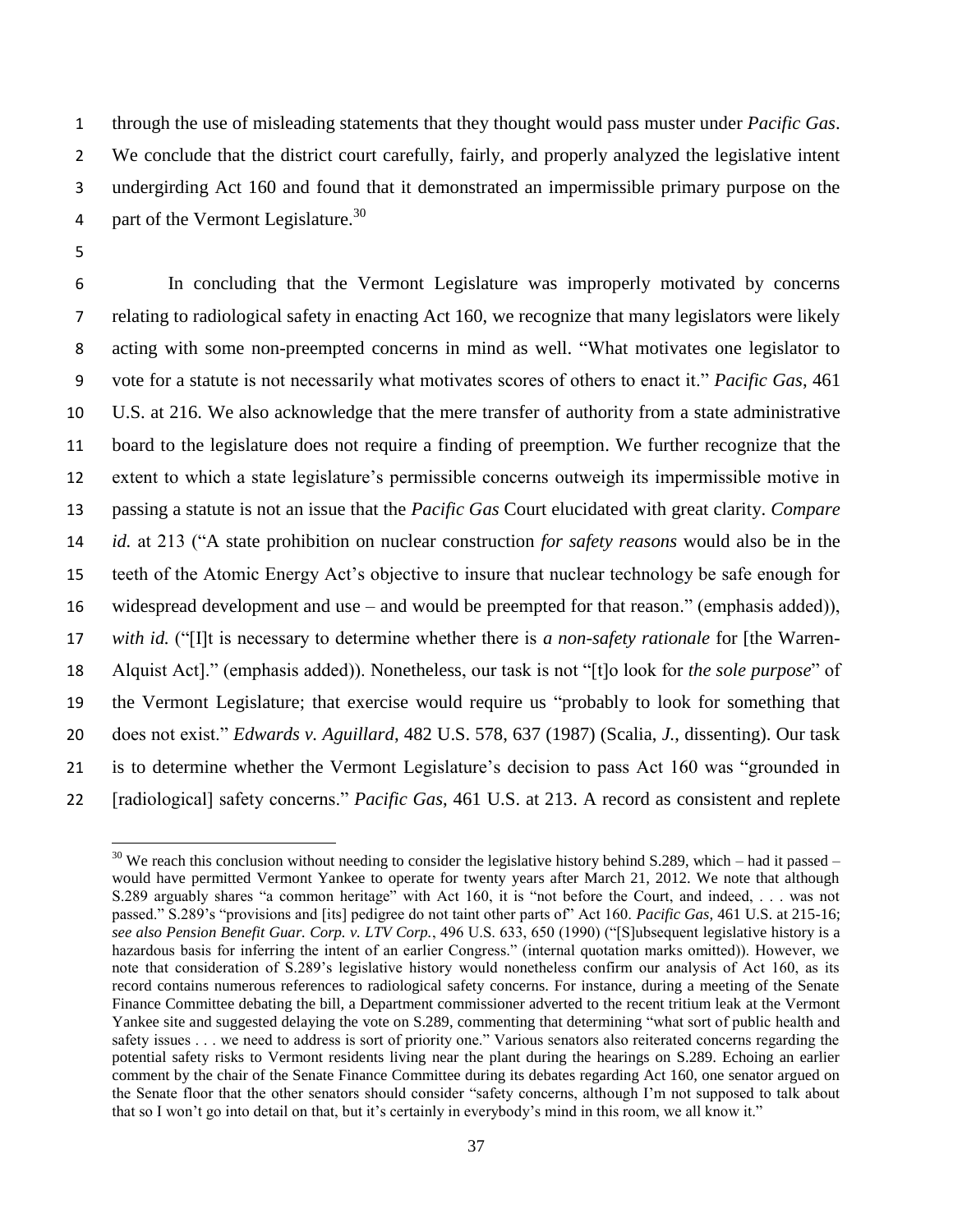with references to radiological safety as that here meets any conceivable standard for the allowable threshold level of impermissible concerns under *Pacific Gas*. As such, we affirm the district court's determination that Act 160 is preempted on its face by the Atomic Energy Act.

 We likewise affirm the district court's grant of a permanent injunction enjoining the defendants from enforcing Act 160. A plaintiff seeking a permanent injunction must demonstrate:

- 
- 

 (1) that it has suffered an irreparable injury; (2) that remedies available at law, such as monetary damages, are inadequate to compensate for that injury; (3) that, considering the balance of hardships between the plaintiff and defendant, a remedy in equity is warranted; and (4) that the public interest would not be disserved by a permanent injunction.

 *Monsanto Co. v. Geertson Seed Farms*, 130 S. Ct. 2743, 2756 (2010) (quoting *eBay, Inc. v. MercExchange, L.L.C.*, 547 U.S. 388, 391 (2006)). Each of these four factors is clearly satisfied here. First, Entergy would suffer an irreparable injury if the defendants were able to enforce Act 160 and shut down Vermont Yankee. *See Tom Doherty Assocs., Inc. v. Saban Entm't, Inc.*, 60 F.3d 27, 37 (2d Cir. 1995) (finding irreparable harm in part because "the right to continue a business 'is not measurable entirely in monetary terms'" (quoting *Semmes Motors, Inc. v. Ford Motor Co.*, 429 F.2d 1197, 1205 (2d Cir. 1970))). Second, Entergy would be unable to recover monetary damages from Vermont because of the Eleventh Amendment. *See United States v. State of N.Y.*, 708 F.2d 92, 93 (2d Cir. 1983) (per curiam). Third, the balance of hardships favors Entergy because it would suffer irreparable losses from Vermont Yankee being shut down while Act 160 would not meaningfully advance the rationales offered by Vermont. Lastly, the public interest would not be disserved by a permanent injunction, because Vermont would be able to continue purchasing the power generated by Vermont Yankee while still diversifying its energy base and purchasing power from more cost-effective sources if it so chooses. The district court thus did not abuse its discretion in granting the permanent injunction enjoining the defendants from enforcing Act 160.

- 
- 
-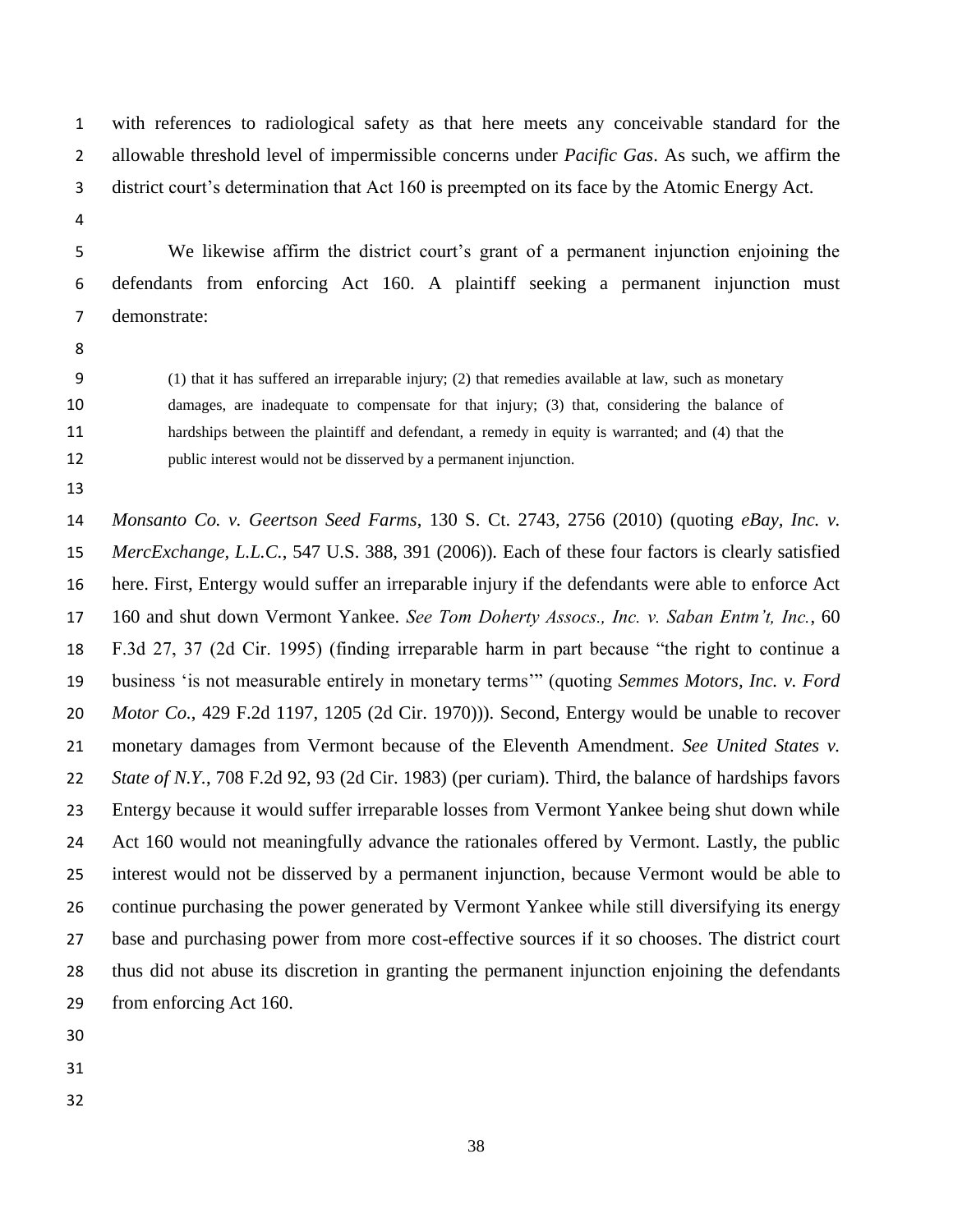#### **A(5). Act 74**

 As with Act 160, our analysis of Act 74 begins with the text of the statute. Act 74 adds 4 three sections to title 10 of the Vermont statutes: sections 6521, 6522, and 6523. As discussed above, section 6521 summarizes the stated legislative findings. Vt. Stat. Ann. tit. 10, § 6521. Section 6522 requires that the Board make certain findings before issuing a CPG allowing an expansion of the spent nuclear fuel storage facility beyond the capacity previously authorized, and for any such expansion after the expiration of the CPG on March 21, 2012, the affirmative approval of the Vermont Legislature is required. *Id.* § 6522(c)(2), (c)(4). Section 6523 establishes a "Clean Energy Development Fund" into which, pursuant to the 2003 MOU entered into between Entergy and the Department, Entergy would make payments for the purpose of promoting "cost-effective and environmentally sustainable" power for the "long-term benefit of Vermont electric consumers." *Id.* § 6523 (current version at Vt. Stat. Ann. tit. 30, § 8015).

 Act 74 also incorporates the 2005 MOU, which imposes on Entergy a variety of requirements related to radiological safety. These requirements include rules regarding the placement and configuration of dry-fuel-storage facilities that exceed the licensing standards required by the NRC; the spacing of casks; temperature and radiation monitoring with concomitant reporting requirements to the Department; and the density of spent-fuel pools. 2005 MOU at 1-2. The 2005 MOU also prohibits the storage of waste generated outside Vermont on site, and requires Entergy to use its best efforts to move the spent nuclear fuel generated by Vermont Yankee to a permanent location outside the state as soon as possible. *Id.* at 2.

 Lastly, much like Act 160, section 6522 allows the Vermont Legislature to terminate the operation of Vermont Yankee after March 21, 2012, by refusing to act affirmatively. This effectively codifies the Vermont Attorney General's opinion that section 6505, which had previously exempted Vermont Yankee from the provision requiring legislative approval of new dry cask storage facilities codified at section 6501(a), did not apply to Entergy. As a result, the decision regarding whether to permit Entergy to build additional spent nuclear fuel storage facilities was vested in the Vermont Legislature. Unlike a decision of the Board, which would be subject to review by the Vermont Supreme Court, the Vermont Legislature's decision not to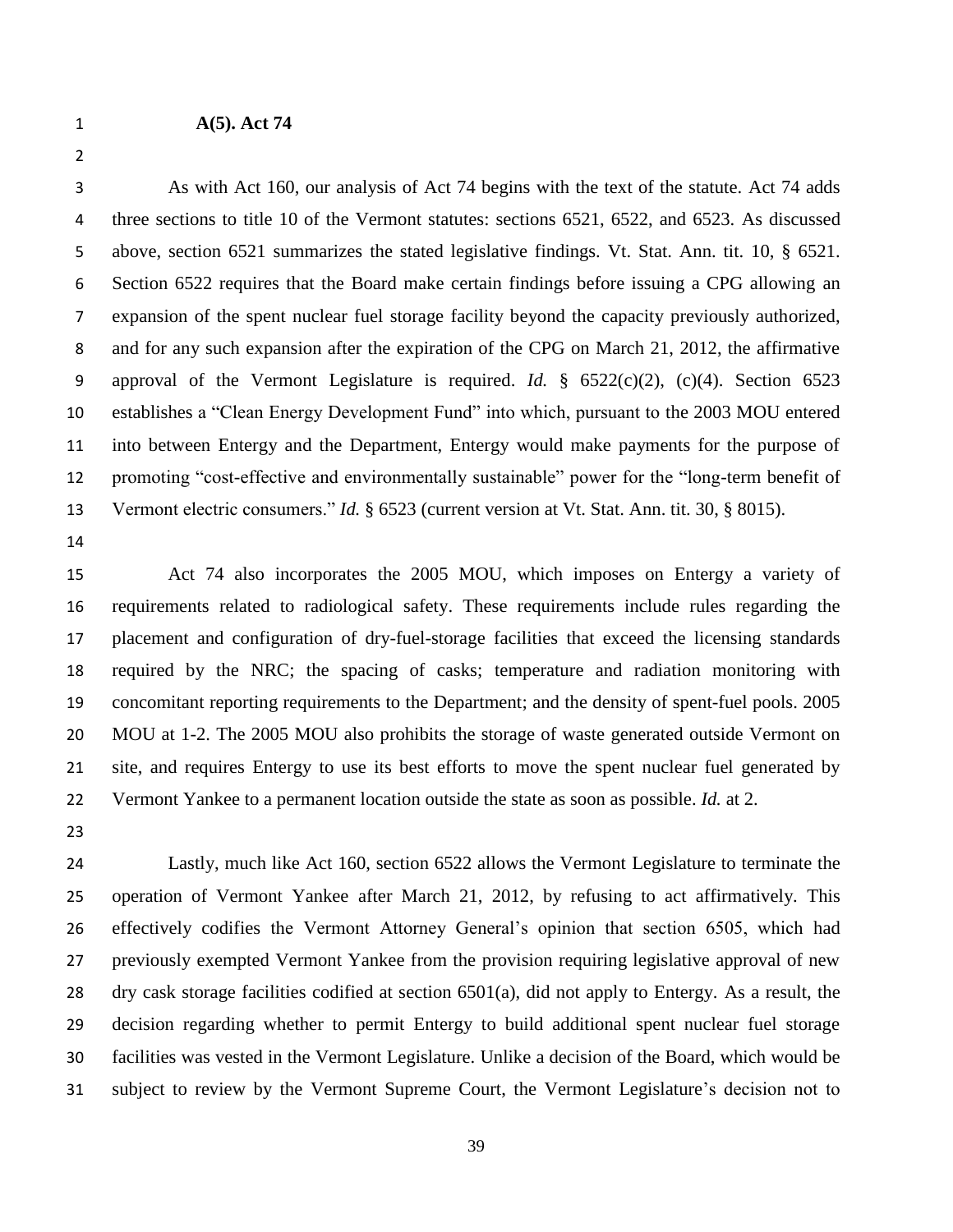authorize the construction of new storage facilities – even those already approved by the NRC, as in this case – would be unreviewable.

 The reasons for the statute articulated in Act 74's legislative findings section mirror many of those offered in the preamble to Act 160. For instance, section 6521 expresses the State's goal of making its "future power supply . . . diverse, reliable, economically sound, and environmentally sustainable." Vt. Stat. Ann. tit. 10, § 6521(3). The statute also emphasizes the State's need "to make a smooth transition to the future," which requires accelerating "Vermont's investment in electricity resources that are economically and environmentally sound and that can be acquired in modest increments." *Id.* § 6521(4). To make this "transition," the statute states, "there is a great value in investing in renewable energy sources, efficient, combined heat and power facilities, and energy efficiency." *Id.* § 6521(5).

 These statements of legislative purpose reflect the two policy interests Vermont argues are advanced by Act 160: (1) increased use of a diverse array of renewable power sources; and (2) promotion of energy sources that are more cost-effective. For the reasons discussed above, we believe that neither of these interests is plausibly served by Act 74's conferring unreviewable power over the continued operation of Vermont Yankee past March 21, 2012, on the Vermont Legislature. In addition, the regulations relating to radiological safety incorporated into Act 74 from the 2005 MOU demonstrate that the Vermont Legislature's primary motivation in enacting Act 74 relates to neither diversifying the State's power supply nor reducing costs. We therefore turn to the legislative history behind Act 74 to determine the actual intent motivating its passage.

 As with Act 160, we find that the district court's comprehensive review of the legislative history demonstrates convincingly that Act 74 was motivated by impermissible concerns about the radiological safety of spent nuclear fuel storage. We note again the frequency with which concerns about radiological safety appear in the legislative record in Senate committee meetings and floor debates from legislators and regulators, notwithstanding obvious and frequent attempts to avoid specific mention of safety concerns and of deference to *Pacific Gas*. In hearings of the House Natural Resources Committee considering the bill that would become Act 74, for example, representatives asked numerous questions about the relative safety of spent nuclear fuel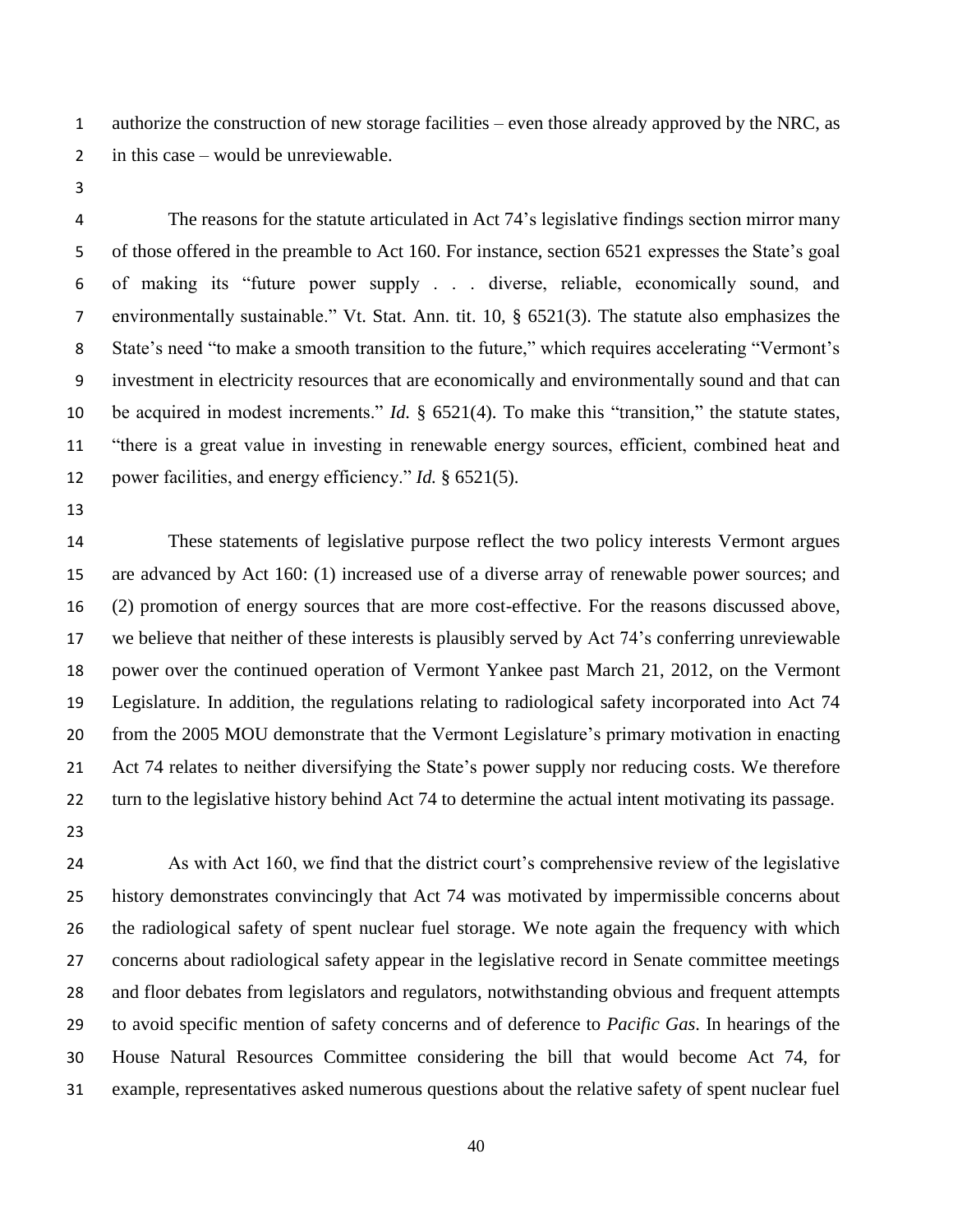storage methods Entergy was considering and heard testimony questioning the competence of the NRC to evaluate safety. One witness described the legislative "problem that we're dealing with here [is] that a lot of the concerns that citizens have are concerns that you can't address directly the way they want them to be addressed." Several representatives asked questions about the dangers posed by an accidental release of radioactive waste. One member of the committee admonished another for referring to radiological safety, stating, "but we can't say that, anything about safety. It can only be about economics and aesthetics." A member of the Department expressed the same sentiment and advised a representative to frame his questions about the value of maintaining Vermont Yankee as an "aesthetic issue," rather than one concerned with safety. In a concluding committee meeting on the bill, one representative praised the committee's work to ensure that "the findings have been emasculated and sanitized," noting that the bill no longer makes any "mention of high-level nuclear waste" or "the fact that [nuclear waste] lasts, it's dangerous for 100,000 years." During the subsequent floor debate on Act 74, one senator stated candidly, "none of us wants to have nuclear waste stored on the soil of Vermont. . . . The reality is that [Vermont Yankee] will require some temporary storage . . . in order to [e]nsure safety for our environment." Other speeches adverted to the problem of storing radioactive nuclear waste in Vermont while the federal government worked on developing a long-term storage facility, and to the need to ensure that the method of waste storage employed by Vermont Yankee was safe. As with our analysis of Act 160, the deficiencies in the record-keeping of Vermont legislative history, as well as the obvious coaching of Vermont legislators to avoid explicit statements about nuclear safety, make our task in determining the principal purpose of Act 74 more difficult. Nonetheless, this does not make our task less important, and the volume, frequency, and content 23 of the legislators' comments show clearly that their actions were motivated by preempted safety concerns.

 $\overline{\phantom{a}}$ 

 The record also contains several statements by state legislators about the value of assigning their concerns regarding radiological safety to the 2005 MOU, which required Entergy to take several actions specifically addressing radiological safety. *In re Entergy Nuclear Vt. Yankee, LLC*, 2006 WL 1418626, at \*48.<sup>31</sup> During a meeting of the Senate Natural Resources

<sup>&</sup>lt;sup>31</sup> As previously discussed, sections  $6522(b)(4)$  and  $6523(a)(1)(A)$  sweep all MOUs executed before July 1, 2005, into the ambit of Act 74, including the MOU executed on June 21, 2005.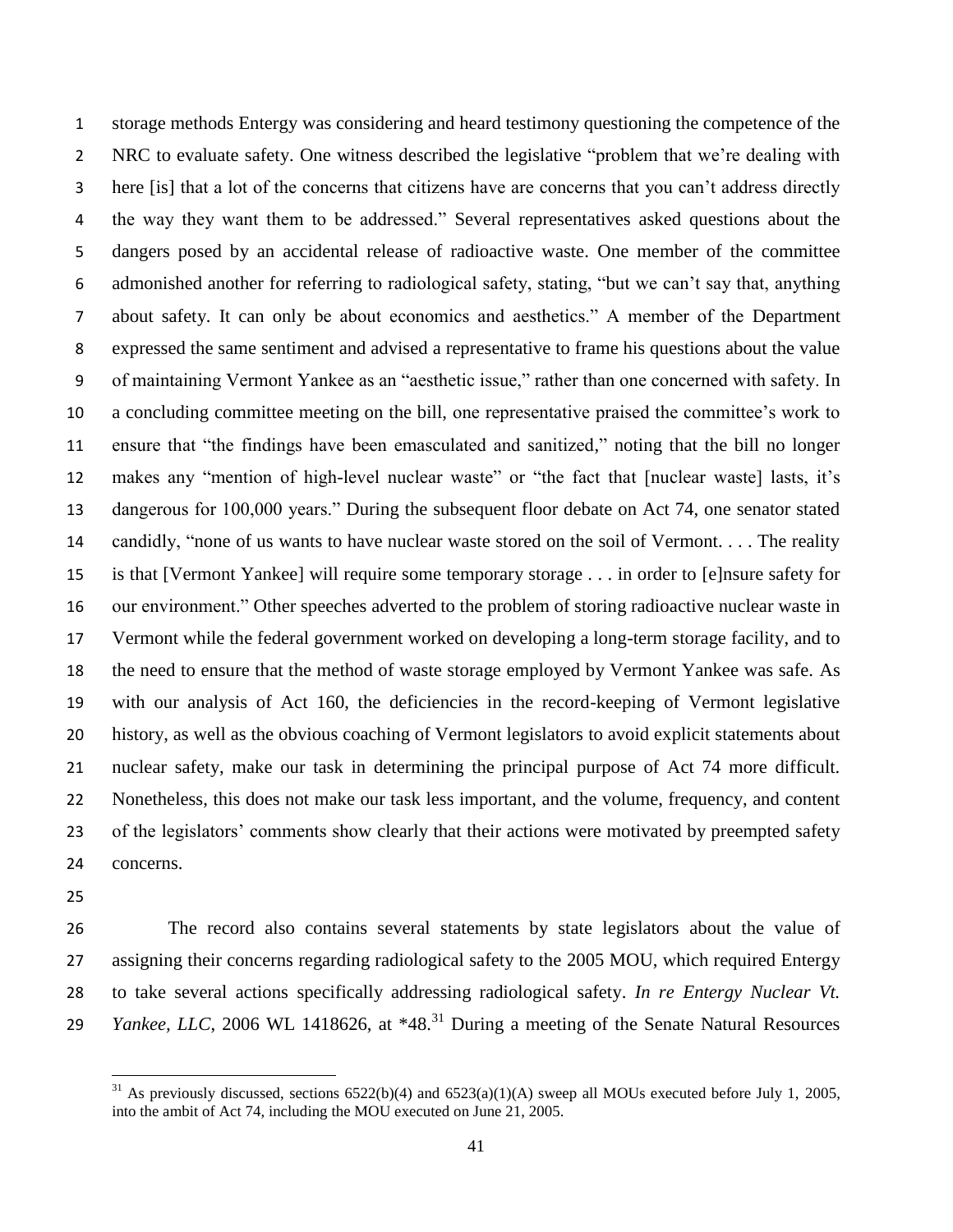Committee, for example, the State's legislative council remarked that an earlier draft of Act 74 contained a "laundry list of [nuclear-waste] cask-related issues . . . [that] are now covered by the [2005] MOU." A member of the Department testified that "the federal government takes jurisdiction over any radiological safety and health. And so anything that touched on that, it's better to have in an agreed upon MOU than to have in the bill itself." Other legislators echoed this sentiment at several other junctures. On the Senate floor, one senator stated explicitly that a favorable aspect of Act 74 was that it left regulations relating to radiological safety to the 2005 MOU entered into by Entergy and the Department, which, the senator believed, could save Act 9 74 from a preemption challenge.<sup>32</sup> Indeed, the 2005 MOU endorsed by Act 74 includes a provision under which Entergy "waived" any right to bring a preemption challenge to the Board's authority to regulate Vermont Yankee, which clearly demonstrates the concern of the Vermont Legislature and the Board as to whether their actions would withstand scrutiny under 13 the Atomic Energy Act and *Pacific Gas*.<sup>33</sup>

 $\overline{a}$ 

 These statements demonstrate the Vermont Legislature's impermissible motive in passing Act 74 – namely, to shut down Vermont Yankee based on concerns of radiological safety while attempting to avoid a preemption challenge under *Pacific Gas*. Vermont legislators and regulators attempted to achieve this objective by shifting provisions regarding radiological safety into the 2005 MOU and by creating an unreviewable mechanism by which the construction of new spent nuclear fuel storage facilities based on safety concerns would not be authorized. This is a legislative approach that *Pacific Gas* does not permit. We therefore also affirm the district 22 court's judgment that sections  $6522(c)(2)$  and  $6522(c)(4)$  of title 10 of the Vermont Statutes, as enacted by Act 74, are preempted on their face by the Atomic Energy Act. For the reasons discussed above regarding Act 160, we also affirm the district court's grant of a permanent

 Our concerns regarding the intent behind Act 74 are consistent with a recent opinion of the Federal Circuit, which examined the provision in the 2005 MOU requiring that Entergy perform an analysis of the stability of the river bank near a proposed spent nuclear storage facility "due to the perceived inadequacies of a previously performed NRC-required flood analysis." *Vt. Yankee Nuclear Power Corp. v. Entergy Nuclear Vt. Yankee, LLC*, 683 F.3d 1330, 1349 (Fed. Cir. 2012). The Federal Circuit noted that "because the requirement to perform an additional analysis was directly motivated by safety concerns, it is clear that the flood analysis requirement was likely preempted under *Pacific Gas*." *Id.*

 We cite this provision of the 2005 MOU not for the purpose of ruling on whether a party may validly waive the right to bring a preemption challenge, but only to demonstrate the impermissible intent on the part of the Vermont Legislature. *But see Olympic Pipe Line Co. v. City of Seattle*, 437 F.3d 872, 883 (9th Cir. 2006) ("Preemption is a power of the federal government, not an individual right of a third party that the party can 'waive.' [The plaintiff] could not, therefore, waive a right that it did not possess.").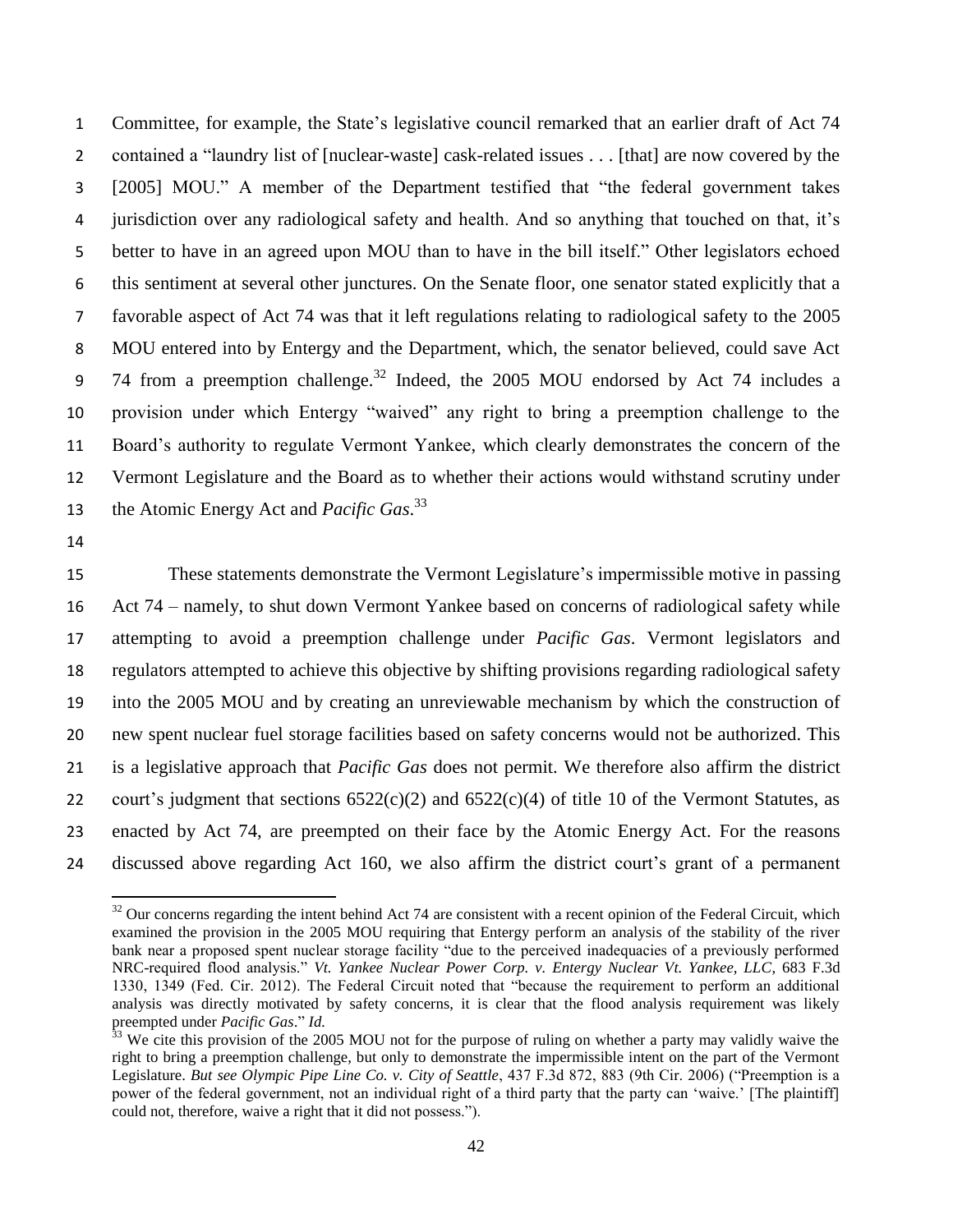1 injunction enjoining the defendants from enforcing sections  $6522(c)(2)$  or  $6522(c)(4)$  of the Vermont Statutes.

- 
- 

\* \* \*

 In conducting this analysis of Acts 74 and 160 and their adoption, we are mindful of the traditional "presumption against preemption with respect to areas where states have historically exercised their police powers." *N.Y. SMSA Ltd. P'ship*, 612 F.3d at 104. Vermont would have us conclude that Acts 74 and 160 are merely "process statutes" that simply reallocate the responsibility for approving the continued operation of Vermont Yankee from an administrative agency to the state legislature. Indeed, Justice Brandeis once observed that the "franchise to operate a public utility . . . is a special privilege which . . . may be granted or withheld at the pleasure of the state." *Frost v. Corp. Comm'n*, 278 U.S. 515, 534 (1929) (Brandeis, *J.*, dissenting). Vermont further contends that it enacted Acts 74 and 160 on several bases, such as diversifying the state's power supply and controlling economic costs, that, if true, would surely be permissible reasons to deny the construction of a nuclear power plant. *See Pacific Gas*, 461 U.S. at 211. However, the Supreme Court has instructed us that the regulation of nuclear power is different from the "areas where states have historically exercised their police powers." *N.Y. SMSA Ltd. P'ship*, 612 F.3d at 104. "The federal government has occupied the entire field of nuclear safety concerns, except the limited powers expressly ceded to the states." *Silkwood*, 464 U.S. at 249 (internal quotation marks and alteration omitted). We have conducted a review that reflects the Supreme Court's specific directive that a "state judgment that nuclear power is not safe enough to be further developed would conflict directly with the countervailing judgment of the NRC . . . and would be preempted for that reason." *Pacific Gas*, 461 U.S. at 212. We conclude that Vermont legislators and regulators have undertaken a sustained effort to shut down Vermont Yankee based on this impermissible reason.

 We have considered the legislative history behind Acts 74 and 160 – undertaken in large part through the district court's exhaustive examination of audiotape recordings – and found that it contains innumerable expressions of concern for radiological safety from Vermont legislators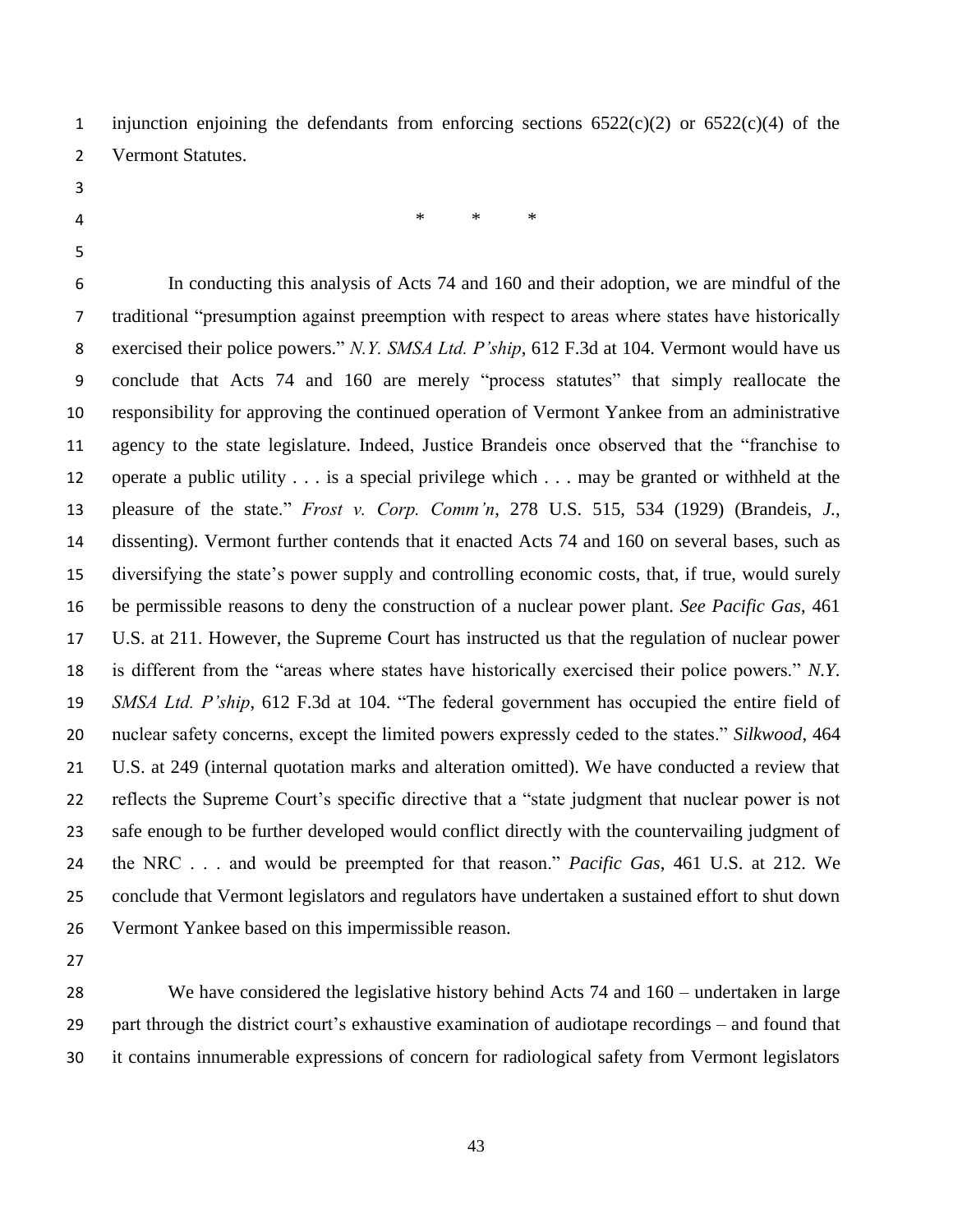1 and regulators.<sup>34</sup> We have taken note of the fact that the Vermont Legislature began considering the bill that would become Act 160 – requiring Entergy to seek legislative approval to operate Vermont Yankee past 2012 – only one week after Entergy applied to the NRC for an extension of its operating license. We have observed that witnesses at committee meetings, legislators, executive officials, and regulators were obviously coached to avoid making references to radiological safety to navigate the shoals of *Pacific Gas*. We have sought to reconcile the rationales proffered by the Vermont Legislature for Acts 74 and 160 with those Acts' operative effects and found them to be untethered from Vermont Yankee's status as a merchant generator and from the oversight already provided by the NRC. We have noted Vermont's efforts to evade court review by shunting requirements that concern radiological safety to MOUs, which in turn contain provisions requiring Entergy to "waive" its right to bring a preemption challenge in court. We have concluded that Vermont shifted decision-making responsibility for approving the continued operation of Vermont Yankee from the Board, whose decisions were subject to review by the Vermont Supreme Court, to the Vermont Legislature, where no judicial review of its action – or inaction – would be available. Providing an inadequate and misleading legislative record, failing to provide plausible legislative rationales, and imposing impermissible safety- related obligations through non-statutory memoranda of understanding, do not and cannot shield Acts 74 and 160 from this Court's review.

 $\overline{a}$  $34$  We have limited our analysis to Acts 74 and 160 in light of the district court's determination that Entergy's challenge to Act 189 is moot, a ruling that neither party challenges. Moreover, we recognize that the legislative history of Act 189, which was passed after Act 160, is an imperfect indicator of the legislative intent behind Acts 74 and 160. *See Pension Benefit Guar. Corp.*, 496 U.S. at 650. However, we nonetheless note that Act 189 directly regulates on the basis of radiological safety by requiring assessments of Vermont Yankee's electrical, emergency, primary containment, and heat removal systems, with periodic audits to be conducted by a public oversight panel. Act 189, §§ 3, 6. Furthermore, the legislative history behind Act 189 demonstrates that the purpose of the Act was to allow Vermont regulators to conduct an "independent safety inspection" of Vermont Yankee, in large part because Vermont legislators doubted the competence of the NRC. Several Vermont legislators also expressed concern that a nuclear accident could tarnish Vermont's "environmentally friendly" image. In addition, the testimony of Department commissioners and Vermont legislators contains familiar examples of coaching to avoid explicit references to radiological safety. Indeed, the committee chairperson drafting Act 189 specifically described the bill as a "reliability assessment because safety is not within our purview." Moreover, during a hearing of the House Natural Resources Committee, a member of the Department distributed a handout entitled, "Everything You Wanted to Ask About Preemption But Shouldn't," and provided testimony advising Vermont legislators on how to discuss Act 189 in a manner that disguised their concerns about radiological safety. Testimony presented to the Committee explicitly referenced *Pacific Gas* and recommended that Vermont legislators discuss closing Vermont Yankee because it caused non-radiological environmental problems or was "unreliable," so as to avoid a preemption challenge. During later hearings, legislators openly admonished each other for using the word "safety" and similar terms and expressed concerns over the prospect of preemption.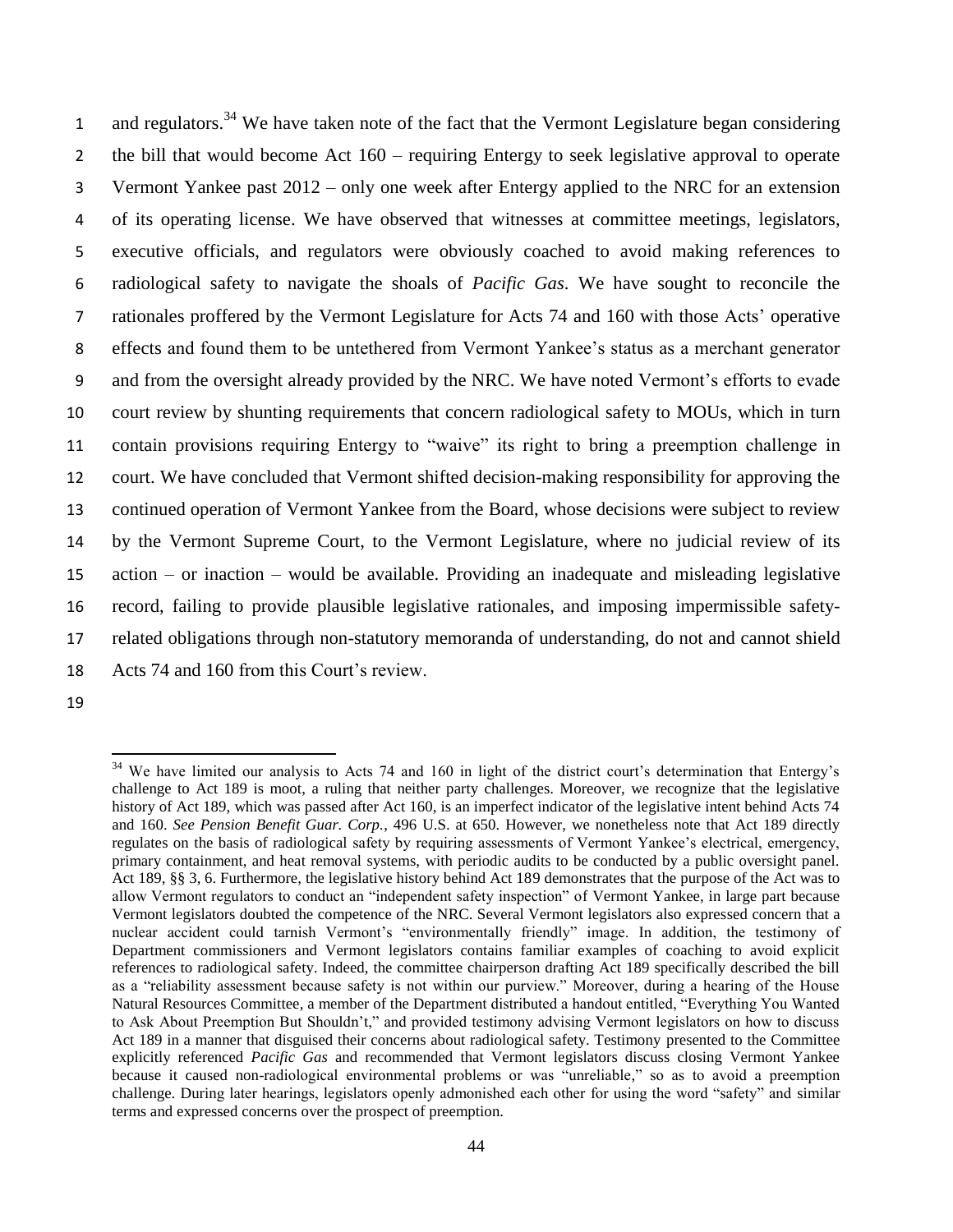We do not question the legitimacy or sincerity of those Vermont residents and officials who have safety-related concerns about Vermont Yankee, but Vermont has other avenues available to air its concerns. For example, the Atomic Energy Act mandates that the NRC hold hearings – if requested by "any person whose interest may be affected" – when taking certain actions relating to the licensing of a nuclear power plant. *See Brodsky v. U.S. Nuclear Regulatory Comm'n*, 578 F.3d 175, 177-78 (2d Cir. 2009) (quoting 42 U.S.C. § 2239(a)(1)(A)). The NRC has also promulgated regulations requiring a public notice-and-comment period before amending any aspect of a nuclear power plant's operating license. *See* 10 C.F.R. § 50.91. Lastly, "the federal courts of appeals have exclusive jurisdiction to adjudicate appeals from 'all final orders of the [NRC] made reviewable by section 2239 of title 42.'" *Riverkeeper, Inc. v. Collins*, 359 F.3d 156, 164 (2d Cir. 2004) (quoting 28 U.S.C. § 2342(4)). Such reviewable final orders include "all final orders in licensing proceedings whether or not a hearing before the [NRC] occurred or could have occurred." *Id.* (quoting *Fla. Power & Light Co. v. Lorion*, 470 U.S. 729, 737 (1985)). Vermont and its residents are free to pursue any of these routes to express their concerns regarding the potential public safety hazards posed by Vermont Yankee. The legislation passed here, however, was not the way to resolve those concerns.

 As the Supreme Court has held, the one avenue Vermont may not pursue is to pass a "state moratorium" on nuclear energy "grounded in safety concerns." *Pacific Gas*, 461 U.S. at 20 213. For this reason, we hold that sections  $6522(c)(2)$  and  $6522(c)(4)$  of title 10 of the Vermont 21 Statutes and Act 160 in its entirety are preempted on their face by the Atomic Energy Act.<sup>35</sup> We affirm the district court's grant of a permanent injunction enjoining the defendants from enforcing Act 160 or section 6522(c)(4) of title 10 of the Vermont Statutes, as enacted by Act 74. *Entergy Nuclear*, 838 F. Supp. 2d at 243. We also affirm the district court's subsequent order of March 19, 2012, enjoining the defendants from enforcing section 6522(c)(2) of title 10 of the Vermont Statutes.

- 
- 

 $\overline{a}$  We agree with the district court's determination that Entergy's initial challenge to Act 189 is moot, as Entergy has already completed the studies of Vermont Yankee's safety systems required by the statute, and the results have been reported to the Vermont Legislature. In addition, because we hold that Act 160 is preempted by the Atomic Energy Act, the Board will no longer be able to consider the studies mandated by Act 189. *See Entergy Nuclear*, 838 F. Supp. 2d at 233.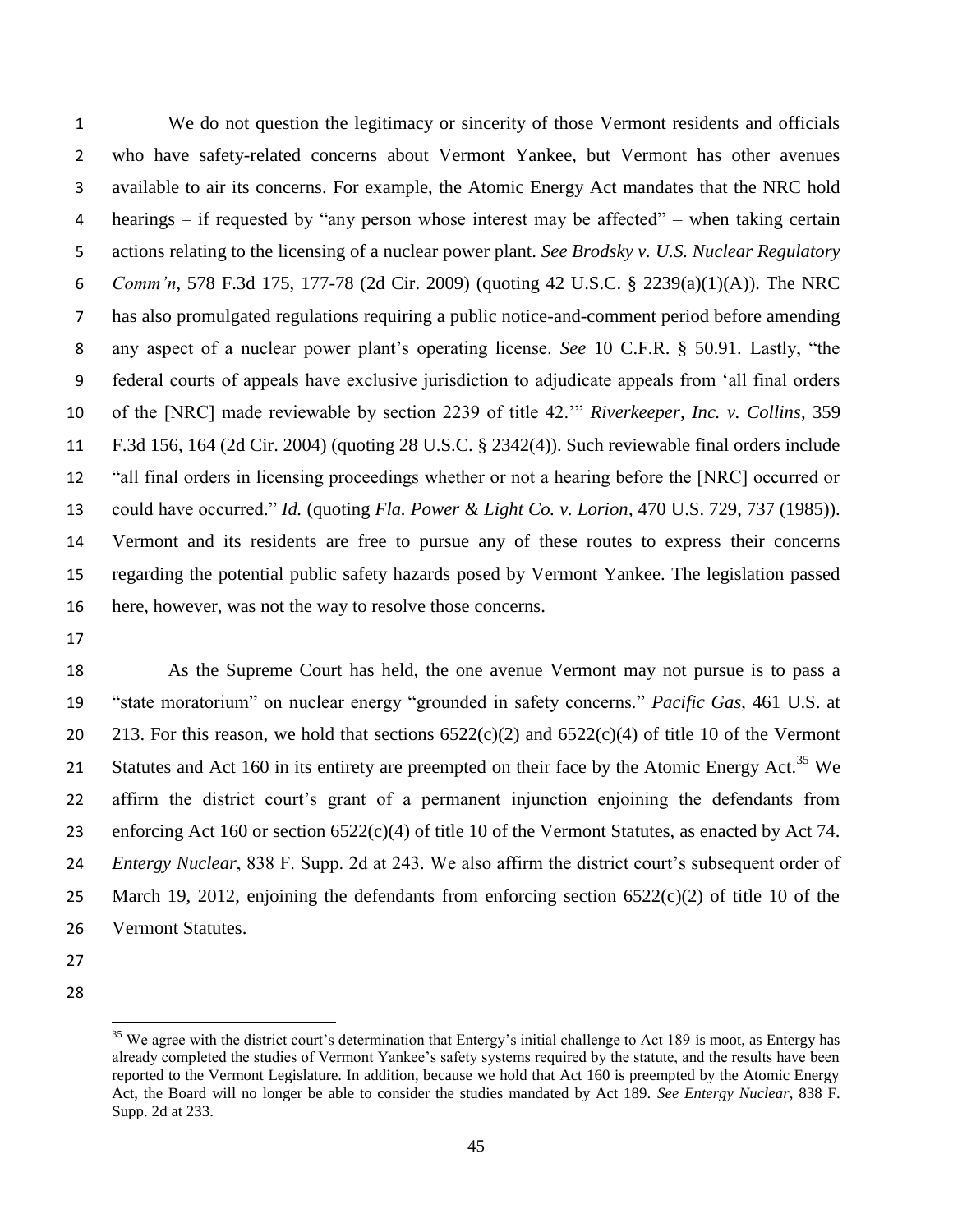#### **B. Dormant Commerce Clause Claim**

 Entergy argues that Vermont's efforts to condition the approval of a new CPG for Vermont Yankee on the execution of a new PPA (to replace the 2001 PPA) represents a demand "that Entergy provide more favorable rates to in-state than out-of-state retail utilities" in contravention of the dormant Commerce Clause. The district court agreed, after examining materials submitted by the Department to the Board, statements by state legislators and regulators during committee meetings, and floor debates in the Vermont Legislature advocating for a new favorable PPA. *Entergy Nuclear*, 838 F. Supp. 2d at 236-39. The district court found "evidence of intent to condition continued operation [of Vermont Yankee] on the demonstration of some marked 'economic benefit,' or 'incremental value,' beyond that reflected in market rates for long-term contracts, in the form of below-wholesale-market long-term power purchase agreements for Vermont utilities." *Id.* at 236. The district court held that this conduct violated the dormant Commerce Clause. Vermont argues, however, that the district court erred in issuing an injunction on the basis of its finding mere intent on the part of the defendants to seek a favorable PPA, and that the issue was therefore not ripe for judicial review. We agree.

 The "basic rationale" of the ripeness doctrine is to "prevent the courts, through avoidance of premature adjudication, from entangling themselves in abstract disagreements over administrative policies, and also to protect the agencies from judicial interference until an administrative decision has been formalized and its effects felt in a concrete way by the challenging parties." *Abbott Labs. v. Gardner*, 387 U.S. 136, 148-49 (1967), *overruled on other grounds by Califano v. Sanders*, 430 U.S. 99 (1977). Ripeness encompasses two overlapping doctrines concerning the exercise of federal court jurisdiction. *See Reno v. Catholic Soc. Servs., Inc.*, 509 U.S. 43, 57 n.18 (1993). The first of these is drawn from "Article III limitations on judicial power," *id.*, and "hence goes, in a fundamental way, to the existence of jurisdiction." *Simmonds v. INS*, 326 F.3d 351, 357 (2d Cir. 2003). "The second is a more flexible doctrine of judicial prudence, and constitutes an important exception to the usual rule that where jurisdiction exists a federal court must exercise it." *Id.* In either case, "the question of ripeness may be considered on a court's own motion." *Nat'l Park Hospitality Ass'n v. Dep't of Interior*, 538 U.S. 803, 808 (2003).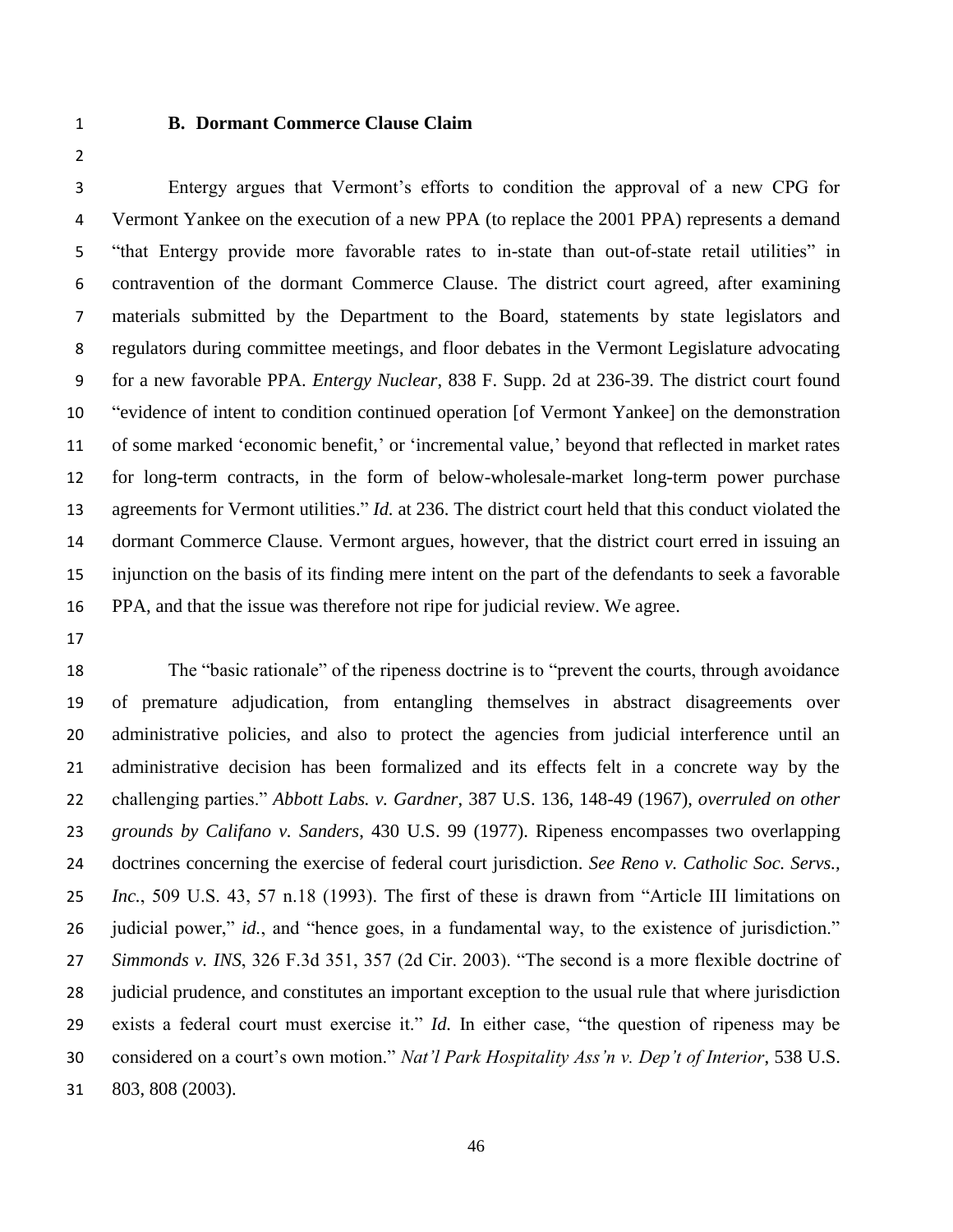"Constitutional ripeness is a doctrine that, like standing, is a limitation on the power of the judiciary. It prevents courts from declaring the meaning of the law in a vacuum and from constructing generalized legal rules unless the resolution of an actual dispute requires it." *N.Y. Civil Liberties Union v. Grandeau*, 528 F.3d 122, 131 (2d Cir. 2008) (internal quotation marks omitted). The district court held that Vermont's efforts to secure favorable pricing for its in-state retail utilities violated the prohibition discussed in *New England Power Co. v. New Hampshire*, 455 U.S. 331, 335-36 (1982), against providing "residents an 'economic benefit' not available to customers in other states." *Entergy Nuclear*, 838 F. Supp. 2d at 239. However, we believe that the district court erred in applying this "generalized legal rule" in the absence of a fully-formed PPA.

 The dormant Commerce Clause, a doctrine inferred from the Commerce Clause of the United States Constitution, *see* U.S. Const. art. I, § 8 cl. 3, is a "restriction on permissible state regulation." *Hughes v. Oklahoma*, 441 U.S. 322, 326 (1979). The dormant Commerce Clause stands for the "principle that one state in its dealings with another may not place itself in a position of economic isolation." *H.P. Hood & Sons, Inc. v. DuMond*, 336 U.S. 525, 538 (1949) (internal quotation marks omitted). A state law may burden interstate commerce when it "has the practical effect of requiring out-of-state commerce to be conducted at the regulating state's direction." *Am. Booksellers Found. v. Dean*, 342 F.3d 96, 102 (2d Cir. 2003) (internal quotation marks omitted). When a statute "directly controls commerce occurring wholly outside the boundaries of a State," it is invalid under the dormant Commerce Clause because it "exceeds the inherent limits of the enacting State's authority." *Healy v. Beer Inst.*, 491 U.S. 324, 336 (1989). "The transmission of electric current from one state to another . . . is interstate commerce" subject to the Commerce Clause. *Pub. Utils. Comm'n of R.I. v. Attleboro Steam & Elec. Co.*, 273 U.S. 83, 86 (1927), *abrogated on other grounds by Quill Corp. v. North Dakota* ex rel. *Heitkamp*, 504 U.S. 298 (1992).

 The district court largely based its conclusion on the Supreme Court's decision in *New England Power*, which considered an order of a New Hampshire regulatory commission prohibiting an in-state power plant from exporting some of its output to out-of-state retail utilities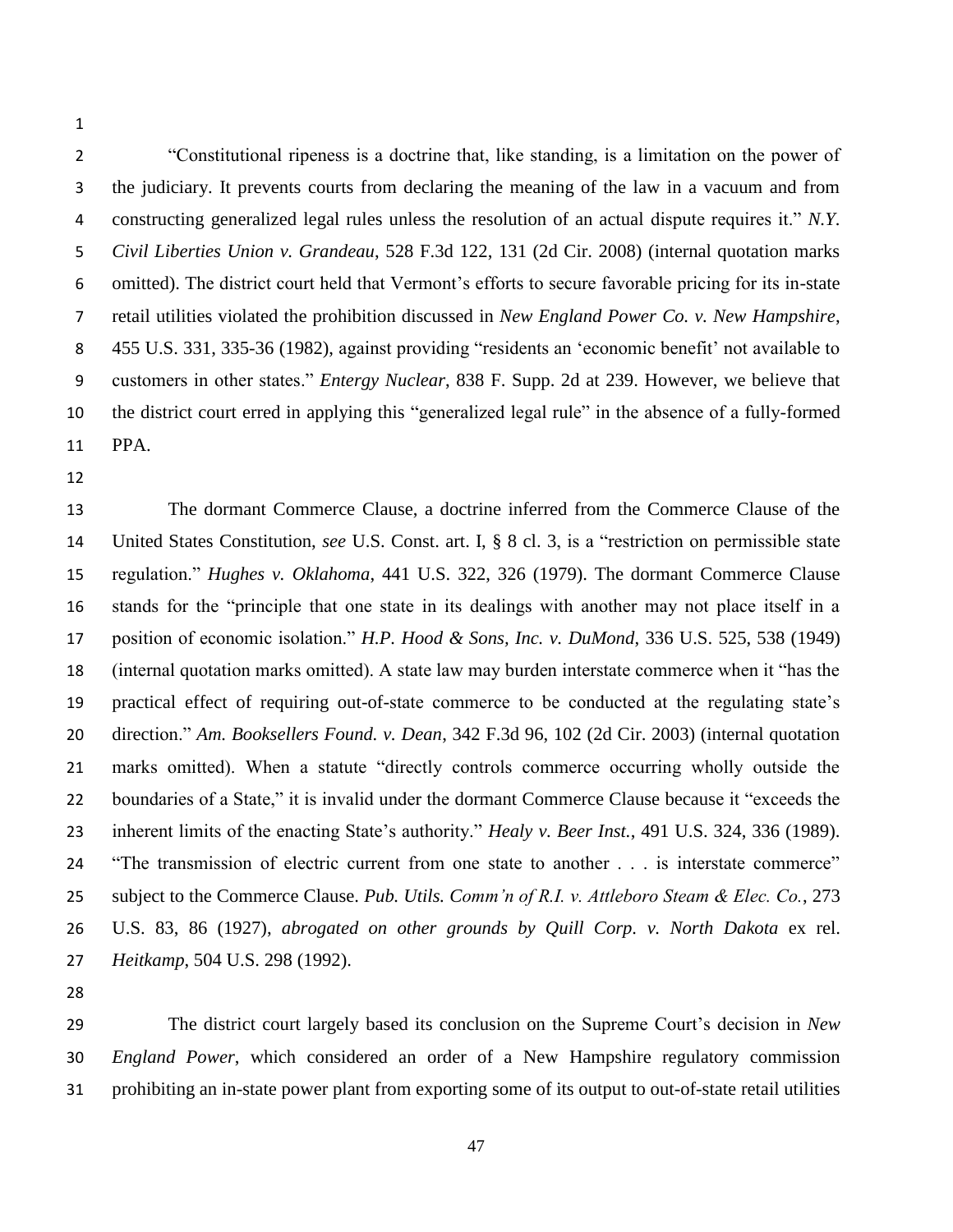in an effort to reduce prices for in-state consumers. 455 U.S. at 335-36. The Supreme Court stated that the Commerce Clause "precludes a state from mandating that its residents be given a preferred right of access, over out-of-state consumers, to natural resources located within its borders or to the products derived therefrom." *Id.* at 338. On this basis, the Court held that New Hampshire's "exportation ban" constituted "precisely the sort of protectionist regulation that the Commerce Clause declares off-limits to the states," because it was "designed to gain an economic advantage for New Hampshire citizens at the expense of [the power plant's] customers in neighboring states." *Id.* at 339.

 The order at issue in *New England Power* did not violate the dormant Commerce Clause simply because it conferred an economic benefit on New Hampshire residents, however. Rather, by preventing a power plant from exporting its output to other states, the effect of the order was to "overtly block[] the flow of interstate commerce at a State's borders." *City of Phila. v. New Jersey*, 437 U.S. 617, 624 (1978). Such laws have "the undeniable effect of controlling commercial activity occurring wholly outside the boundary of the State." *Healy*, 491 U.S. at 337. "While a State may seek lower prices for its consumers, it may not insist that producers or consumers in other States surrender whatever competitive advantages they may possess." *Brown- Forman Distillers Corp. v. N.Y. State Liquor Auth.*, 476 U.S. 573, 580 (1986). Although the record shows that Vermont was interested in obtaining favorable pricing for the power produced by Vermont Yankee for Vermont retail utilities, it does not show that Vermont was also seeking to prevent retail utilities in other states from negotiating favorable rates with Entergy as well. *Cf. SPGGC, LLC v. Blumenthal*, 505 F.3d 183, 194 (2d Cir. 2007) (holding that a statute prohibiting the in-state sale of certain types of "gift certificates" did not violate the dormant Commerce Clause because it did "not, by its terms or its effects, directly regulate sales of gift cards in other states . . . . [or] prevent other states from regulating gift card sales differently within their own territories"). The record also does not demonstrate that Vermont sought to impose a "prohibition[] on out-of-state access to in-state resources," *Camps Newfound/Owatonna, Inc. v. Town of Harrison, Me.*, 520 U.S. 564, 578 (1997), by limiting the extent to which Vermont Yankee could sell power to other states, as was the case in *New England Power*.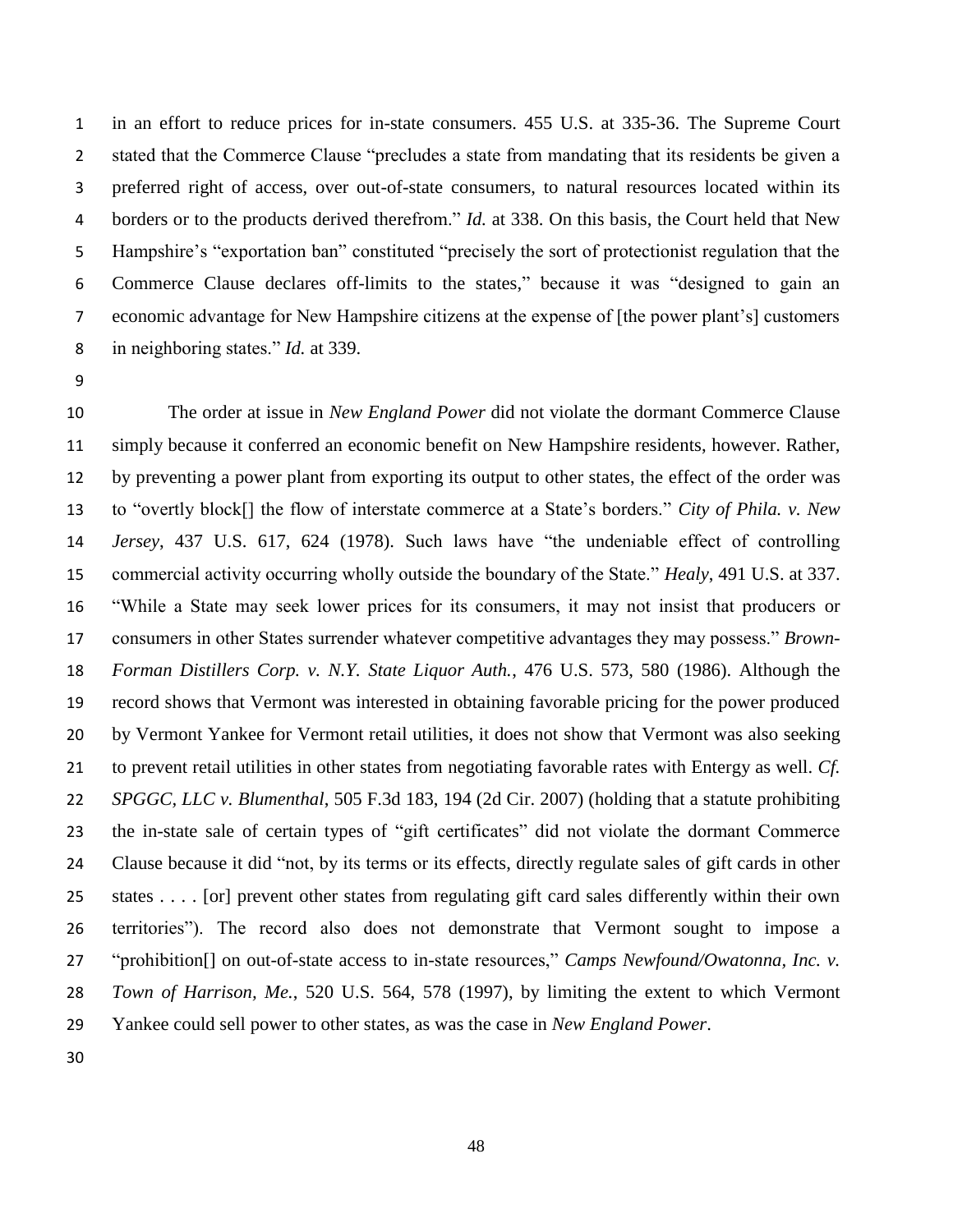At present, in the absence of a completed PPA and without evidence regarding its effect on out-of-state power consumers, we cannot determine whether the PPA Vermont has sought will have a direct impact on commerce in other states. We also do not have a factual record concerning incidental effects of such an agreement on interstate commerce and the commensurate benefits of the agreement within Vermont. Entergy's claim cannot be characterized as "purely legal" in that it "may be decided without further factual development." *Gary D. Peake Excavating Inc. v. Town Bd. of Town of Hancock*, 93 F.3d 68, 72 (2d Cir. 1996). This case therefore does not present a "concrete dispute affecting cognizable current concerns of the parties within the meaning of Article III," and is therefore not "ripe within the constitutional sense." *Ehrenfeld v. Mahfouz*, 489 F.3d 542, 546 (2d Cir. 2007) (internal quotation marks omitted).

 $\overline{\phantom{a}}$ 

 Of course, we do not suggest that any PPA providing favorable pricing for Vermont residents would pass muster under the dormant Commerce Clause. A regulation that "evinces" discriminatory purpose against interstate commerce, "or unambiguously discriminates in its effect . . . almost always is 'invalid *per se*.'" *Brown & Williamson Tobacco Corp. v. Pataki*, 320 F.3d 200, 209 (2d Cir. 2003) (quoting *Nat'l Elec. Mfrs. Ass'n v. Sorrell*, 272 F.3d 104, 108 (2d Cir. 2001)). For example, an agreement requiring Entergy "to seek regulatory approval in [Vermont] before undertaking a transaction in another" state would likely be *per se* invalid under the dormant Commerce Clause. *Brown-Forman*, 476 U.S. at 582; *see also Baldwin v. G.A.F. Seelig, Inc.*, 294 U.S. 511, 521 (1935) (holding that one state "has no power to project its legislation into [another state] by regulating the price to be paid in that state for [products] 23 acquired there"). It is also likely that Vermont could not require Entergy to "affirm that [its] prices are no higher than the prices being charged in [other] states." *Healy*, 491 U.S. at 335. An agreement requiring Vermont Yankee to allot a certain percentage of it output to satisfy local demand would also likely violate the dormant Commerce Clause. *See New Eng. Power*, 455 U.S. 27 at 338-39.<sup>36</sup> Finally, we note that a facially-neutral statute that imposes an incidental "burden on interstate commerce incommensurate with the local benefits secured," *Nat'l Elec. Mfrs. Ass'n*,

 Agreements of this nature would be "scrutinized strictly, *i.e.*, 'the burden falls on the State to justify [the discrimination] both in terms of the local benefits flowing from the statute and the unavailability of nondiscriminatory alternatives adequate to preserve the local interests at stake.'" *Brown & Williamson*, 320 F.3d at 209 (quoting *Hunt v. Wash. State Apple Advertising Comm'n*, 432 U.S. 333, 353 (1977)).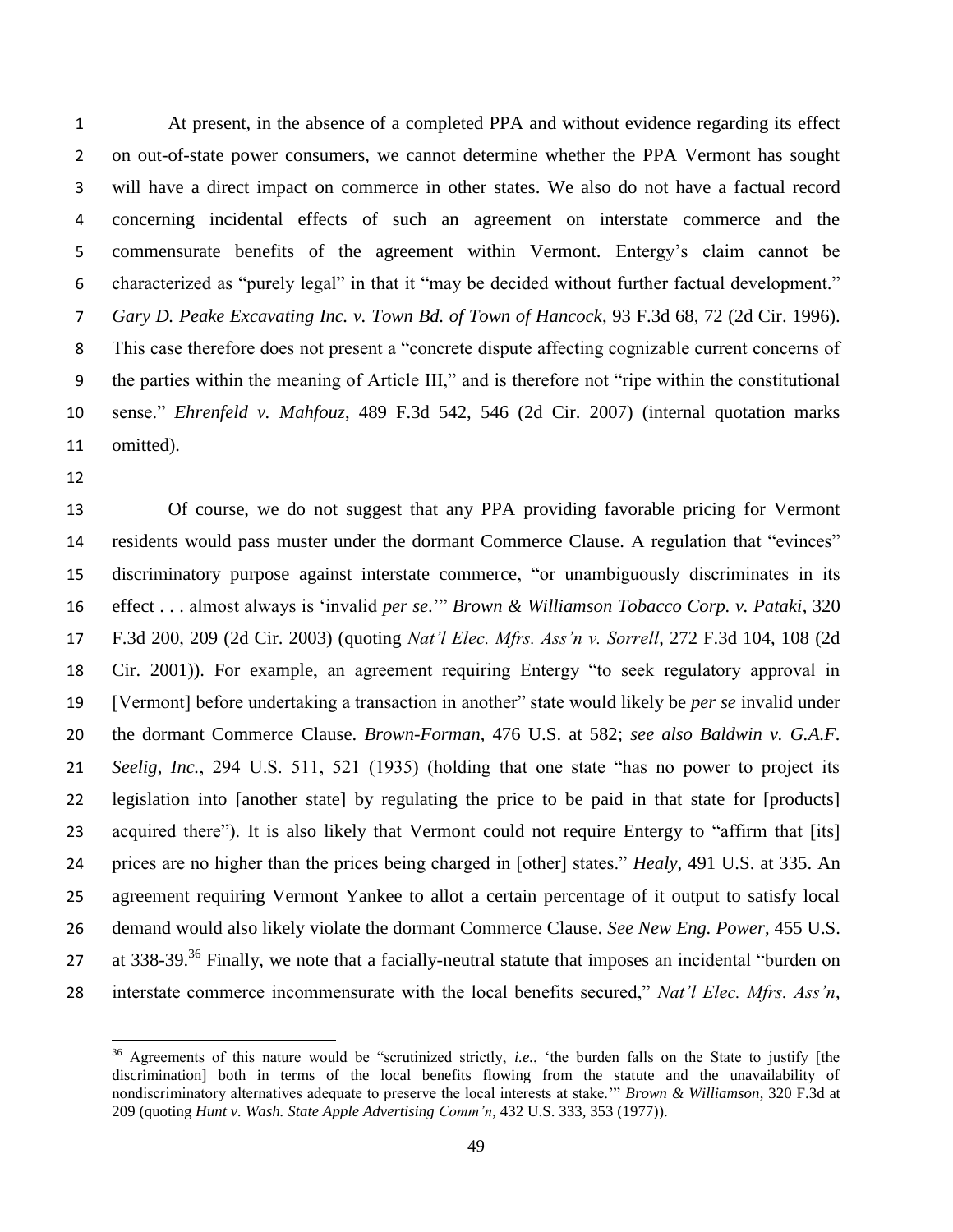272 F.3d at 108, would fail the balancing test articulated by the Supreme Court in *Pike v. Bruce*  2 *Church, Inc.*, 397 U.S. 137, 142 (1970).<sup>37</sup>

 However, no agreement is before us. Accordingly, the analysis required under the dormant Commerce Clause may not be performed, and so Entergy's claim is unripe at this time. *Cf. Middle S. Energy, Inc. v. City of New Orleans*, 800 F.2d 488, 491 (5th Cir. 1986) ("When and how the Council exercises its option, if it ever does, are the critical determinants of the propriety of federal court jurisdiction over this matter. Until the City Council actually votes to exercise the purchase option, we must be careful to 'avoid imposition under [our] jurisdiction through obtaining futile or premature interventions, especially in the field of public law.'" (quoting *Pub. Serv. Comm'n of Utah v. Wycoff Co.*, 344 U.S. 237, 243 (1952))). We therefore vacate the district court's grant of a permanent injunction enjoining the defendants from conditioning a new 13 CPG for Vermont Yankee on the execution of a favorable PPA.<sup>38</sup>

- 
- 

# **C. Federal Power Act Claim**

 $\overline{a}$ 

 Under the Federal Power Act, FERC has jurisdiction over "the transmission of electric energy in interstate commerce and . . . the sale of electric energy at wholesale in interstate commerce." 16 U.S.C. § 824(b)(1). FERC's authority includes "exclusive jurisdiction over the rates to be charged [a utility's] interstate wholesale customers." *Nantahala Power & Light Co. v. Thornburg*, 476 U.S. 953, 966 (1986). This authority is exclusive, "without regard to the source of production." *New Eng. Power*, 455 U.S. at 340. After a rate has been approved by FERC, "a State may not conclude in setting retail rates that the FERC-approved wholesale rates are unreasonable. A State must rather give effect to Congress' desire to give FERC plenary authority

A statute or regulation would discriminate against commerce itself when the statute

<sup>(</sup>i) shifts the costs of regulation onto other states, permitting in-state lawmakers to avoid the costs of their political decisions, (ii) has the practical effect of requiring out-of-state commerce to be conducted at the regulating state's direction, or (iii) alters the interstate flow of the goods in question, as distinct from the impact on companies trading in those goods.

*Am. Booksellers Found. v. Dean*, 342 F.3d 96, 102 (2d Cir. 2003) (internal quotation marks omitted).

<sup>&</sup>lt;sup>38</sup> Because we vacate the district court's grant of an injunction regarding Entergy's dormant Commerce Clause claim, we need not address the question of whether Entergy's suit sought to enjoin the proper officials under *Ex Parte Young*, 209 U.S. 123 (1908), and *Verizon Maryland Inc. v. Public Service Commission of Maryland*, 535 U.S. 635 (2002).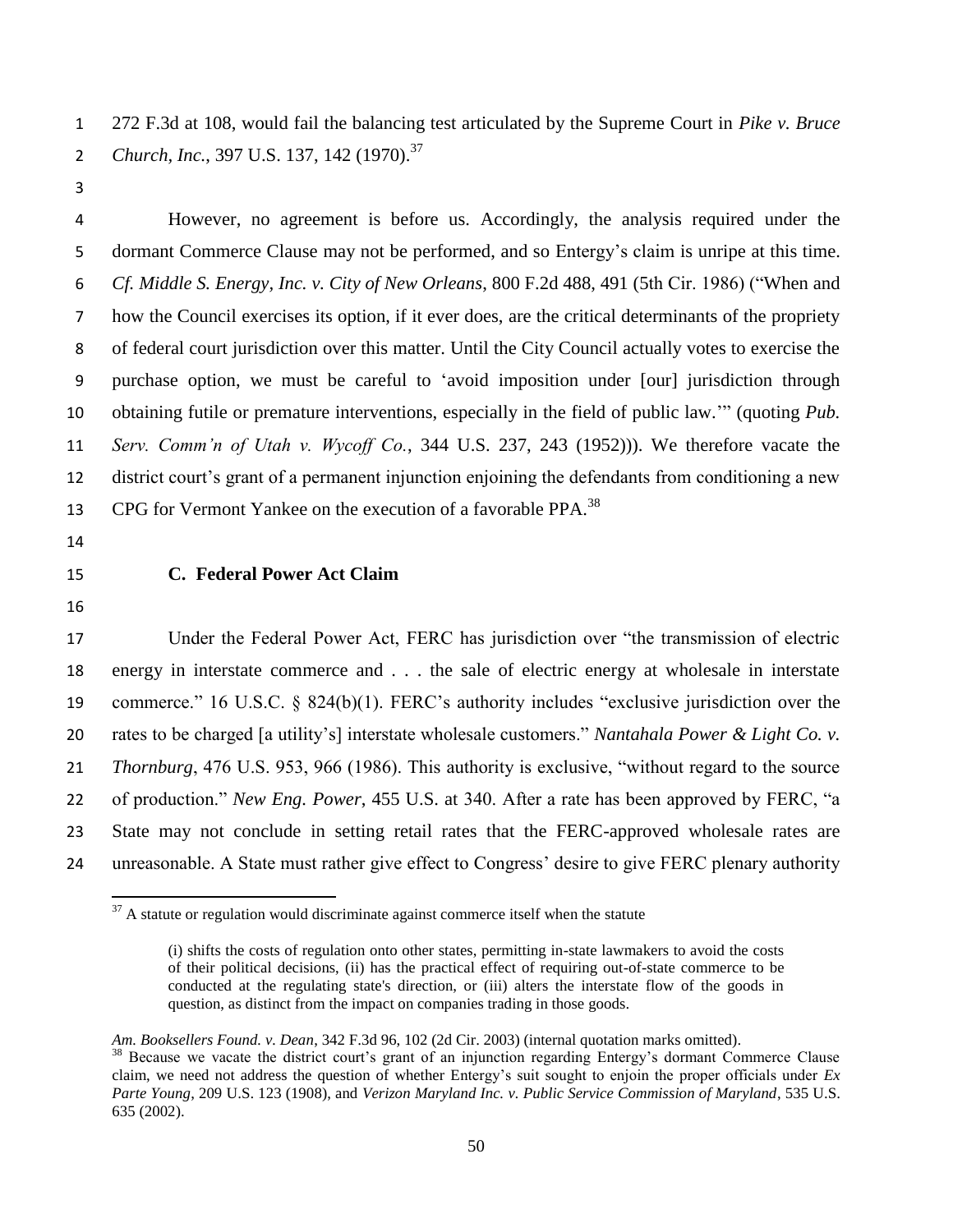over interstate wholesale rates, and to ensure that the States do not interfere with this authority." *Nantahala*, 476 U.S. at 966. Under the filed-rate doctrine, "the right to a reasonable rate is the right to the rate which [FERC] files or fixes, and that, except for review of [FERC's] orders, the courts can assume no right to a different one on the ground that, in its opinion, it is the only or the more reasonable one." *Mont.-Dakota Utils. Co. v. Nw. Pub. Serv. Co.*, 341 U.S. 246, 251-52 (1951). The filed-rate doctrine applies with equal force to federal and state courts. *See Ark. La. Gas Co. v. Hall*, 453 U.S. 571, 581-82 (1981). The filed-rate doctrine also applies to efforts by state regulators to modify the terms of a FERC-mandated rate determination or cost allocation. *See Entergy La., Inc. v. La. Pub. Serv. Comm'n*, 539 U.S. 39, 47-49 (2003).

 In recent years, FERC has "encouraged transmission providers to establish 'Regional Transmission Organizations' – entities to which transmission providers would transfer operational control of their facilities for the purpose of efficient coordination." *Morgan Stanley Capital Grp.*, 554 U.S. at 536. Regional transmission organizations (RTOs), in turn, are managed by "independent system operators" (ISOs), which are nonprofit entities that coordinate the transmission of power and auctions for energy across regional markets. *Id.* at 536-37 (citing *Midwest ISO Transmission Owners*, 373 F.3d at 1364). To accommodate the development of regional power markets, FERC "has begun to permit sellers of wholesale electricity to file 'market-based' tariffs," which, "instead of setting forth rate schedules or rate-fixing contracts, simply state that the seller will enter into freely negotiated contracts with purchasers." *Id.* at 537. In *Simon v. KeySpan Corp.*, we held that there was "no need for us to decide whether the filed rate doctrine always applies to market-based auction rates." 694 F.3d 196, 204-05 (2d Cir. 2012). However, when the doctrine does apply, as when the auction process for establishing market- based rates is adequately safeguarded by FERC, a plaintiff's claim that the rates for energy are unreasonable is barred by the filed-rate doctrine. *Id.* at 207-08.

 Entergy argues that Vermont's efforts to obtain a favorable PPA violate the market-based tariff approved by FERC for the New England regional wholesale market. According to Entergy, capping the prices it can charge Vermont residents would interfere with the rates FERC has approved for the market, and so the PPA is "preempted" under the filed-rate doctrine. However, the market-based tariff approved by FERC for Vermont Yankee states only that Entergy "may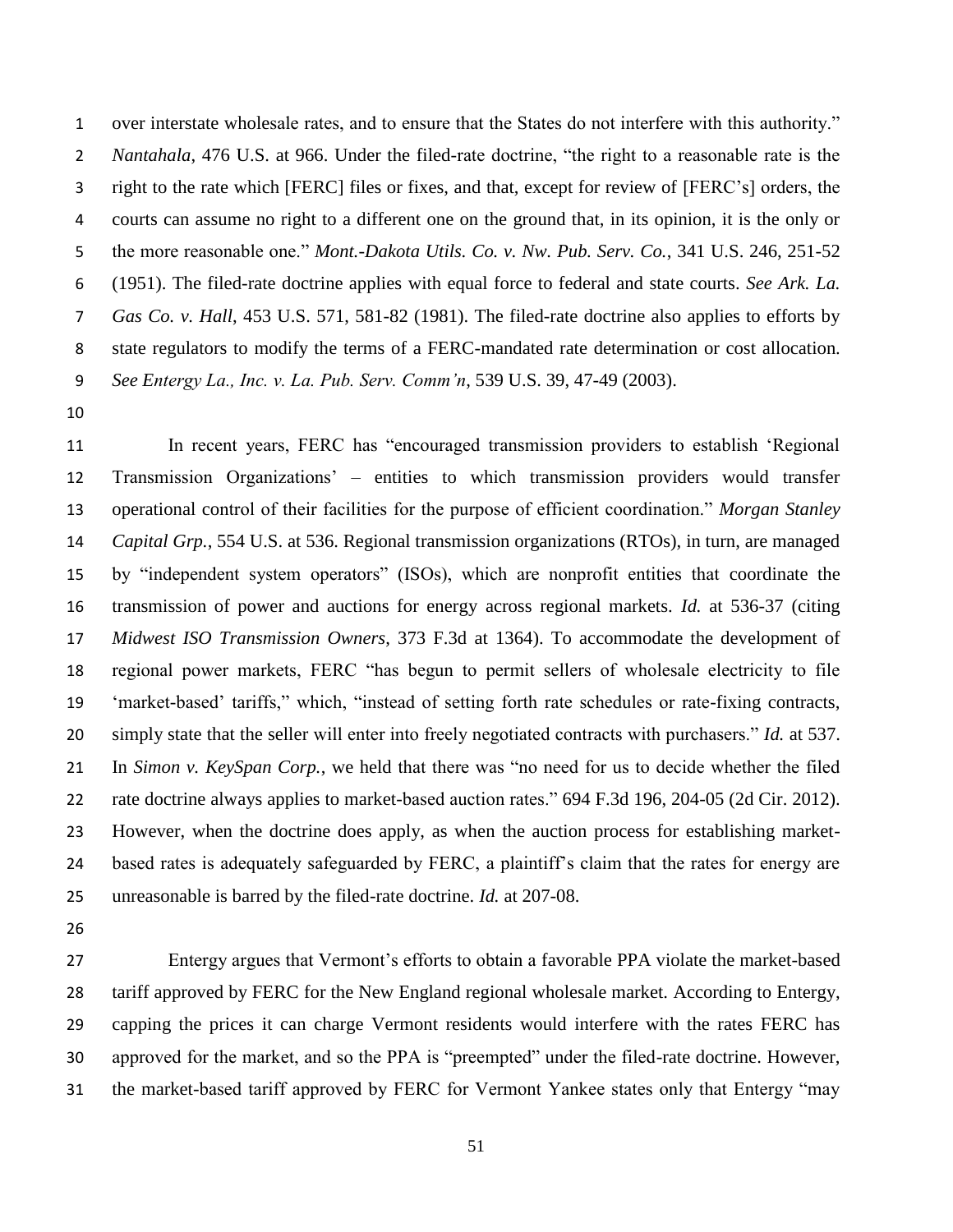sell electric energy and capacity from time to time at rates, terms and conditions established by agreement with the purchaser . . . . All such transactions shall be voluntary." The market-based tariff's only other guidance on rates is that "[a]ll sales shall be made at rates established by agreement between the purchaser and Entergy Nuclear VY."

 We agree with the district court's determination that this claim is not ripe. In addition to the fact that a new favorable PPA has not yet been executed, Entergy has not sought a determination from FERC about whether the terms of such a PPA would violate the market-9 based tariff.<sup>39</sup> Because FERC has the exclusive jurisdiction to "determine just and reasonable wholesale rates or to insure that agreements affecting wholesale rates are reasonable," Entergy's recourse should be first to FERC to determine whether the PPA – if and when executed – complies with this standard. *See Miss. Power & Light Co. v. Miss.* ex rel. *Moore*, 487 U.S. 354, 374 (1988); *see also In re Permian Basin Area Rate Cases*, 390 U.S. 747, 767 (1968) ("[C]ourts are without authority to set aside any rate *selected by the Commission* which is within a 'zone of reasonableness.'" (quoting *Fed. Power Comm'n v. Natural Gas Pipeline Co. of Am.*, 315 U.S. 575, 585 (1942)) (emphasis added)); *Pub. Util. Dist. No. 1 of Snohomish Cnty. v. Dynergy Power Mktg., Inc.*, 384 F.3d 756, 761-62 (9th Cir. 2004) (holding that a utility may not seek injunctive relief alleging manipulation of FERC-approved market based tariffs because doing so would "encroach[] upon the substantive provisions of the tariff, an area reserved exclusively to FERC, both to enforce and to seek remedy" (internal quotation marks omitted)); *Cal. Pub. Utils. Comm'n*, 132 FERC ¶ 61,047, at \*17 ("The Commission's authority under the [Federal Power Act] includes the *exclusive jurisdiction* to regulate the rates, terms and conditions of sales for resale of electric energy in interstate commerce by public utilities." (emphasis added)), *clarified on reh'g*, 133 FERC ¶ 61,059 (2010). We therefore agree with the district court that Entergy's claim under Count Two is unripe at the present time. *Entergy Nuclear*, 838 F. Supp. 2d at 234- 35.

- 
- 

 $\overline{\phantom{a}}$ 

<sup>&</sup>lt;sup>39</sup> Entergy also has not offered an explanation for why it did not seek review of the 2001 PPA before FERC, and the record does not reveal any prior attempts to do so. Nonetheless, FERC's "passive permission for a rate to go into effect does not constitute a finding that the rate is just and reasonable," as required by the Federal Power Act pursuant to 16 U.S.C. § 824d(a). *See Morgan Stanley Capital Grp.*, 554 U.S. at 546.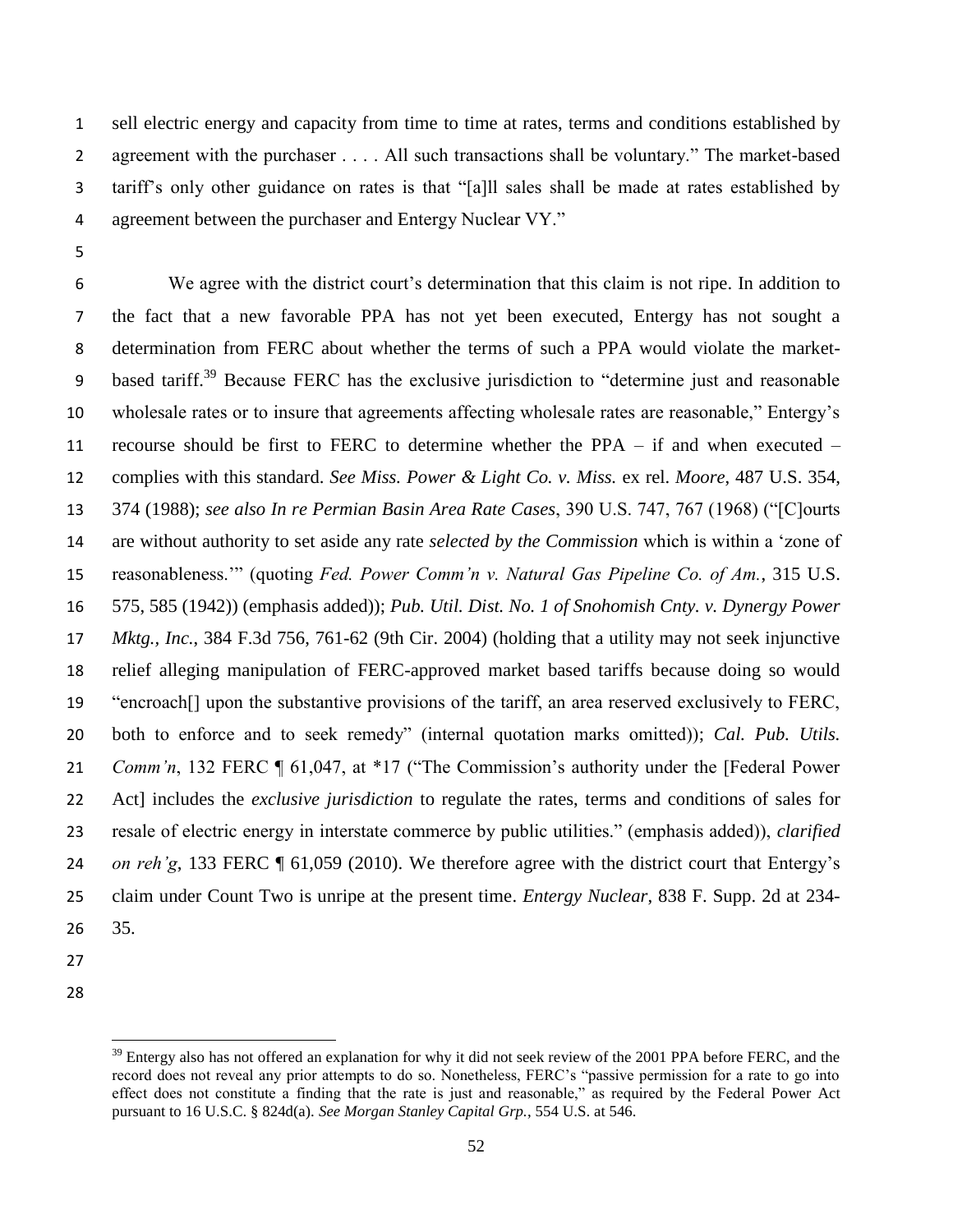#### **CONCLUSION**

 For the reasons stated above, we AFFIRM the district court's grant of a declaratory judgment that Act 74 and Act 160 are facially preempted by the Atomic Energy Act. We REVERSE the district court's determination that Vermont's efforts to condition a new Certificate of Public Good for Vermont Yankee on the execution of a favorable power purchase agreement violate the dormant Commerce Clause. We AFFIRM the district court's determination that Entergy's challenge under the Federal Power Act is unripe. We AFFIRM the district court's 9 grant of a permanent injunction enjoining the defendants from enforcing sections  $6522(c)(2)$  or 6522(c)(4) in title 10 of the Vermont Statutes, as enacted by Act 74, or sections 248(e)(2), 248(m), or 254 in title 30 of the Vermont Statutes, as enacted by Act 160. Finally, we VACATE the district court's permanent injunction enjoining the defendants from conditioning the issuance of a Certificate of Public Good on the execution of a below-wholesale-market power purchase agreement between Entergy and Vermont utilities or otherwise requiring Vermont Yankee to sell power to Vermont utilities at preferential rates.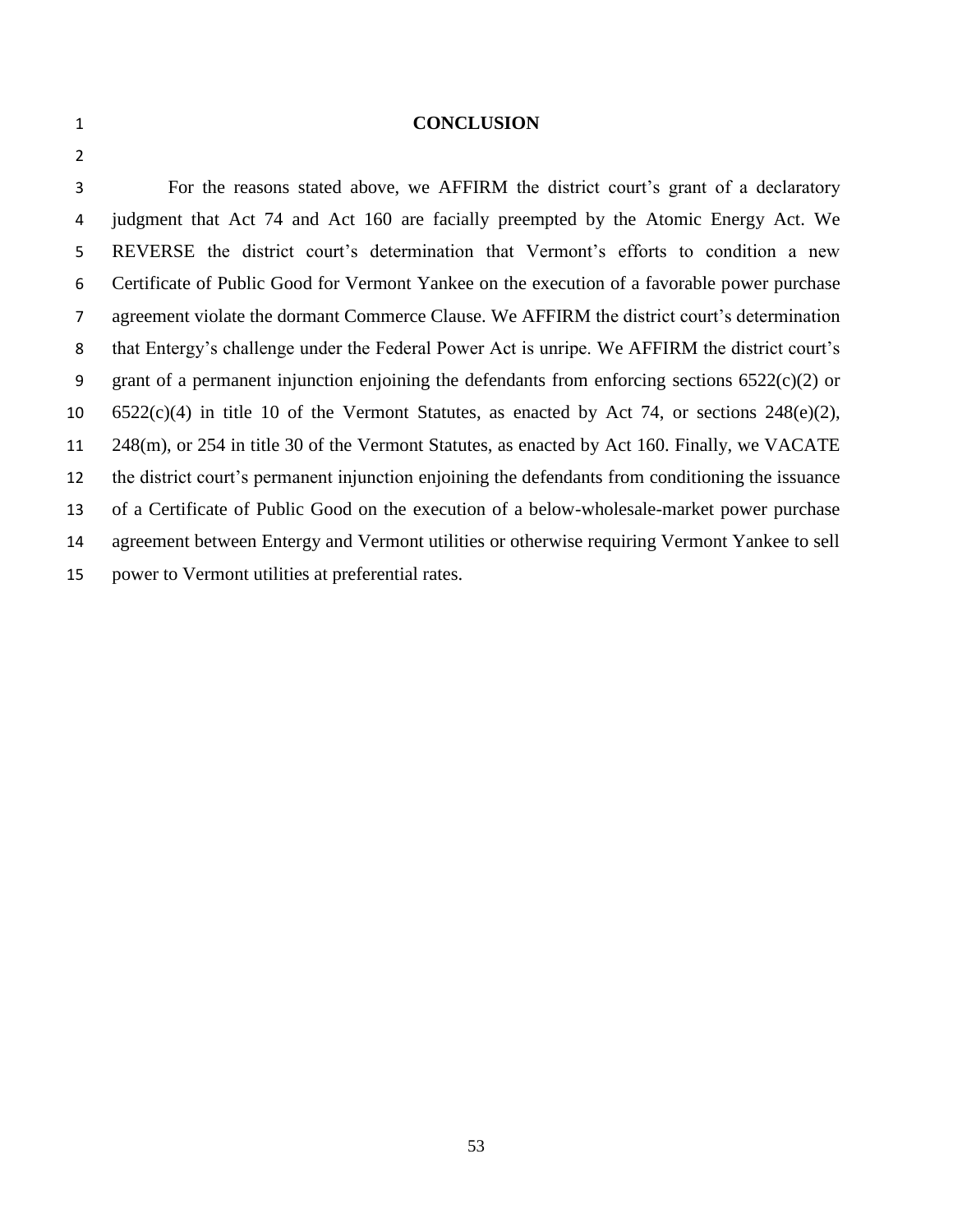## SUSAN L. CARNEY, *Circuit Judge*, concurring:

I concur, reluctantly, in the majority's detailed and carefully reasoned opinion striking down Vermont Acts 74 and 160. My reluctance stems not from any flaw in the majority's analysis, but rather from my concern that Congress, in enacting the Atomic Energy Act ("AEA"), did not intend the result we reach. Rather, we are led to our conclusion principally by an expansive gloss on the preemptive scope of the AEA first set forth in Pacific Gas & Electric Co. v. State Energy Resources Conservation & Development Commission, 461 U.S. 190 (1983) ("Pacific Gas"). There, the Supreme Court instructed that "[a] state moratorium on nuclear construction *grounded in safety concerns* falls squarely within the prohibited field" and would therefore be preempted. Id. at 213 (emphasis added).

As Judge Droney persuasively demonstrates, the State legislative record before us is "replete with references to radiological safety." Maj. Op. at 37. No reader of this record can fairly claim that the statutes at issue were not "grounded in safety concerns." Pacific Gas, 461 U.S. at 213. Acts 74 and 160 therefore run afoul of the dictate of Pacific Gas.

And yet, in Pacific Gas, the Court *upheld* a State moratorium on the construction of nuclear power plants, declining to look too closely at the State's motivation. Cognizant of that setting, we might feel free to discount the "grounded in safety concerns" phrase as merely a stray comment. But it undeniably captures the full thrust of the Court's opinion: in Pacific Gas, the Court stressed that "[a] state prohibition on nuclear construction for safety reasons would ... be in the teeth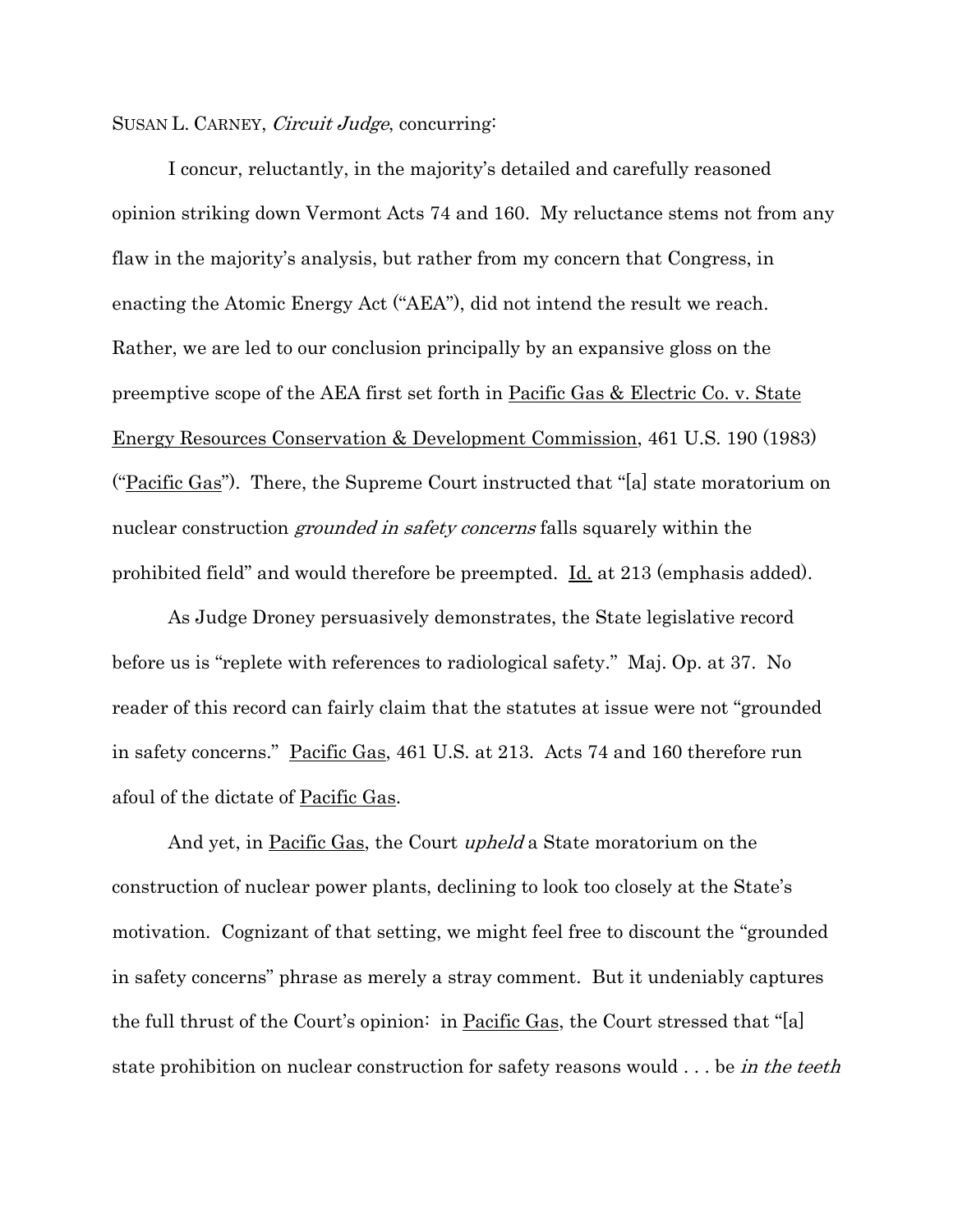of the Atomic Energy Act's objective to insure that nuclear technology be safe enough for widespread development and use—and would be preempted for that reason." Id. at 213 (emphasis added). And the Pacific Gas majority pointedly declined to accept the more tailored view of the preempted field offered by Justice Blackmun in concurrence, when he suggested instead that "Congress has occupied not the broad field of 'nuclear safety concerns,' but only the narrower area of how a nuclear plant should be constructed and operated to protect against radiation hazards." Id. at 224. Furthermore, not long after, in both Silkwood v. Kerr-McGee Corp., 464 U.S. 238 (1984), and English v. General Electric Co., 496 U.S. 72 (1990), the Court reiterated its allegiance to the preemption contours it drew in Pacific Gas.

I write separately to emphasize that it is principally the judicial phrase "grounded in safety concerns," and not the Court's holdings or the text of the Atomic Energy Act, that compels us to strike down Vermont's statutes. Particularly in the context of a Congressional enactment that contains protection for State and local interests, 42 U.S.C. § 2018, and indeed invites State-Federal cooperation, id. § 2021, it seems anomalous to conclude that nothing more than the Vermont legislature's expression of concern about nuclear safety is needed to invalidate these largely procedural statutes.

As the Court recently observed, "Federalism, central to the constitutional design, adopts the principle that both the National and State Governments have elements of sovereignty the other is bound to respect." Arizona v. United States, 132 S.Ct. 2492, 2500 (2012). The "[n]eed for new power facilities, their economic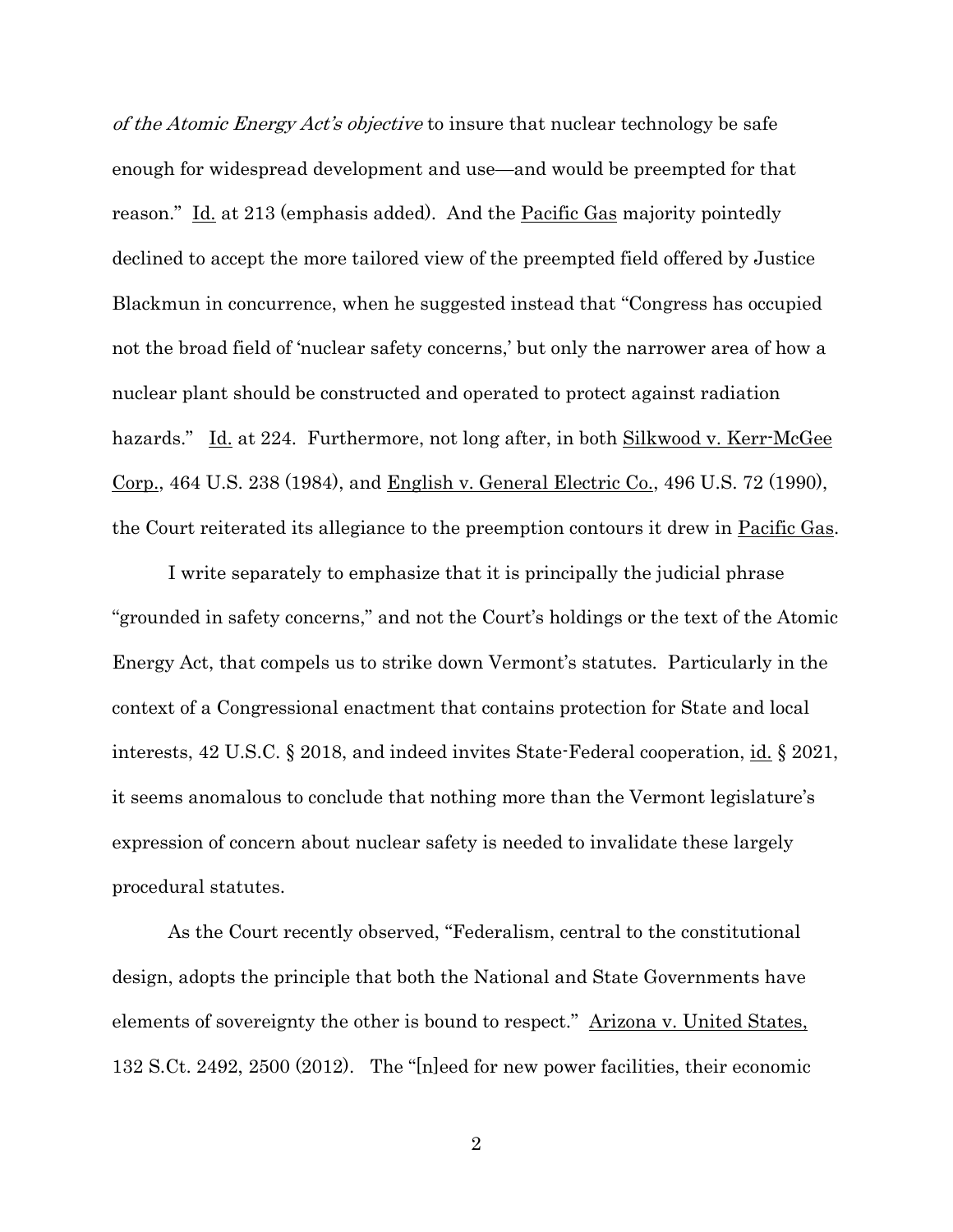feasibility, and rates and services, are areas that have been characteristically governed by the States." <u>Pacific Gas</u>, 461 U.S. 205; <u>see also Frost v. Corp. Comm'n</u>, 278 U.S. 515, 534 (1929) ("[A] franchise to operate a public utility is not like the general right to engage in a lawful business. . . [but] is of the essence of a special privilege that . . . may be granted or withheld at the pleasure of the state . . . .") (Brandeis, J., dissenting). Repeatedly, we have held that we will not find a federal statute to supersede a State's exercise of its the historic police powers "unless it was 'the clear and manifest purpose of Congress' to do so." N.Y. SMSA Ltd. P'ship v. Town of Clarkstown, 612 F.3d 97, 104 (2d Cir. 2010) (per curiam) (quoting Wyeth v. Levine, 555 U.S. 555, 565 (2009)). But the outcome we reach today does not, to my mind, reflect a "clear and manifest purpose of Congress." Based primarily on Vermont's general concern for safety and public health rather than on any finding that its statutes actually intrude on the field of radiological safety, our decision seems to me to invite a reconsideration—one that our Court is not free to undertake—of the preemptive boundaries set in Pacific Gas.

In thinking about preemption in the AEA context, it is important to distinguish between two categories of State laws. The first consists of State laws that impose concrete safety requirements other than those imposed by the Nuclear Regulatory Commission ("NRC"). A State requirement that nuclear power plants use a particular type of backup generator or a particular method of protecting against leaks falls within this category. The second category consists of State laws that do not in their language or operation intrude upon the field of radiological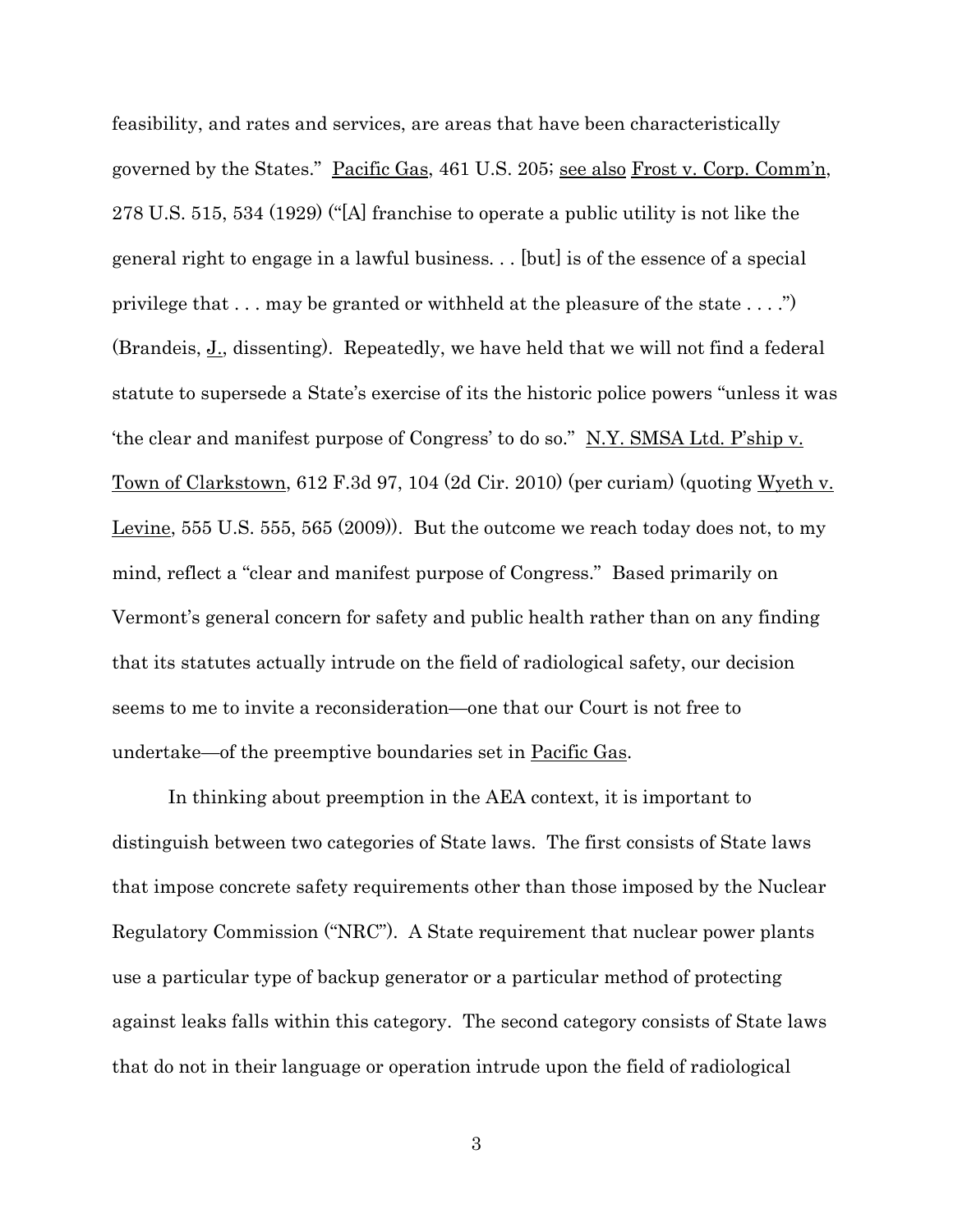safety. A legislative decision to permit plant construction or to deny continued operation of a plant at the expiration of a license period, for example, would fall into this category.

I have no doubt that Congress intended to preempt State laws that fall within the first category. See Pacific Gas, 461 U.S. at 211-12. But I am less convinced that Congress intended to foreclose States from enacting laws that fall within the second category. After all, the AEA—while expressing a federal intent to support the introduction of nuclear power—*does not require any State to host* nuclear power plants. Id. at 205 ("Even a brief perusal of the [AEA] reveals that, despite its comprehensiveness, it does not at any point expressly require the States to construct or authorize nuclear powerplants or prohibit the States from deciding, as an absolute or conditional matter, not to permit the construction of any further reactors."). Indeed, in Pacific Gas the Court seemed to recognize the possibility that, consistent with the AEA, a State that once agreed to the construction of a nuclear plant within its borders might, at an appropriate inflection point, change course. Id. at 223 ("[T]he legal reality remains that Congress has left sufficient authority in the States to allow the development of nuclear power to be slowed or even stopped for economic reasons.").

Acts 74 and 160 fall within the second category of State laws. They alter the State's decision-making process with respect to the plant. To be sure, in requiring that Vermont Yankee obtain State legislative approval before it may continue operations, they place the State legislature in a position to foil judicial review of its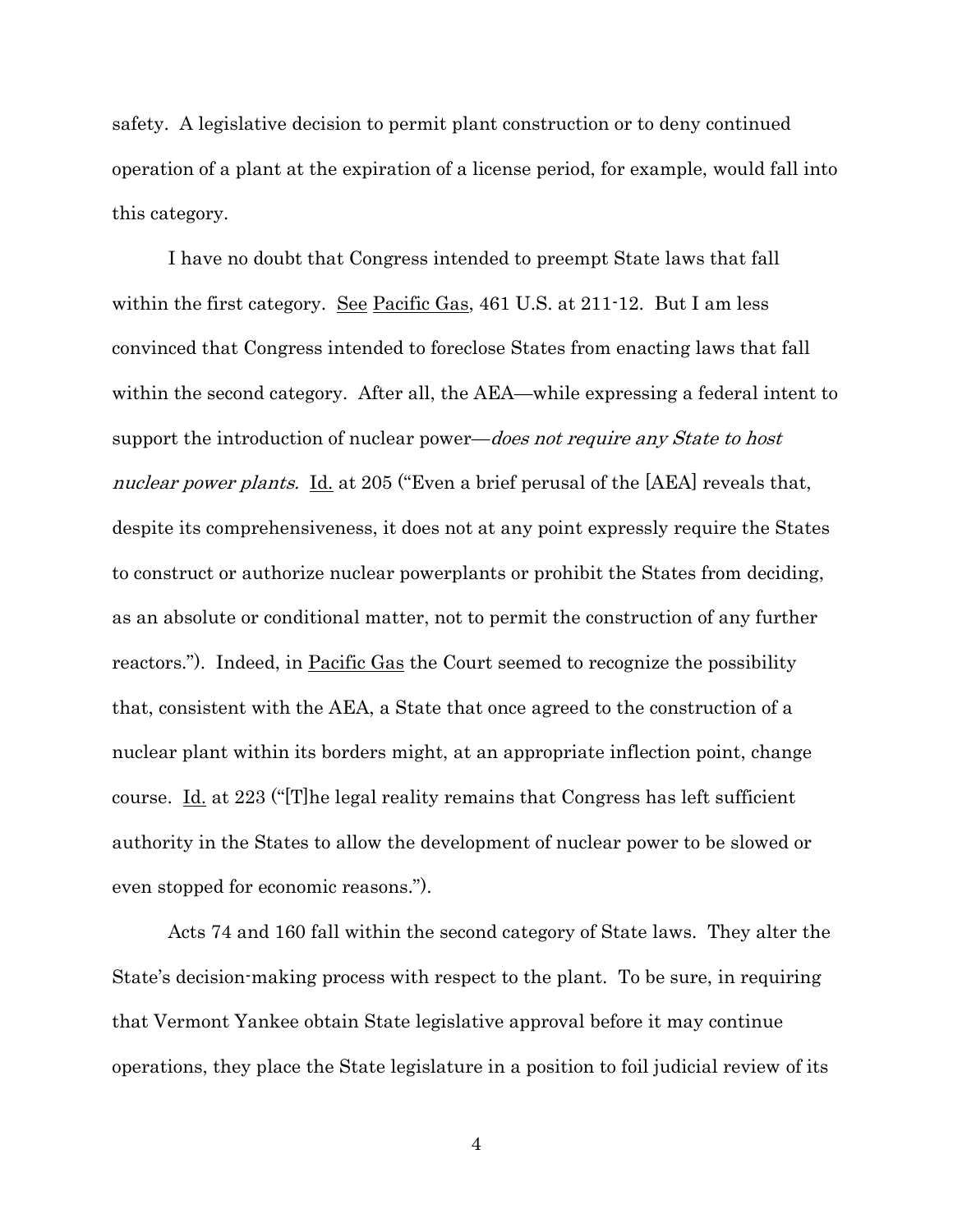decision. Maj. Op. at 44. They may thereby enable the State to reject the plant's bid for a new operating license based on an amalgam of concerns, including general safety concerns, or general safety concerns alone. They do not, however, impose any safety requirements at all on the plant. To the extent Act 74 incorporates a memorandum of understanding that imposes safety-related requirements on Vermont Yankee relating to cask storage, it is clearly preempted. The presence of these few requirements, however, serves to highlight the limited scope of the remaining provisions of the Acts.

The AEA does not commit every decision related to the generation of nuclear power to the federal government; rather, it provides for "the dual regulation of nuclear-powered electricity." Pacific Gas, 461 U.S. at 211-212. Under the AEA's approach, the federal government "maintains complete control of the safety and 'nuclear' aspects of energy generation" while the States "exercise their traditional authority over the need for additional generating capacity, the type of generating facilities to be licensed, land use, ratemaking, and the like." Id. at 212 (emphasis added). Indeed, the AEA expressly provides that "[n]othing in this chapter shall be construed to affect the authority or regulations of any Federal, State or local agency with respect to the generation, sale, or transmission of electric power produced through the use of nuclear facilities licensed by the [NRC]." 42 U.S.C. § 2018; see also 42 U.S.C. § 2021(k) ("Nothing in this section shall be construed to affect the authority of any State or local agency to regulate activities for purposes other than protection against radiation hazards."). This text strongly suggests Congress's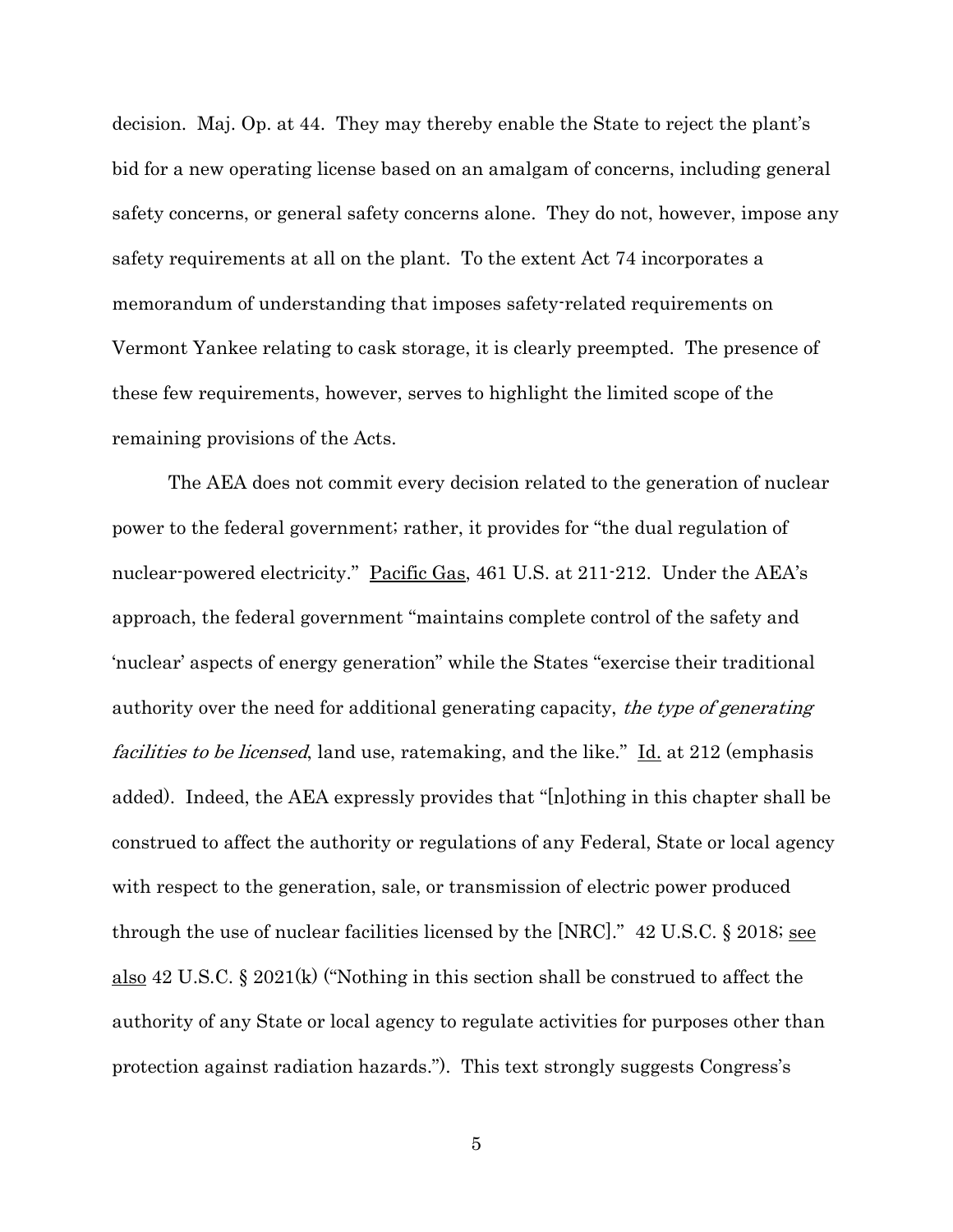intent that the States retain authority to determine whether nuclear power, or energy from alternative sources, should be generated within their borders.

This conclusion is buttressed by what Congress *omitted* from the AEA. As mentioned, the AEA does not, either in its text or as the Supreme Court has construed it, force a State to approve the construction of a nuclear power plant. Pacific Gas, 461 U.S. at 205. Nor does the AEA, either in its text or as construed, force a State to permit the continued operation of a nuclear power plant whose State-issued operating license has expired. Id. This is so even where the NRC has renewed the plant's federally-issued operating license. See, e.g., Nuclear Regulatory Commission Report Regarding Vermont Yankee Nuclear Power Station, NUREG-1437, Supp. 30, Vol. 1 at § 1.4 (Aug. 2007) ("Once an OL [Operating License] is renewed [by the NRC], State regulatory agencies and the owners of the plant will ultimately decide whether the plant will continue to operate based on factors such as the need for power or other matters within the State's jurisdiction or the purview of the owners. . . . [T]he NRC does not have a role in the energyplanning decisions of State regulators and utility officials as to whether a particular nuclear power plant should continue to operate.").

The parties have not directed our attention to any case in which the Supreme Court has struck down a State statute or tort judgment on AEA preemption. In Pacific Gas, 461 U.S. at 222-23, the Court upheld California's moratorium on nuclear construction, accepting, in the face of competing explanations, California's avowed financial concerns as the rationale for the legislation. In <u>Silkwood v. Kerr-</u>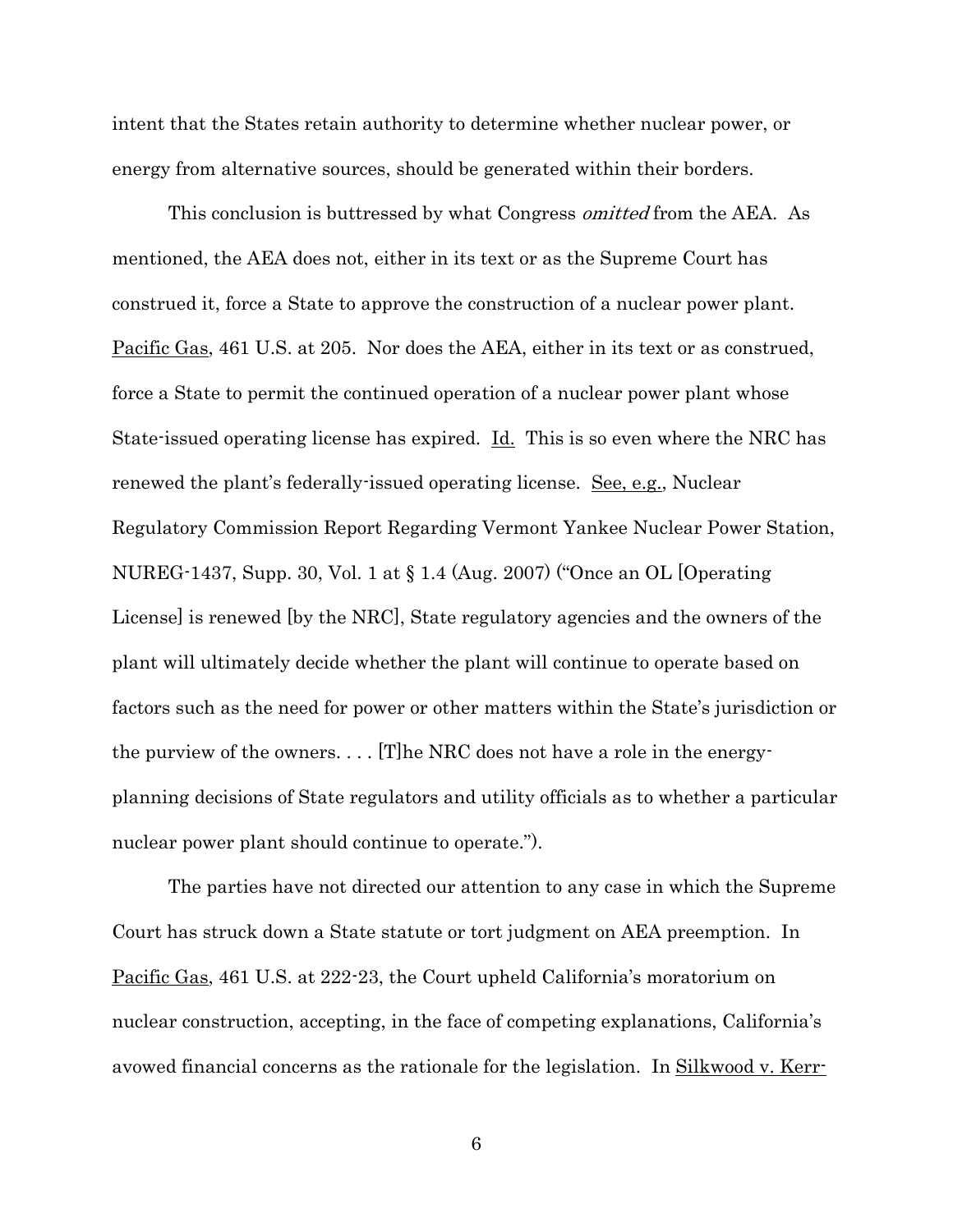McGee Corp., 464 U.S. 238, 249 (1984), the Court found that a "state-authorized award of punitive damages" against the operator of a nuclear power plant for contamination-related injuries did not "fall[ ] within the prohibited field." And in English v. General Electric Co., 496 U.S. 72, 86 (1990), the Court concluded that the AEA did not preempt a state-law claim for intentional infliction of emotional distress brought against the operator of a nuclear power plant and arising out of perceived violations of nuclear-safety standards.

Further, as a practical matter, it seems impossible to divorce safety concerns from any State legislature's consideration of whether to allow, or continue to allow, the generation of nuclear power within its borders. Even legislation that is ostensibly oriented solely to economic concerns—and therefore within the AEA's savings clause as interpreted in Pacific Gas—can be expected to have some bearing on plant safety. But this should not doom the statute. As Justice Blackmun wrote in his Pacific Gas concurrence, "There is no evidence that Congress had a 'clear and manifest purpose' to force States to be blind to whatever special dangers are posed by nuclear plants." 461 U.S. at 225 (citation omitted). To conclude that State legislative history reflecting concern—even a primary concern, Maj. Op. at 35 about nuclear safety is enough to invalidate a statute, even absent an actual conflict with federal regulatory requirements or meaningful intrusion into the field, could effectively disable the States from enacting legislation in the realm of nuclear energy production. I am aware of no basis for concluding that Congress made such a choice.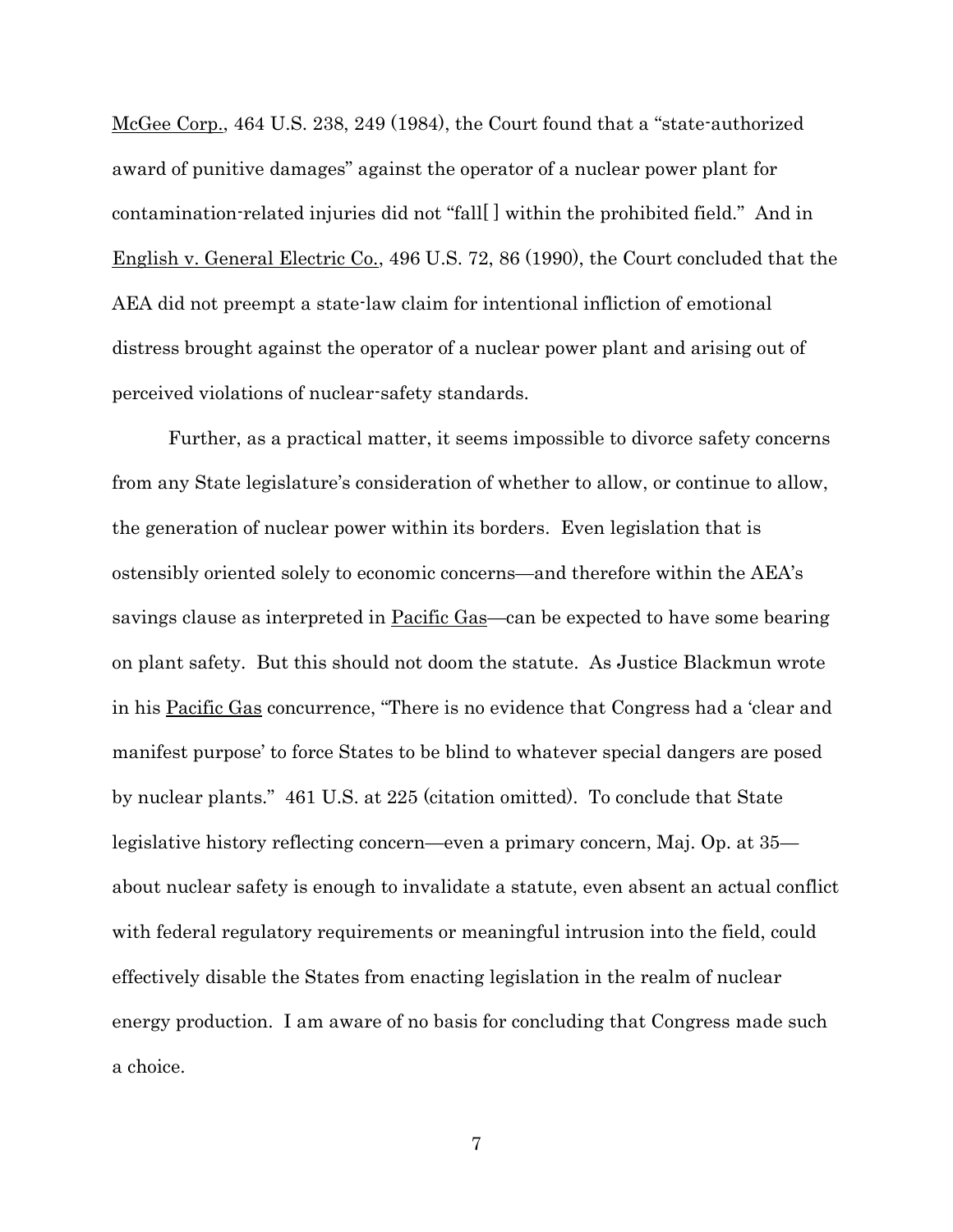Placing decisive emphasis on motivation to the exclusion of impact, as we do here, also creates an irresistible incentive for States to do their best to mask their concerns about safety. Further, the prominence of safety concerns in the record before us regrettably overshadows the legislature's attempt to address economic issues, ones that the AEA's savings clause protects. The original rationale supporting the savings clause's protection for State economic legislation, see Pacific Gas, 461 U.S. at 207, may have been undermined by the advent of the "merchant generator," see Maj. Op. at 25-26. But, while Vermont Yankee provides energy across State lines, only the citizens of Vermont are faced with the fiscal consequences of the adequacy or inadequacy of Entergy's provisions to address potential financial dissolution. To rule that concern for safety is fatal to a State's legislative initiatives is to disable the States from legislating within their borders to respond to the legitimate economic concerns of their citizens.

Thus, like the construction moratorium upheld in <u>Pacific Gas</u>, the statutes before us "do[ ] not seek to regulate the construction or operation of a nuclear power plant." 461 U.S. at 212. Unfortunately for Vermont, our analysis cannot end there. As discussed above, under Pacific Gas, "[a] state moratorium on nuclear construction grounded in safety concerns falls squarely within the prohibited field." Id. at 213. Were I writing on a blank slate, I would be inclined to conclude that a State's concerns for safety do not preempt its efforts to change its decision-making process or its ultimate decision, at a natural inflection point in the life of a nuclear power plant, that it no longer wishes the plant to operate within its borders.